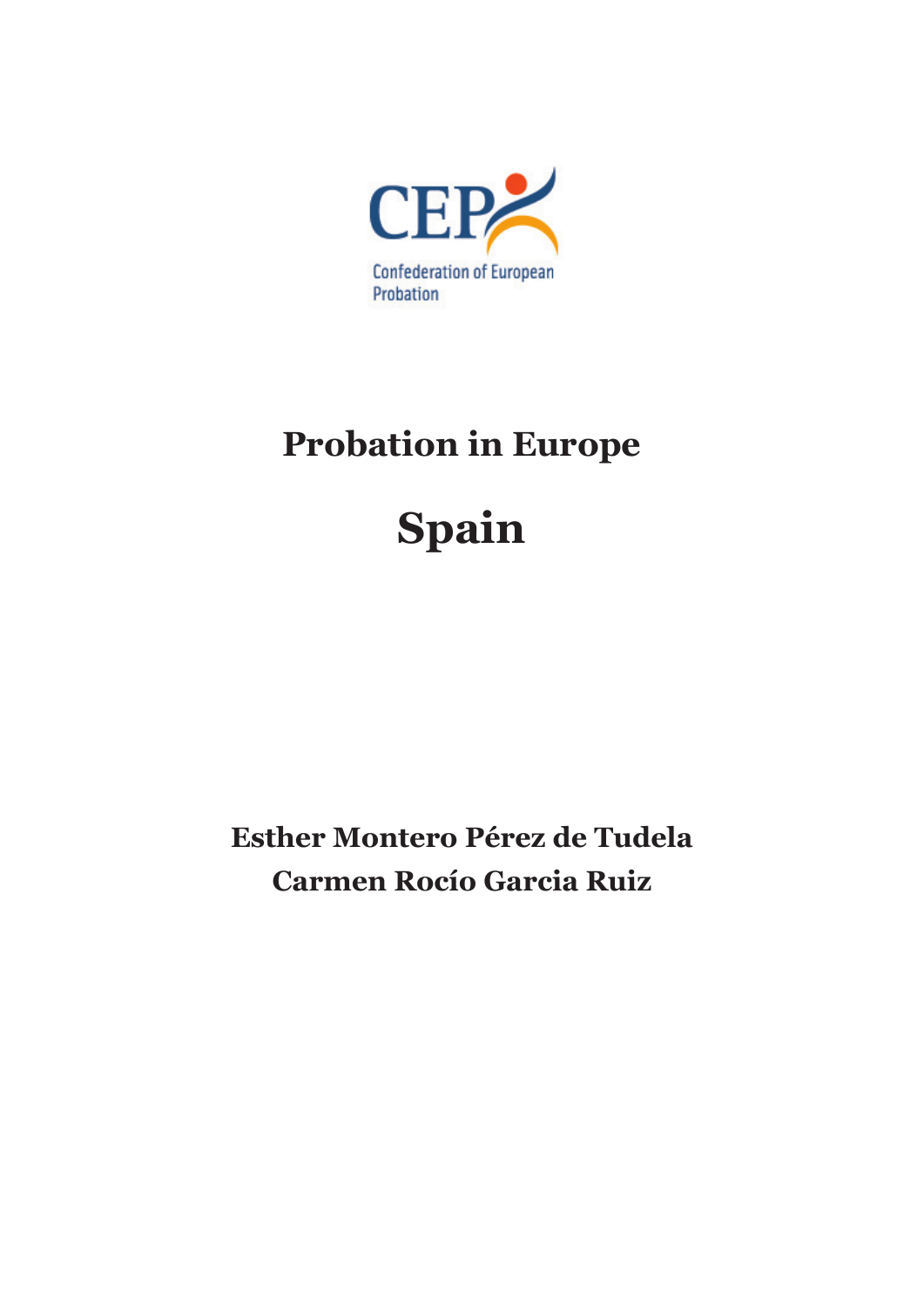

# **Probation in Europe**

Spain

## **Esther Montero Pérez de Tudela**

Deputy Manager of Huelva Prison and Jurist of Penitentiary Institutions, PhD in Criminology Doctor in Criminology e.monteroperezdetudela@gmail.com

## **Carmen Rocío Garcia Ruiz**

European Doctorate in Law and Postdoctoral researcher University of Huelva crgarcia@dpub.uhu.es

April 2016

Edited by: **Anton van Kalmthout Ioan Durnescu**

ISBN/EAN: 978-90-820804-0-7

This publication was funded by the Ministry of Justice and Safety of the Netherlands and the Dutch foundation *Stichting Nationale Reclasseringsactie*

Published by:

CEP, Confederation of European Probation P.O. Box 8215 3503 RE Utrecht The Netherlands www.cep-probation.org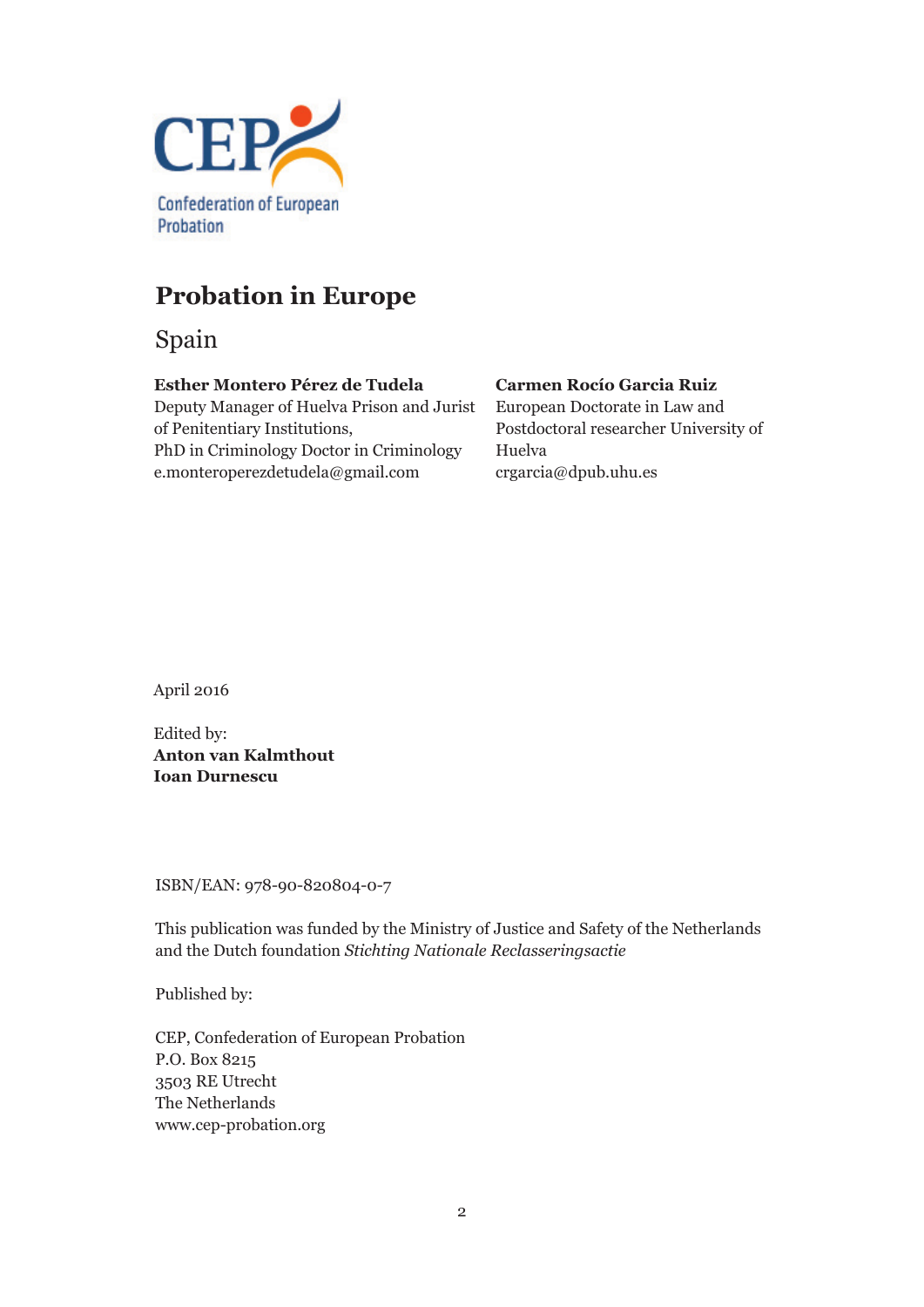# **Table of contents**

| 1. Introduction                                                         | $\overline{4}$ |
|-------------------------------------------------------------------------|----------------|
| 2. Historical Development of the Probation System                       | 9              |
| 3. Legislative Basis of the Probation System                            | 13             |
| 4. The Organization of Probation Services                               | 18             |
| 5. Different Stages of the Criminal Justice Process                     | 26             |
| 6. Probation Methodology                                                | 38             |
| 7. Finances, Accounting, Registration Systems and Evaluation Procedures | 44             |
| 8. Societal Support and Clients' Views                                  | 47             |
| 9. Probation Clients Rights                                             | 48             |
| 10. Developments to be expected                                         | 51             |
| 11. Important Publications                                              | 56             |
| 12. Main Addresses, Phone & Fax Numbers, E-mail Addresses, Home Pages   | 58             |
| Annex 1                                                                 | 60             |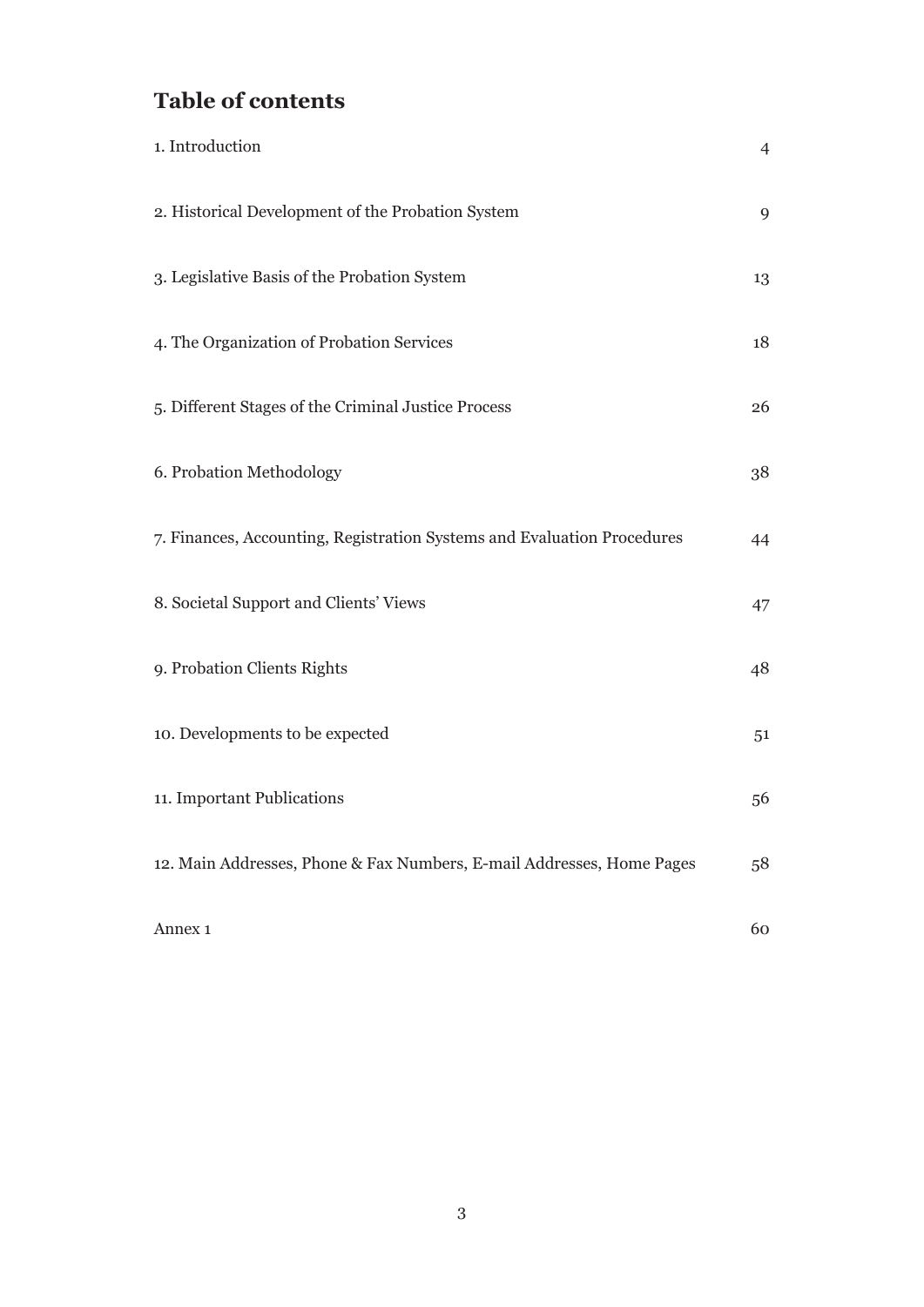## **1. Introduction**

## **1.1 Probation organization**

In Spain, the 'Probation system' belongs to the Spanish Penitentiary System. It depends on the General Secretariat of Penitentiary Institutions (i.e. the Penitentiary Administration) and comprises all measures and penalties seeking to avoid the prison, namely:

- Open Regime (sp. "*medio abierto*"): for those inmates who are subject to the "third degree" treatment (below) and live in open centres, intended for the enforcement of the sentence.
- Management service of alternative sentences and measures: concerning not only the people sentenced to an alternative penalty or measure but also those who get the suspension of the sentence, either since the beginning before the enforcement of the sentence (total suspension), or during it (partial suspension), and require follow-up.
- The conditional release. Once considered as the last phase of enforcement of the sentence, today it is a modality of suspension of the sentence.

In order to provide a general overview of the Spanish Penitentiary Administration and to help the readers to understand the organisation of "Spanish Open Regime", we have to underline that the Spanish Penitentiary system is not in a strict sense a "progressive system". According to the Spanish Constitution, the Executional Law (sp. Ley Orgánica General Penitenciaria of 1979, hereinafter Penitentiary Law) sets as a main goal of the prison service to re-educate and socially reintegrate offenders back into society, creating a system based in the 'scientific individualization'.

This law establishes a system divided in three 'degrees' or regimes:

- First degree dedicated to most dangerous offenders. It is focused on security and restricted movement;
- Second degree open to the vast majority of prisoners. It is characterized by more freedom of movement inside the prison yard and the availability of many activities;
- Third degree  $-$  or open regime, which falls within the concept of 'Probation', as it is understood in the rest of Europe.

There are some intermediate modalities available for exceptional cases: when prisoners may be classified in one degree but using elements of another degree, for example, when an inmate is placed in second degree but housed in 'open regime', characteristic element of the third degree.

An inmate can be classified in a higher grade without having to go through the lower grades (this means that an inmate can be classified initially –directly- in third degree, 'open regime', without the need of being in second degree). Every inmate can be progressed to 3rd grade depending on the length of the sentence, the time served in prison, the penitentiary evolution and behaviour, the level of participation in activities, the involvement in the treatment programs, the use of leaves, etc. And conversely, in case of negative behaviour, his or her life regime can be restricted as well, regressing him or her to a lower grade.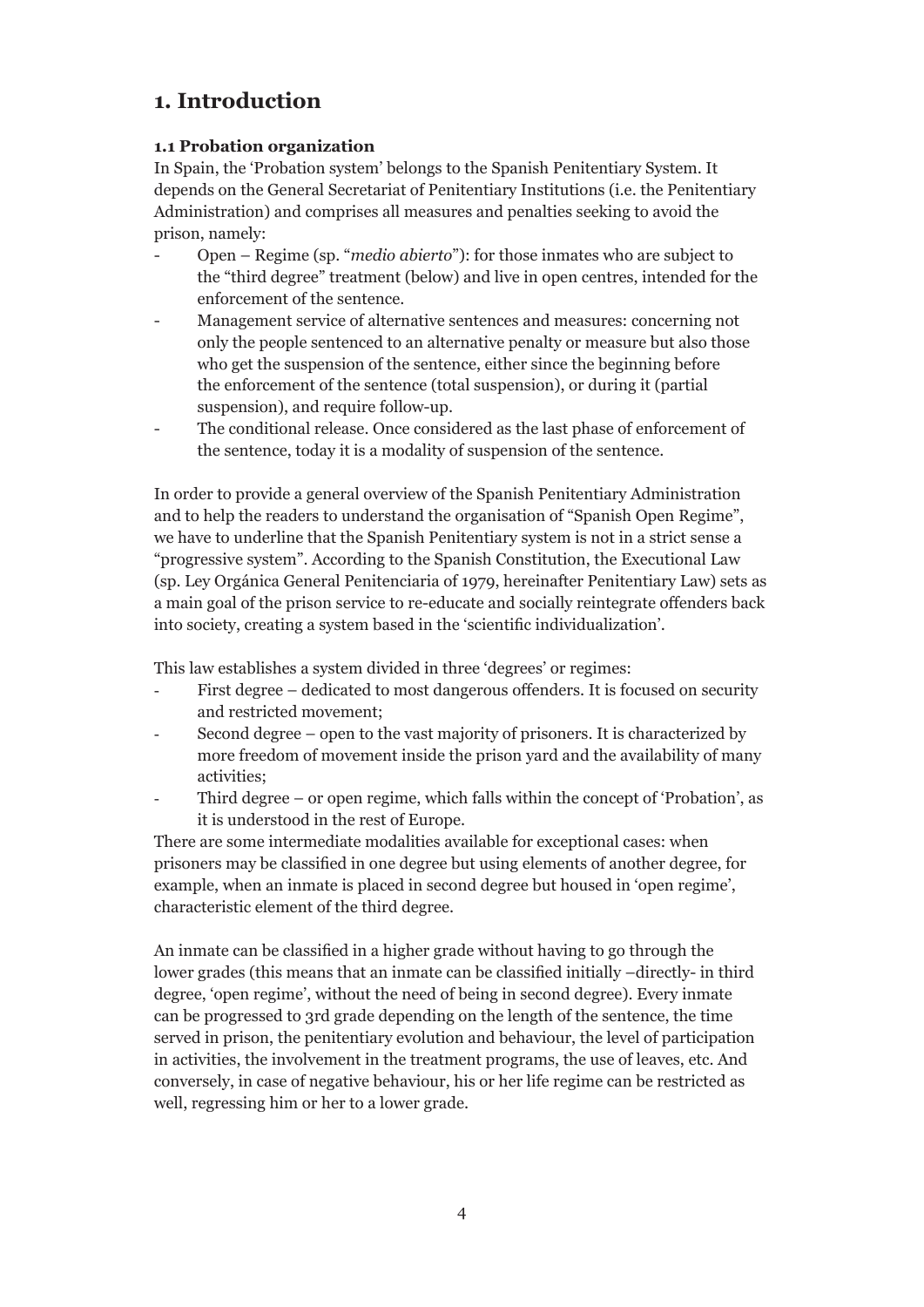Those classified in third degree are sent to the Social Insertion Centres (sp. Centros de *Inserción Social*), a kind of 'open prison' for the people placed in open and semiopen regime. These establishments are usually placed near the city in order to allow its residents or those allocated to it to have a 'normalized life'. Inmates classified in third degree, including those who are under electronic monitoring, the conditional released, those sentenced to an alternative penalty or measure, and those whose sentence has been suspended under some kinds of conditions which need a follow-up, are assigned to a Social Insertion Centre.

The monitoring and supervision of the inmates in third degree, the coordination of the Social Insertion Centres and other kinds of open centres or departments (as the Mother's unties, below) and the measures of telematic control, as well as the design, implementation, monitoring and evaluation of intervention and treatment programs for inmates in open regime, are belonging to the competence of the Deputy Directorate General of Treatment and Prison Management (sp. *Subdirección General de Tratamiento y Gestión Penitenciaria, here in after SGTGP*); the management of the alternative penalties and measures and the monitoring of the conditional released belong to the Deputy Directorate General of Alternative Sentences and Measures (sp. *Subdirección General de Penas y Medidas Alternativas, hereinafter SGPMA*), both depending on the General Secretariat of Penitentiary Institutions (sp. *Secretaría General de Instituciones Penitenciarias, hereinafter Penitentiary Administration*), the Central Services (see Figure 1).

Inside the organization of the Social Insertion Centres, there are administrative units of management of Alternative Sentences and Measures (SGPMA) which depend on the Penitentiary Administration and which are configured as multidisciplinary teams. They are in charge of the implementation of sentences and measures alternatives to imprisonment.

NGOs and voluntary work play a very important role in the Spanish Penitentiary System and are one of the latest features implemented to ensure the social reintegration of inmates. The collaboration of the NGOs is being carried out widely within prisons and outside them, in units of 'open regime' and in implementation of alternative measures. Specially, concerning the sanctions of community Service and some kind of treatment programs -as the drug treatments in Therapeutic communities- are implemented largely by the NGOs which collaborate with the Penitentiary Administration.

#### **1.2 Probation activities in nutshell**

Penitentiary Administration offers a wide range of programs aiming at achieving social reinsertion of those placed in 'open regime'. The heterogeneity of the sentenced population' requires to adapt its actions and to develop specific treatment programs in order to allow inmates under this treatment to be able to respond to outstanding problems in an open environment. The main purpose of the open regime is to integrate and to facilitate the full participation in a normalized family, social and work life. The starting point is the acceptance by the sentenced person of the treatment programs or the executional plan of the designed measure.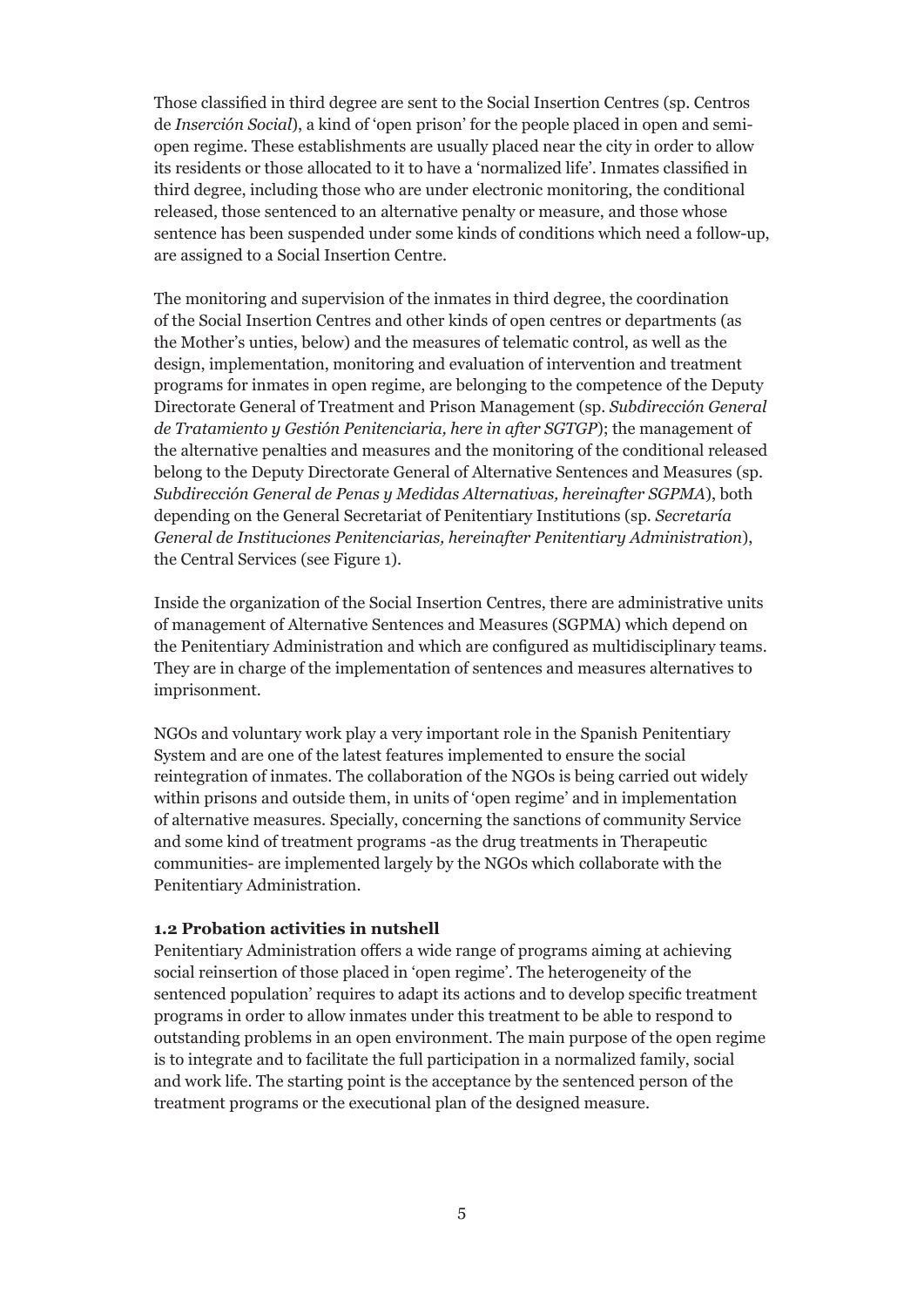In collaboration with public and private agencies, associations and NGOs there are employment programs, social integration programs, programs aimed at specific groups, health and drug addicts programs, training and educational programs, and other kinds of programs as education in values and social life, coexistence in religious and popular festivals, etc.

SGPMA carries out several activities in order to execute, implement, monitor and supervise the rules of conduct imposed by the judge in case of suspension of the enforcement of the sentence (for example, the participation in formative, employment, cultural, road safety or traffic education, sexual education or environmental protection programs) and in order to implement alternative penalties or measures.

Several criminal typologies require intervention programs to be developed by the SGPMA - through their own resources or community external resources - such as: drug addiction programs, alcoholism and mental health programs, training and employment programs, programs to control sexual assault, domestic violence programs, filio - parental violence programs and road safety workshop, commonly known in Spain as TASEVAL (sp. *Talleres de Seguridad Vial*), and considered by the Spanish Penal Code (sp. *Código Penal español*) as a way to serve the sentence to community service.

Recently, the SGPMA has developed two new programs: the so-called 'Prosocial Thinking Program' (for different crimes, aiming at respecting the rules of coexistence) and Road Safety Program (used for cases of crimes against traffic safety).

This Service is also in charge of the implementation of alternatives penalties, among which, one of the most important is the community service: this kind of penalty is a disqualification, and its application requires the consent of the prisoner, in order to implement certain activities of public utility. Community service is considered as a disqualification because it deprives people of certain rights. The community service placements will be provided by the state, regional or local Administration that, in order to fulfil this purpose, may establish appropriate agreements among themselves or with public or private entities which develop activities of public utility. Prison Service monitors their behaviour and provides the support and assistance necessary for the efficient development of the community services, through SGPMA. The Penal Code authorizes the execution of the sentence of community service through the participation in workshops, or training or rehabilitation programs, including the driver education program ( i.e. the aforementioned TASEVAL).

#### **1.3 General remarks about the implementation of Probation Rules**

It is possible to say that recent Spanish regulation has been created in order to implement or improve the implementation of international regulations adopted by Spain.

According to the Preamble of Organic Law 1/2015, of 30 March, amending the Penal Code, *"the suspension and replacement of imprisonment is modified, and a new system, characterized by the existence of a single system of suspension that offers alternatives, and a greater flexibility and efficiency is introduced" in order to increase the efficiency of criminal justice".*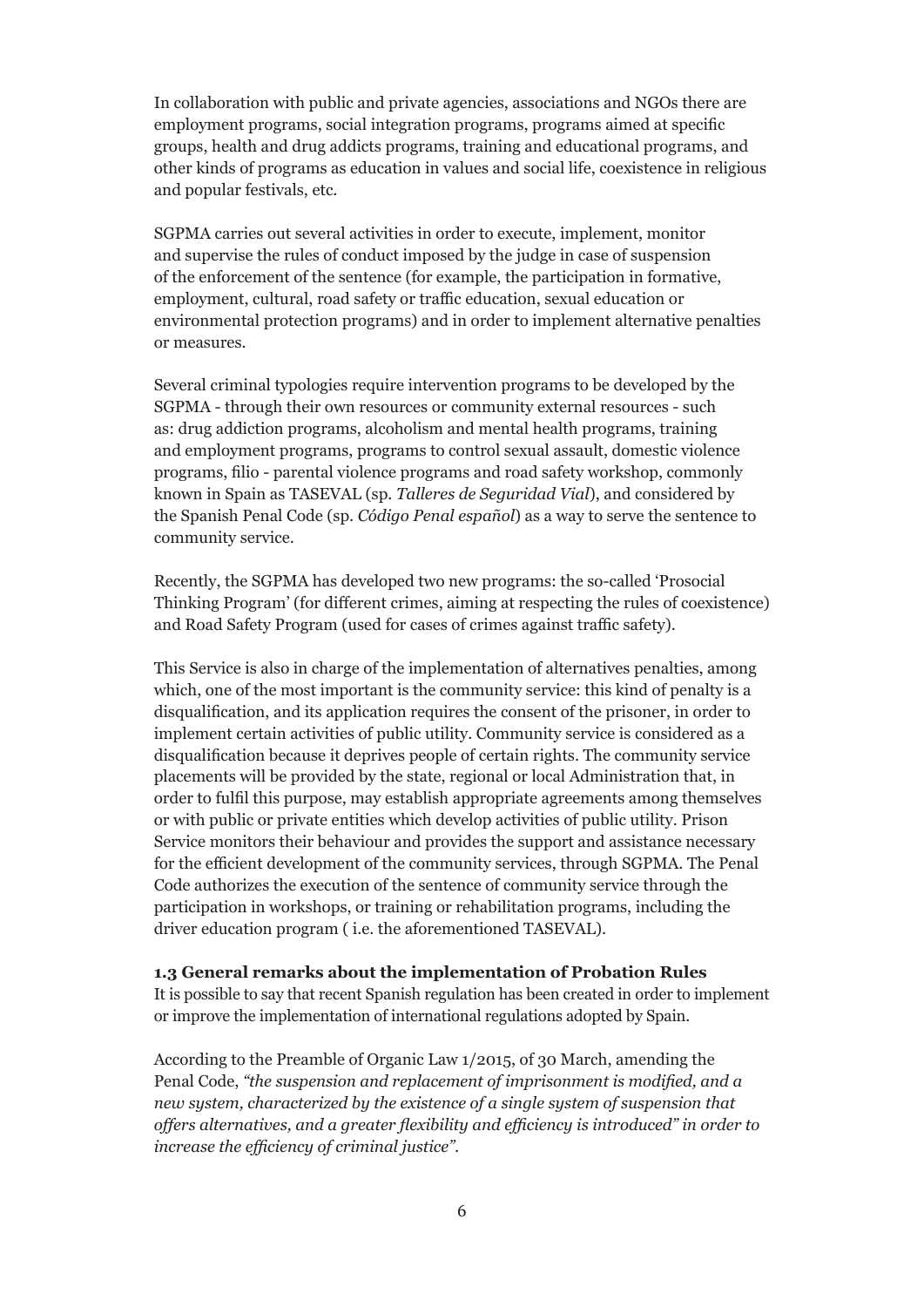Two important questions have been modified in the context of the implementation of European Probation Rules. The new Penal Code establishes that the existence of a criminal record does not justify in all cases the denial of suspension. This interpretation of the principle of individualization has been included in the new regulation so that it would enable judges and courts<sup>1</sup> to assess whether the criminal record of the convicted are, by their nature and circumstances relevant to assess its possible harmfulness and, consequently, whether or not may be granted the benefit of the suspension.

Although the system of criminal mediation is in at an initial stage, the new Penal Code and the Law 4/2015, of April 27, on the Standing of the crime victim starts to regulate it. The new Penal Code establishes as a possible condition for the suspension the compliance with the agreement between the parties after mediation process, where legally possible. According to the Law 4/2015 the mediation process cannot pose a risk to the safety of the victim, or there is a danger that new development could cause material or moral harm to the victim2 .

Despite these reforms, some authors consider that Spain has to continue working on a correct implementation of EPR and to improve some of the following questions:

-No existence of a Probation Agency: According to Recommendation CM/Rec(2010)1 of the Committee of Ministers to member states on the Council of Europe Probation Rules Adopted by the Committee of Ministers on 20 January 2010 at the 1075th meeting of the Ministers' Deputies) *Probation agency: means anybody designated by law to implement the above tasks and responsibilities. Depending on the national system, the work of a probation agency may also include providing information and advice to judicial and other deciding authorities to help them reach informed and just decisions; providing guidance and support to offenders while in custody in order to prepare their release and resettlement; monitoring and assistance to persons subject to early release; restorative justice interventions; and offering assistance to victims of crime.* 

-In Spain, the 'Probation system' belongs to the Spanish Penitentiary System. According to José Cid *"In my view, the lack of a competent autonomous agency of alternative sanctions requiring supervision in the community, with advisory functions judges, enforcement of sanctions and their evaluation is perhaps the most serious shortcoming and the major impediment to ensure that the Spanish penological policy suits to European criminal policy*<sup>3</sup> ".

<sup>1</sup> In Spain, an offence can be judged by a single judge (unipersonal body) or by the court (collegiate body with several judges), depending on the competence. Normally, the sentences handed down by a penal judge, can be appealed to the Court.

<sup>2</sup> According to the art. 15 of the Law 4/2015: "2. The discussion developed within the mediation process are confidential and may not be disseminated without the consent of both parties. Mediators and other professionals involved in the mediation procedure shall be subject to professional secrecy regarding the facts and events that were aware in the exercise of its function. 3. The victim and the offender may withdraw their consent to participate in the mediation process at any time".

<sup>3</sup> CID, José, La política criminal europea en materia de sanciones alternativas a la prisión y la realidad española: una brecha que debe superarse (European criminal policy regarding Probation and the Spanish reality: a gap that must be overcome), Estudios Penales y Criminológicos, vol. XXX (2010). ISSN 1137-7550, pg. 82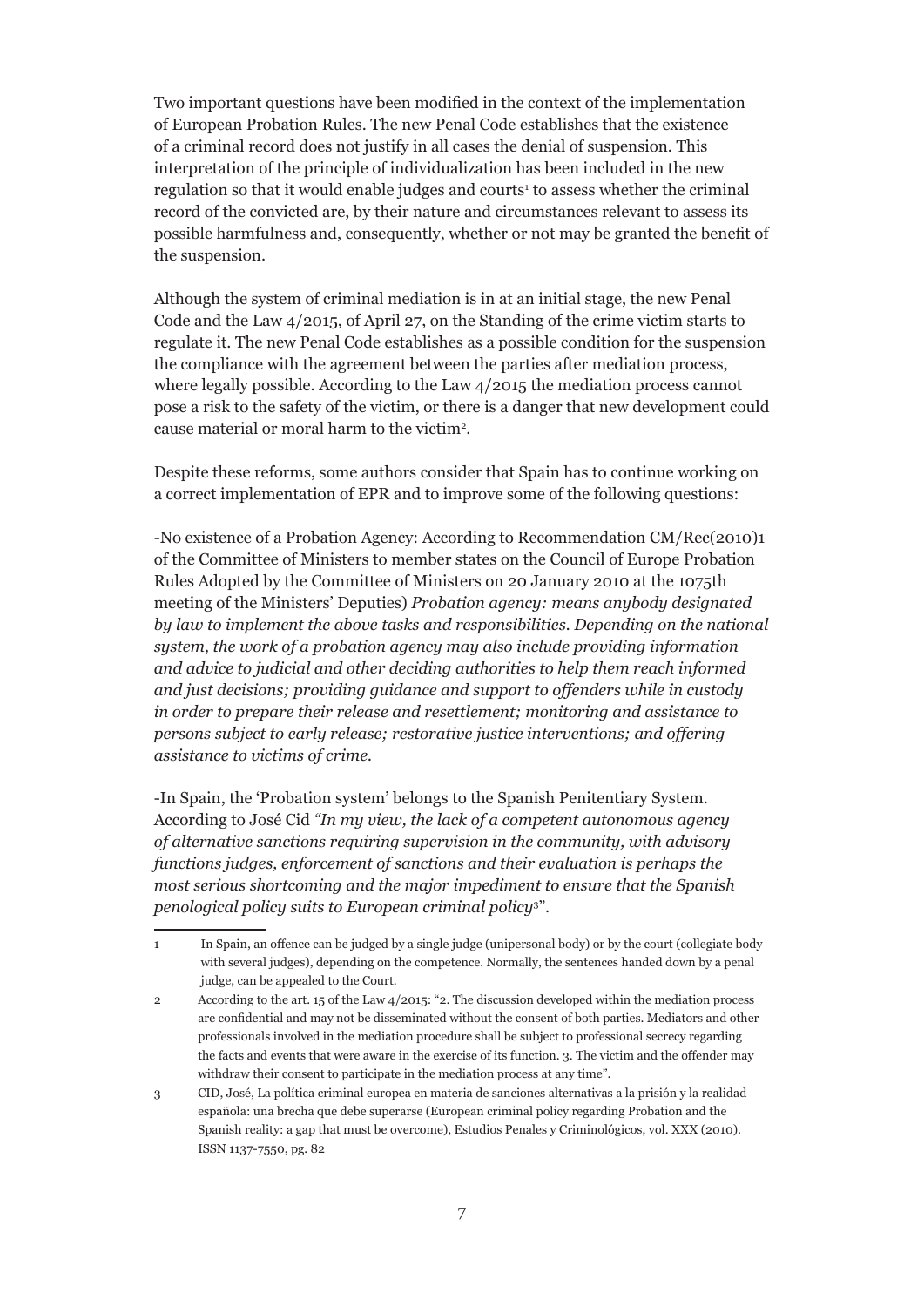Recent regulation has improved this situation because it has been created the Deputy Directorate General of Alternative Sentences and Measures, in charge of the management of the alternative penalties and measures and the monitoring of the conditional released. Cid considers that it would be necessary to create an independent body in charge of the following questions: "*performing pre-trial report for judges and other judicial authorities on consequences of incarceration and the possibility of imposing alternative penalty; the execution of criminal penalties in the community, such as community service…assessing the fulfilment of the purposes these sanctions, cooperation with other social agencies who are also involved in the rehabilitation process and attention to the needs of victims, including here its possible participation in the proceedings restorative justice".*

Concerning the conditional release, after the new Penal Code, it has been regulated as a form of suspension of the execution of the rest of the sentence. Before the last penal reform, the time spent in conditional release was considered as time of enforcement of the sentence (it was the last phase of enforcement of the sentence); since the last legal reform, once the suspension of the sentence granted, the time spent in conditional release doesn't compute as "enforcement time" and if the sentenced person doesn't fulfil the conditions of the suspension (for example she or he commits a new offense), she or he comes back to the prison and takes up the enforcement of the sentence in the same point where she or he leaves off.

According to Cid: "*European recommendations state that the automatic revocation of alternative sanctions for breaches of conditions should be avoided"<sup>4</sup>* . Art. 8 of the Recommendation nº R (92) 17 of the Committee of Ministers to Member States concerning consistency in sentencing (Adopted by the Committee of Ministers on 19 October 1992 at the 482nd meeting of the Ministers' Deputies) establishes: "*In states where the suspended sentence of imprisonment is available, it is important to ensure that, where an offender breaches the suspended sentence, the implementation of the suspended sentence is a judicial decision which allows some discretion, in terms of full implementation, part implementation or other possibilities"<sup>5</sup> .* 

Art. 86 of the new Penal Code allows the judge or court to revoke the suspension and order the execution of the penalty in the following cases: when the offender is convicted of an offense committed during the period of suspension and it becomes apparent that the expectation on which the suspension decision was based cannot be maintained; when the offender fails seriously or repeatedly prohibitions, duties and conditions for the suspension; and when the offender provides inaccurate or insufficient information on the whereabouts of goods or objects whose seizure had been agreed, does not comply with the commitment to pay civil responsibilities that she or he had been convicted -unless lacked the financial capacity to do so- or provide inaccurate or insufficient information about their assets.

The mandatory character of the article does not seem to allow some discretion from the judge, as the European rules requires.

<sup>4</sup> CID José, Op. Cit, pg. 73

<sup>5</sup> http://www.coe.int/t/dghl/standardsetting/prisons/Recommendation%20R%20(92)%2017\_E.pdf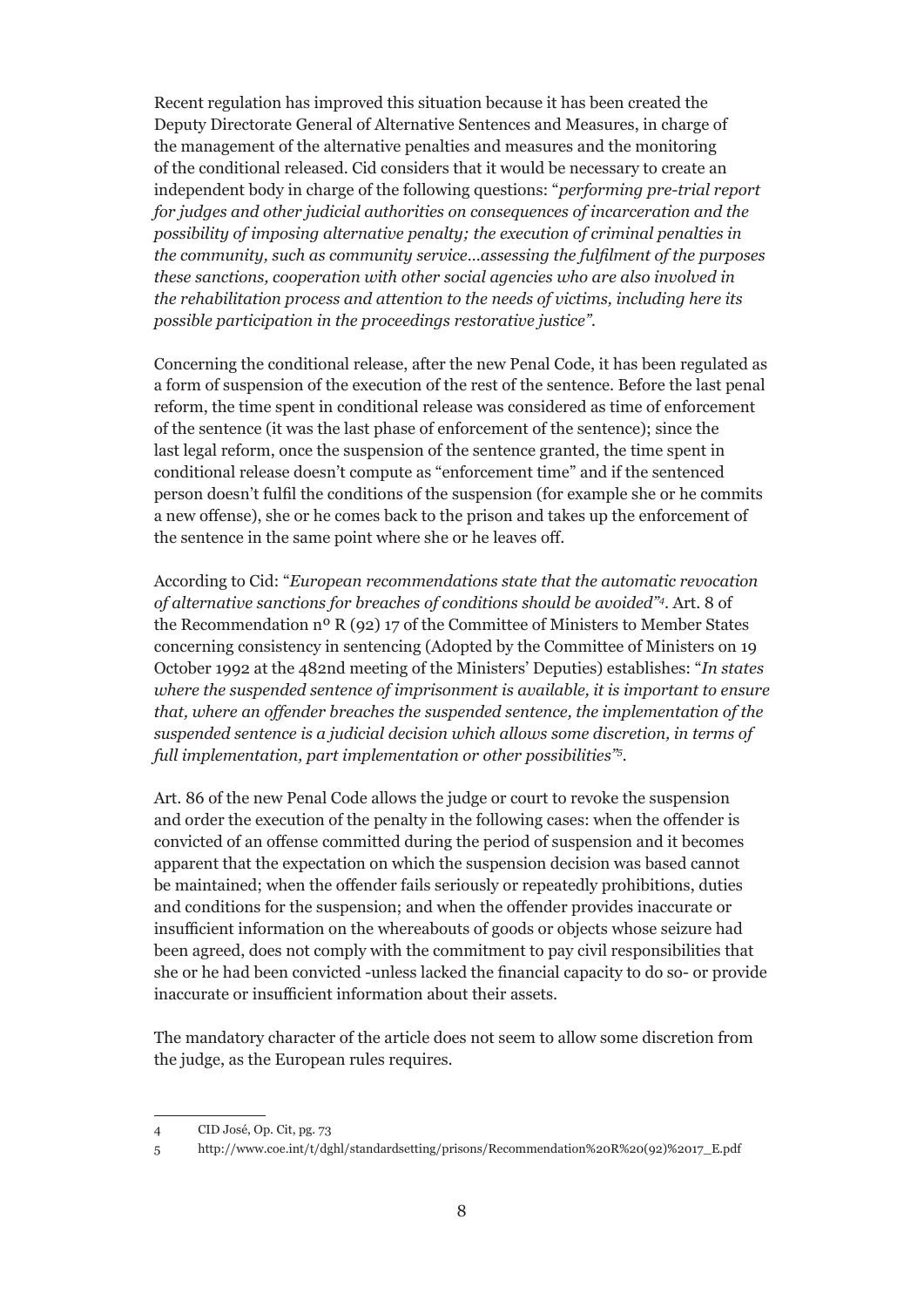According to the article 22 of the Recommendation 2000, improving the implementation on the European rules on community sanctions and measures, the allocation of offenders to specific programmes and interventions should be guided by explicit criteria, such as their capacity to respond to the intervention, their presumed dangerousness to the public and/or to the staff responsible for the programme or intervention and the personal or social factors which are linked to the likelihood of re-offending. This means that it would be convenient to send a pre-sentence report to the judge or tribunal in order to allow them to evaluate the adoption of the measure on the basis of these criteria and in order to mitigate the risk of recidivism. In Spain, these reports are set only on an optional basis and are infrequently required for the decision on the suspension or replacement of imprisonment imposed by the judgment. In practice, this decision is based on the existence or not of criminal records rather than in the evaluation and intervention carried out on the offender.

Overall, we consider that the Spanish legislation and practice comply with the EPR. However, more reforms are necessary in order to comply more accurately with some the regulations regarding, for example, the pre-trial phase of the penal procedure (where in Spain the 'Probation service' has not almost participation), the support and care for victims (where the Spanish Penitentiary Administration could have more implication) or a closer involvement in the general crime prevention.

## **2. Historical Development of the Probation System**

## **2.1 History from the origins to 2008**

The open regime was created in Spain in order to contribute to a more effective penitentiary system which is less afflictive and stigmatizing. Initially, the open regime was inevitably linked to the progressive system, which required a progress through the different degrees of classification.

Conventionally, the conditional remission of the sentence, currently known as the conditional suspension of the implementation of the sentence has its origin in the Law of 17 March 1908<sup>6</sup>. Up to now the Penal Code in Spain allowed the suspension of the enforcement of the prison sentence, always under the condition of not committing a new offence during an established period of time. This measure was the only alternative to the prison that the Spanish legislation contemplated for some years. The Penitentiary system in Spain (including the 'probation system'), was therefore centred in avoiding the relapse (the recidivism), rather than on the implementation of assistance and surveillance measures.

<sup>6</sup> Espartero, P. (2008), "Spain", in: van Kalmthout A.M and Durnescu I. (eds.), Probation in Europe. Wolf Legal Publishers, the Netherlands, pp. 1001-1024. Available on: http://www.cepprobation.org/ uploaded\_files/Spain.pdf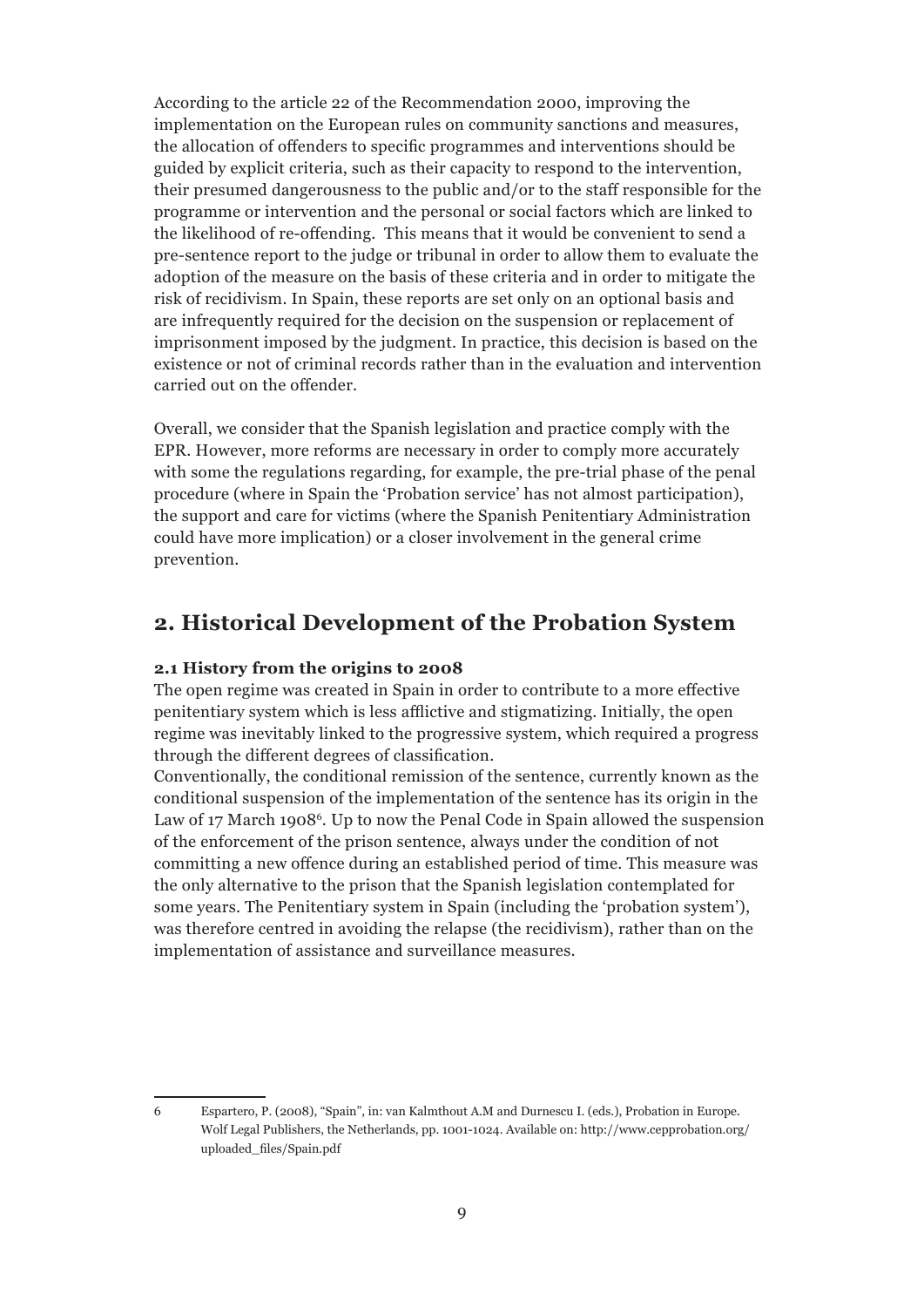With the emergence of the Prison Regulations in 1968, one in 1977 and the legislative changes occurred with the entry into force of the post-constitutional prison legislation in 1979, it was enshrined the principle of Scientific individualization' which allowed the classification in third grade (open regime) since the beginning of the execution of the prison sentence7 . Thus, according with the Spanish General Penitentiary Law of 1979, and the Prison Rules in 1981 and 1996 (*Reglamento Penitenciario, hereinafter Prison Rules*) which develop this legislation, the Spanish Penitentiary System is thus largely flexible; as seen, an inmate can be classified in a higher grade, except conditional release, without having to go through the lower grades, and he or she can be progressed to the Open Regime directly, just depending on the length of the sentence, the penitentiary situation (if he or she is recidivist or not), the time served (e.g. in pre-trail detention), his or her behaviour etc.

Concerning the conditional release, it originated in the Conditional Released Law of 23 July 1914, which established the legal concept of this institution subsequently used in the later penal codes and developed by the abovementioned Penitentiary Law of 1979. In the Spanish legislation the conditional release has been traditionally conceived as the last phase of enforcement of the sentence, as a transition between the prison and the full freedom, which occurs when the inmate fulfils some requirements, and always with the condition of not re-offending.

In 1995 the Penal Code was published. In the subsequent years it has suffered several modifications during the last years. In that moment, one of the novelties of the new penal code was the promotion of the alternatives penalties and measures. Specifically, this Penal Code introduced the community service as a penalty / punishment, and also the possibility of substitution of the custody sentences by the community service, fine or others kinds of measures (disqualifications and treatment and formative programs).

Among the legal reforms operated by the Penal Code of 1995 affecting the probation system, it's important to mention those implemented in 2003 by some Organic Laws; among them, we can highlight the Organic law 7/2003, of 30th June, about the full and effective compliance of the penalties, that introduces the 'security period' which prevents access to the third degree in the case of sentences exceeding five years of imprisonment before to have served half of the sentence<sup>8</sup>.

<sup>7</sup> See García Mateos, M. P. (2004). La ejecución de la pena privativa de libertad en el medio social abierto. Memoria presentada para optar al grado de doctor (Doctoral thesis). Universidad Complutense de Madrid.

<sup>8</sup> This condition to access to the third degree was removed of the penal Code in 2010 by the Organic Law 5/2010 (above) but is newly introduced in the Penal Code by the recent Organic Law 1/2015 of 30th March 2015.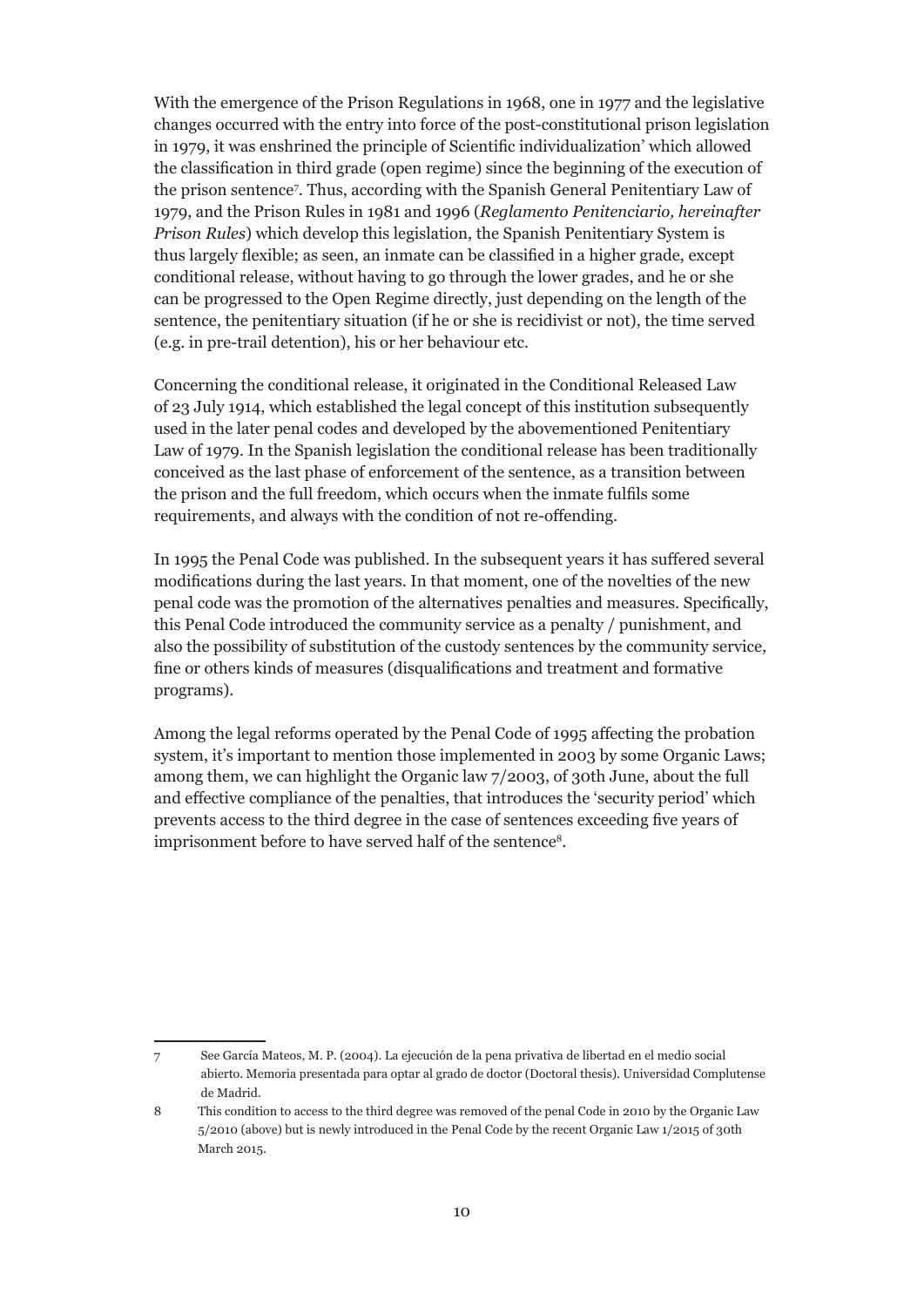This legal reform introduced also new limitations in the access to the conditional release imposing the obligation of satisfying the civil liability in accordance with the conditions established by the Penitentiary Law, as well as some new additional conditions in the case of terrorism and organised crime9 .

Two of the most important Laws which have promoted and multiplied the use of the alternative penalties and measures in the last years, are the Organic Law 1/2004, of 28 December, on comprehensive protection measures against gender-based violence (hereinafter, GBV), and the Organic law 15/2007, which modified the Penal Code on road safety. The first law increased the penalty in case of domestic violence and regulated community service or domestic violence programs as sanctions. The Organic law no. 15/2007 stablishes new offences against the road safety, imposes harder penalties for this kind of offences and states the use of alternative penalties and measures as the most common sanctions for this sort of felonies.

In order to organize the supervision and the implementation of the alternatives measures referred to in the Penal Code of 1995, and latter developed by the abovementioned legal reforms, in 2006 it is approved the Royal Decree 515/2005, which establishes the necessary conditions for the enforcement of community service, permanent, security measures, and for the suspension of the execution of prison sentences, allocating the functions of control and supervision of all these measures to the Penitentiary Administration through the penitentiary social services.

The prison social assistance, which provides the necessary social assistance to convicts and conditionally or definitively released persons and their families, has his historical precedents in 1908 –with the creation of the Convicts and Released Persons Trust Board (*Junta del Patronato de Reclusos y Liberados*)- and in 1968 –with the creation of ' Our Lady of Mercy Trust' (*Patronato de Nuestra Señora de la Merced*). It is also developed by the Penitentiary Law of 1979, which replaced this Trust by the Social Assistance Commissions (*Comisiones de Asistencia Social*), belonging to the General Directorate of Penitentiary Institutions. These commissions are eliminated in 1995, when a new reorganization takes place ascribing the competences in social assistance matters to the Autonomous Labour and Penitentiary Assistance Organisation<sup>10</sup>, renamed today Autonomous Prison Work and Training for Employment Organisation (Sp: *Organismo Autónomo de Trabajo Penitenciario y Formación para el Empleo)*, taking in charge the organization and development of labour inside the prisons, and also the professional training of the inmates in order to promote their inclusion in the labour market.

<sup>9</sup> Also, the Organic Law 11/2003, of 29th September, provides specific measures relating to public safety, domestic violence and social integration of foreigners, among which we can highlight the reform on the rules of individualization of punishment, which punished more harshly the recidivism, and establishes, as the general rule, the substitution of the sentences of less than 6 years of imprisonment by the judicial expulsion from the Spanish territory in the case of not legally resident foreigners. Finally, the Organic Law 15/2003, of 25th November, removes the penalty of "weekend home arrest" and creates the new penalty of "permanent location", provides for the application of the community service to a wider number of offences and misdemeanours and also provides for the substitution of the prison sentences of less than two years of imprisonment by an alternative measures, in the case of no habitual offenders. 10 See Espartero, P. (2008), op. Cit, p. 1002.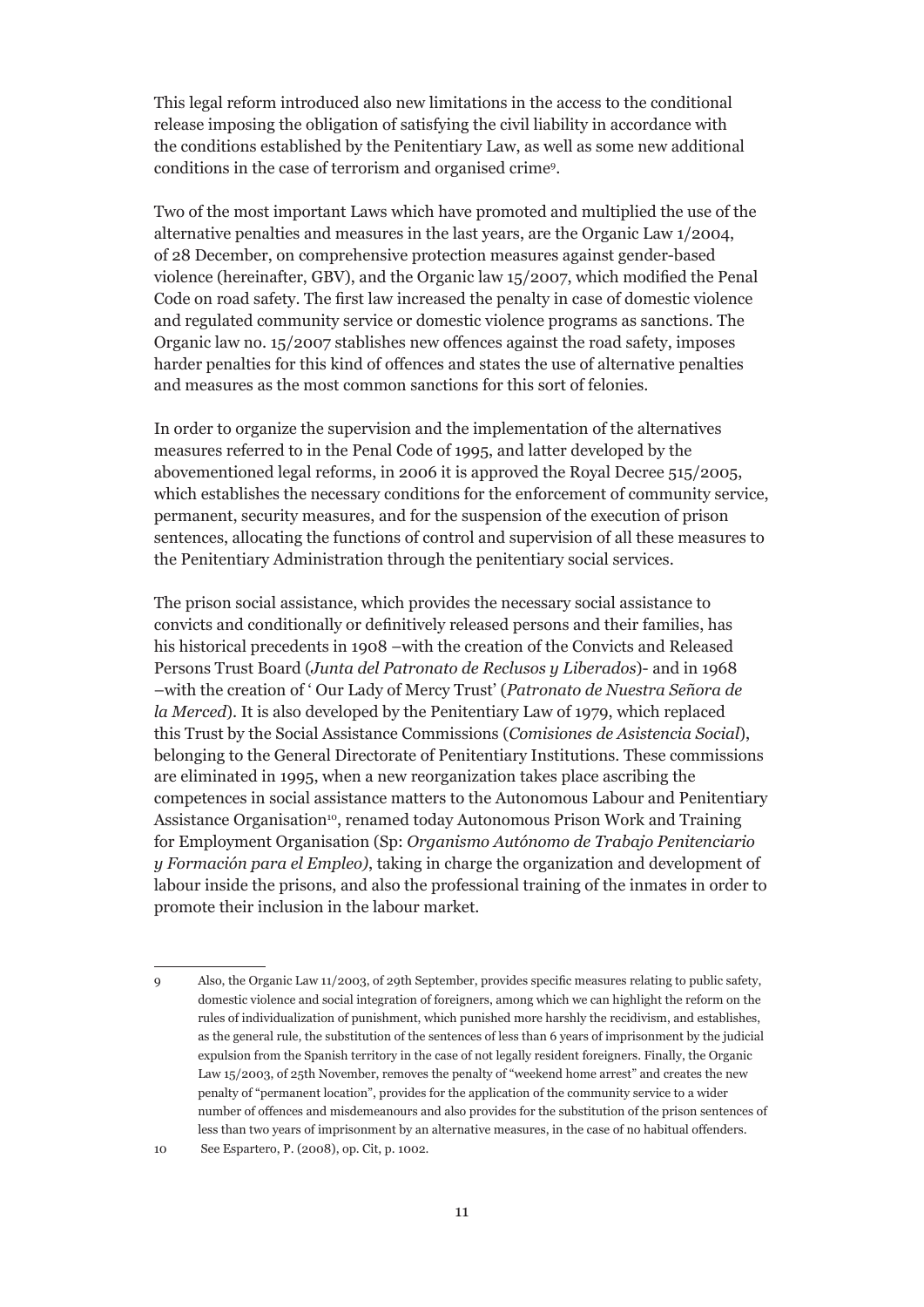Another reorganization of the Ministry of Interior, implemented in 2004 ascribed the competences in social assistance matters to the actual named SGTGP, competences which in 2006 are ascribed, after a new reorganization, to the newly created General Vice-Directorate of Open Environment and Alternative Measures (Sp: *Subdirección General de Medio Abierto y Medidas Alternativas*)11.

## **2.2 Recent history from 2008 to 2011**

Concerning the organisation and structure of the Penitentiary Administration there were many legal modifications between 2008 and  $2011<sup>2</sup>$ , affecting the organisation chart of the Ministry of Interior and also the Penitentiary Administration, which became a General Secretariat (it was a General Direction before) through the Royal Decree 1181/200813. These legal reforms had an important impact on the distribution of competences about Open Regime and alternative measures, which were changing of General Directorate until 2012, when the Royal Decree 400/2012, established the actual organisation chart of the Penitentiary Administration<sup>14</sup> (below). Regarding the Penal Code, some legal reforms performed in 2010 by the Organic Law 5/2010, affected the alternatives sentences and measures. This reform envisages the possibility of serving the community service sentence achieving an educational, formative, labour and similar workshop or program, modifies the "permanent location" (extending the length of the sentence and considering the option of serving this measure in the prison) and amends the security measures system. A legal change concerning the road safety offences reduced the use of the community service sentences for the "excessive speed offences" (see Table 3). Finally, the Organic Law 5/2010 introduced the possibility of substituting, during the enforcement, the custody sentence by the judicial expulsion, only in the case of "no legally resident" foreigners.15.

These legal changes led to substantive reforms concerning the alternative sanctions, currently regulated by the Royal Decree 840/2011, which sets the circumstances for enforcing community service sentences and permanent location at penitentiary facilities, certain security measures, as well as the suspension of the enforcement of the sentences for imprisonment and substitution of sentences.

<sup>11</sup> Currently, the above-mentioned Deputy Directorate General of Alternative Sentences and Measures, SGPMA.

<sup>12</sup> Among these legal reforms, we can stress the Royal Decree 1181/2008, of 11 July, which amends and develops the basic structure of the Ministry of Interior, modified by the Royal Decree 331/2009, of 13 March; and the Royal Decree 1887/2011, of December 30, on the basic organizational structure of the ministerial departments.

<sup>13</sup> which amends and develops the basic structure of the Ministry of Interior.

<sup>14</sup> Also recently reformed by the Royal Decree 873/2014, which modifies the basic structure of the Ministry of Interior, [...] legislation in force since 14 October 2014.

<sup>15</sup> Comas D´Argemir, M, Sánchez-Albornoz, C., Navarro, E. (2012), "Sustitución de la pena por expulsión: principio de proporcionalidad, audiencia del acusado y del penado, distintas fases procesales (artículo 89 CP)", en Jornadas de la comisión penal de jueces para la democracia (Valencia, 17 y 18 de Diciembre de 2012), Valencia: Ciudad de la Justicia, p. 4, available on: http://www.juecesdemocracia.es/ actividades/jornadas/2012/PoneciaVa2012/SUSTITUCION%20PENA%20POR%20EXPULSION.pdf; and Montero Pérez de Tudela, E. (2014), "La extranjería en prisión. Las distintas medidas repatriativas en el ámbito penitenciario según la clase de extranjero", Diario La Ley, nº 8394, pp. 1-8.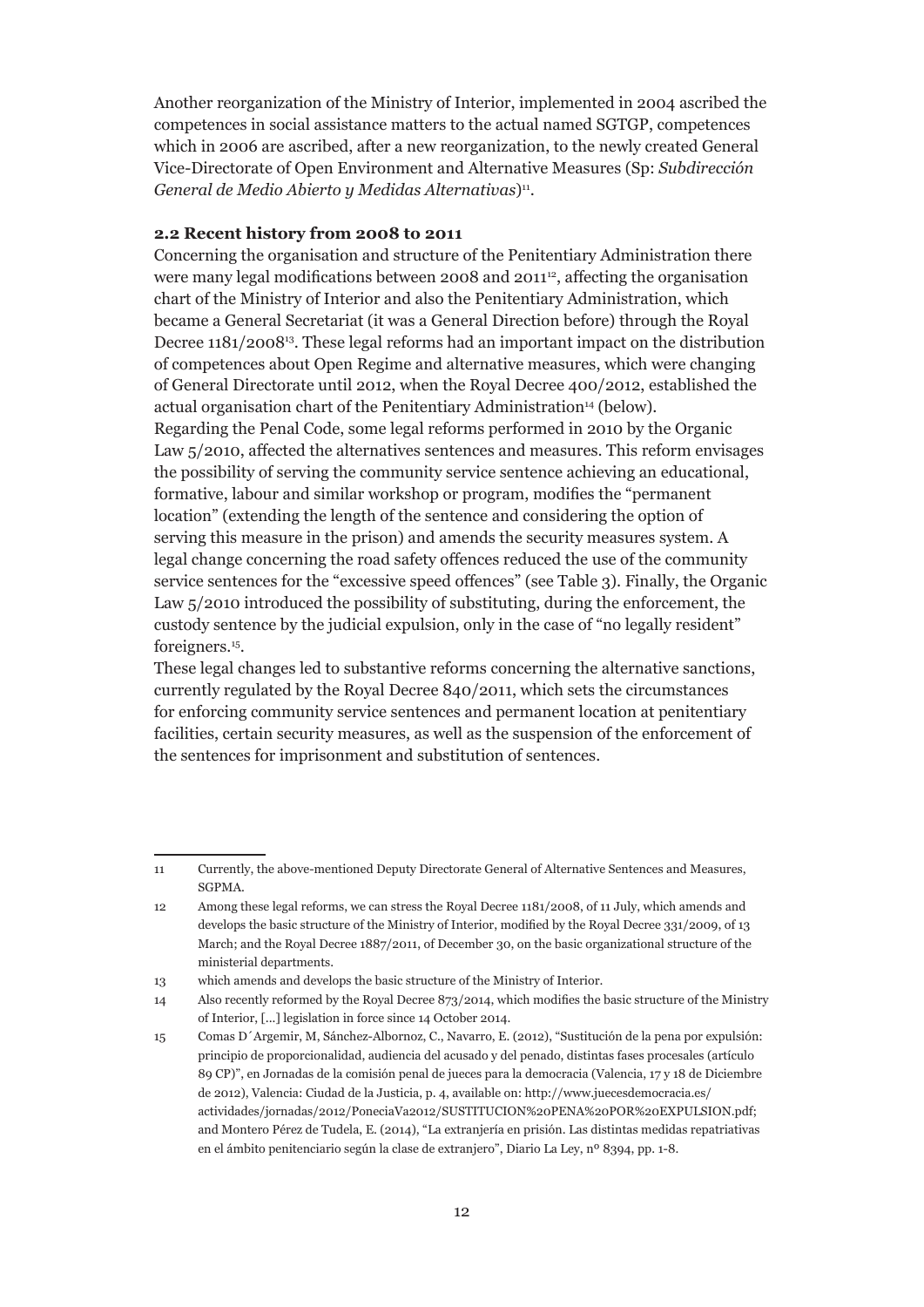## **3 Legislative Basis of the Probation System**

## **3.1 Legislative Basis**

The Spanish 'probation service', comprises both the open regime and the alternative sentences and measures system. It is a public service belonging to the Penitentiary Administration. It is legally based on the Spanish Constitution, the Penitentiary Law, and developed by the Prison Rules, the Penal Code and the abovementioned Royal Decree 840/2011. The Royal Decree 400/2012 regulates the distribution of competences regarding this area inside the Penitentiary Administration.

The starting point is art. 25 of the Spanish Constitution, which, following the EPR (Rule 1), establishes the basis of the Spanish Penitentiary System (and therefore, the basis of the 'Spanish probation system'): "*Punishments entailing imprisonment and security measures shall be aimed at rehabilitation and social reintegration, and may not consist of forced labour. The person sentenced to prison shall enjoy during the imprisonment the fundamental rights contained in this Chapter, except those expressly limited by the terms of the sentence, the purpose of the punishment and the penal law. In any case, he or she shall be entitled to paid employment and to the appropriate Social Security benefits, as well as to access to cultural opportunities and the overall development of his or her personality"*.

According to these guidelines, and according with the EPR (Rule 8), the Penitentiary Law establishes the basis of the Spanish penitentiary system, stating a penitentiary individualized system divided into three degrees, where the third one is known as the 'open regime'. Prison Rules develop the open regime and establish several modalities of life in open environment with different levels of freedom. According to this legislation, the open regime establishments can be of different types: Social Insertion Centres -the most common establishments- and Open departments and depending units. The Social Insertion Centres are intended for the enforcement of the custody sentence in open regime, the home arrest sentences (today named 'permanent location' sentences), the implementation of the alternative sentences and measures and the follow-up of the conditional released. The open departments are ascribed functionally to a penitentiary establishment (they take part of a penitentiary centre) and they are set up to house the inmates classified in third degree. Dependent Units are residential facilities outside the prisons, managed through the collaboration of public or private entities, to facilitate the achievement of specific objectives of penitentiary treatment of inmates classified in third grade.

The conditional release is regulated by the art. 90 and following of the Penal Code**.**  Currently, the conditional release is considered as a partial suspension of the sentence. The general conditions to get this benefit are to be classified in third degree, to have served  $\frac{1}{2}$ ,  $\frac{2}{3}$  or  $\frac{3}{4}$  of the sentence (depending on the circumstances of each case) and to have a good behaviour. The implementation of the conditional release and the follow-up of the conditional released are also developed by the art. 192 to 201 of the Prison Rules. The monitoring of conditional release is done by the Social Insertion Centres, which prepare an individualised program for each inmate in order to support his/her reintegration and implement the conditions and obligations imposed by the court.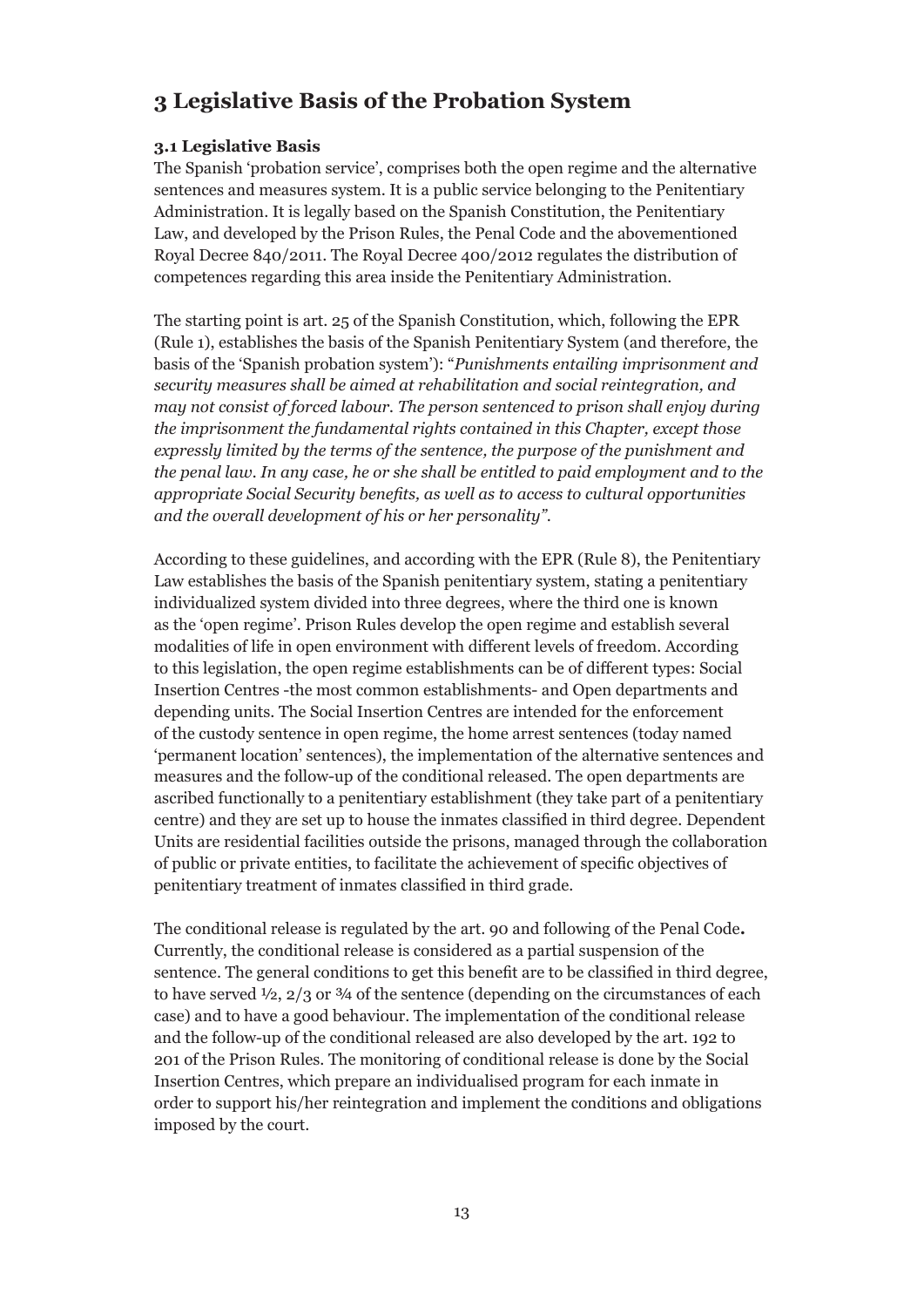The last legal reform operated by the Penal Code has changed the suspension sentence system, extending the circumstance in which a custody sentence can be suspended, and eliminating the cases of 'substitution of the prison sentences by alternative sentences and measures' , which become also 'cases of suspensions of the sentence' with an alternative measures imposed<sup>16</sup>.

The alternative sentences and measures are also regulated by the Penal Code. The community service and the fine are considered as a 'less severe penalty' or 'light sentences' depending of the length. The 'permanent location' (before called 'house arrest') is a light sentence which can last from one day to three months, and the disqualifications can be a light, less severe or severe penalty depending also of the length.

The alternative sentences and measures are regulated by the Royal Decree 840/2011 of June  $17<sup>th</sup>$ . In this act, the community service is regulated as unpaid work for the public utility and may consist of repairing work of damage or support or assistance to the victims, as well as the participation of the convict in training or re-educational workshops or programmes. The permanent location requires the convict to remain at home or at a place fixed by the judge17. The probation measures (sp. *libertad vigilada*), known in other countries as supervised liberty, consist in the submission of the convict to a judicial control through compliance of any or some of the measures referred to in the Penal Code: the obligation to be always reachable by electronic devices that allow their permanent monitoring, the obligation to appear periodically in place that set the judge or court, the obligation to communicate immediately, within a maximum period and by the means indicated by the judge or court , each change of the place of residence or of the place or job, the obligation to participate in educational, occupational, cultural programs of sex education or other similar, the obligation to follow external medical treatment or undergo a regular medical monitoring etc. The measures can entail also prohibitions, such as: the prohibition of approaching the victim, or those of relatives or other persons determined by the judge, the prohibition of contact with the victim, or those of relatives or other persons determined by the judge, the prohibition of being in certain territories, places or establishments, the prohibition of residing in certain places and the prohibition of certain activities that may offer or provide the convict with the opportunity to commit criminal acts of a similar nature

The alternative sentences measures management services are defined by the Royal Decree 840/2011 as multidisciplinary administrative units dependent on the prison administration which are charged with the implementation of measures and alternatives to deprivation of liberty sentences. These units take part of the organisation chart of the Social Integration Centres (see Figure 2). The management of these measures is implemented by the SGPMA.

<sup>16</sup> It is possible to suspend a custody sentence imposing an alternative penalty or measure and/or several disqualifications; see arts. 80 and following of the Penal Code.

<sup>17</sup> However, in cases where the permanent location is provided as the principal penalty, regarding the reiteration in the commission of the offence and if established by the applicable provision, the judge may agree in ruling that the penalty of permanent location meets Saturdays, Sundays and public holidays in the prison nearest to the domicile of the convict.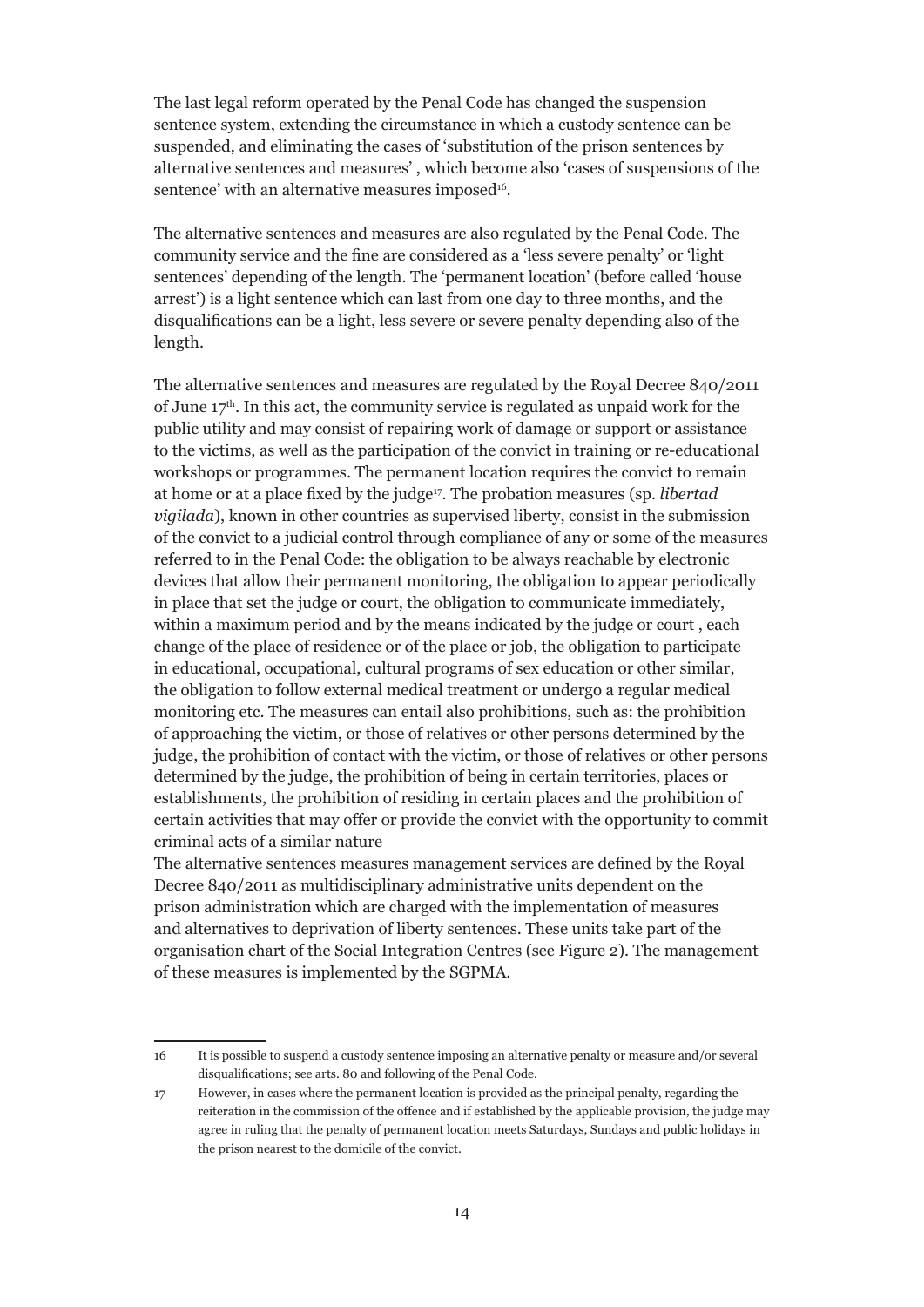According to the Royal Decree 400/2012<sup>18</sup>, the monitoring and supervision of the inmates in third degree, the coordination of the Social Integration Centres and other kinds of open centres or departments, the measures of telematic control, the design, implementation, monitoring and evaluation of intervention and treatment programs for inmates in open regime, as well as the execution of the penalty of 'permanent location' when enforced in a penitentiary centre, are competence of the already mentioned SGTGP. The development of the planning, coordination and management of social action (penitentiary social assistance) to the inmates and the conditional released, the management and monitoring of the alternative sentences and measures which are competence of the Penitentiary Administration, and, in particular, the management, coordination and monitoring of the community service sentences, the suspension of the execution of custody sentences, conditional release and security measures, preparing reports on these competencies required by the relevant judicial authorities, are competences of the SGPMA.

The penitentiary social assistance is regulated by the art. 74 and following of the Penitentiary Law. In order to obtain the social rehabilitation of inmates in ordinary and open regimes, the Law establishes that it may be requested the cooperation and participation of citizens and institutions. The social action (sp. *acción social*) is thus a public service provided by the different administrations but also achieved with the collaboration, cooperation and help of the public and private organisations and institutions, as the NGOs.

#### **3.2 Mission and Mission statement**

According to the above-mentioned art. 25 of the Spanish Constitution and the art. 1 of the Penitentiary Law, and also according with the EPR (Rule 1), the main objective of the Penitentiary Institutions (and the open regime) is the 're-education and the reinsertion of the sentenced persons', without making any distinction between the custody sentences and the probation measures. Concerning specially the open regime, and according to the art. 83 of the Prison Rules, the main purpose of the penitentiary activity is to enhance the positive social insertion capacities of the inmates classified in third degree, implementing the support and advise task and establishing the necessary cooperation to promote the progressive incorporation into the social environment. This article mentions the means to achieve these purposes, establishing the following principles which inspire the open regime: attenuation of the control measures<sup>19</sup>, self-responsibility, social normalization and integration, prevention to prevent family and social breakdown, and coordination with all those agencies and public and private institutions involved in working with prisoners and ex-prisoners.

As established by the preamble of the Spanish Prison Rules, one of the goals of the Spanish legislation is to open the prison to society, promoting the prisoner's contact with the outside world, with the society, and reinsertion of the inmates, through the development and promotion of the open regime. This guideline has been established by all legal reforms performed in the last years.

<sup>18</sup> Modified recently by the Royal Decree 873/2014, which modifies the basic structure of the Ministry of Interior (in force since 14 October 2014).

<sup>19</sup> In relation to the "close regime"; in the open regime the offenders have much more freedom and they are submitted to the minimum control measures.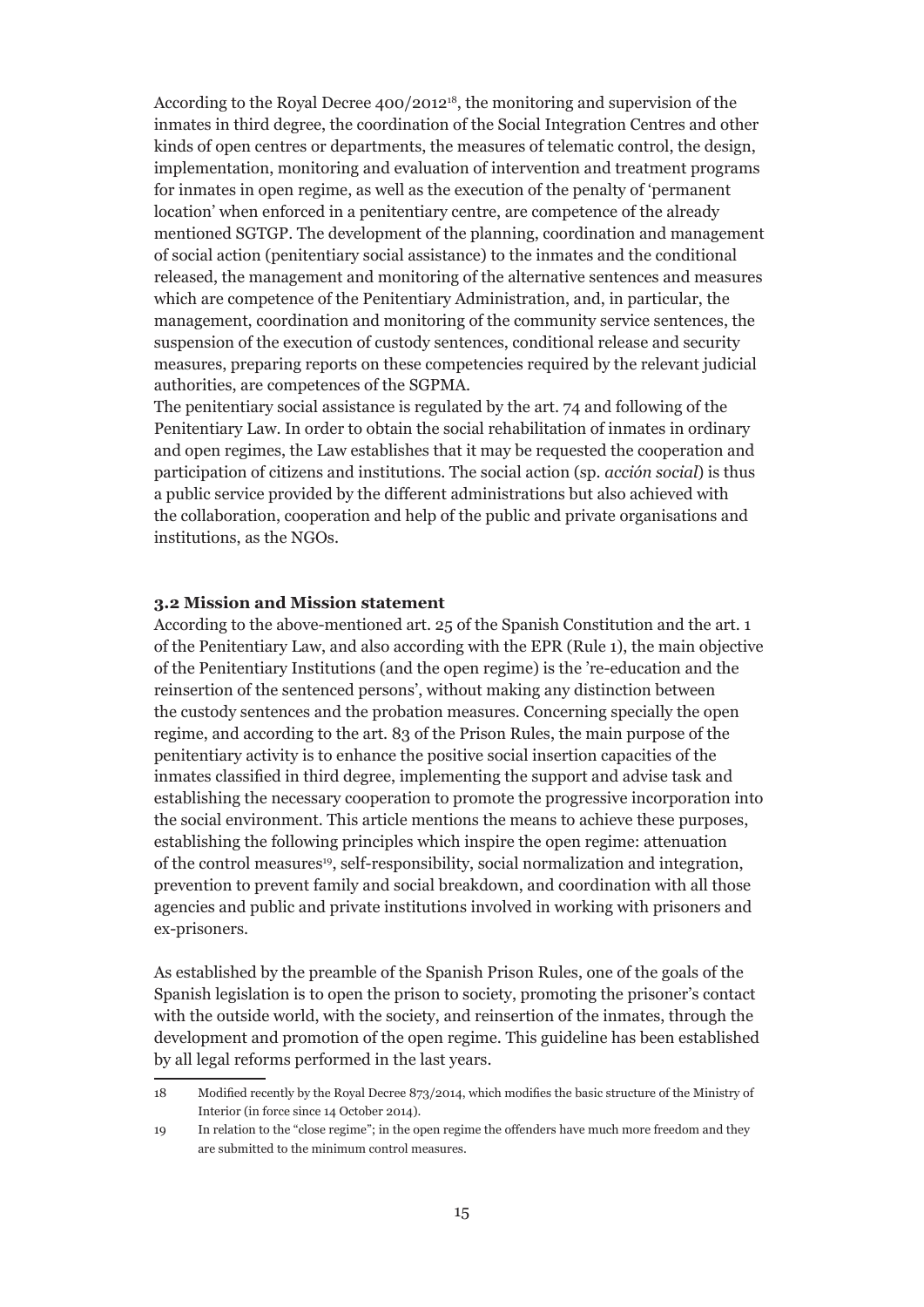The 'open regime' and the penitentiary social services have thus as the main purpose to facilitate and to promote the integration into the community, participating in the design and implementation of individualised treatment programs, working with the inmates and sentenced persons but also with their family and social environment.

## **3.3 Crime Prevention**

The penitentiary administration works on the general and special crime prevention, specially, contributes to the reducing re-offending.

In open regime there are different programs and control measures which seek to avoid recidivism. When an inmate is placed under the open regime, the technical team implements an individualised treatment program. According to the Penitentiary Law this 'treatment' aims at turning the inmates into law-abiding citizens. To this end, efforts will be made, as far as possible, to develop in them an attitude of selfrespect and individual and social responsibility towards their family, neighbours and the society in general. Thus, in the Social Insertion Centres, the technical team studies the factors which have leaded the person to fall down into the delinquency (criminal factors) in order to neutralize them.

There are also some programs focusing on targeted groups, like drug addicts, foreigners, women, gender based violence offenders, sex offender etc. Examples are employment programs, social integration programs, health and drug addicts programs, training and educational programs, etc.

Finally, in several penitentiary centres 'school and high school programs' for young people are also implemented; such program is a type of 'general crime prevention program' based on regular visits of the young students to the penitentiary centres (especially to the therapeutic educational units for drug addicted), in order to show them the consequences of a crime life. This initiative, ongoing since several years, has very good results in crime prevention and drug prevention.

#### **3.4 Victim assistance**

Concerning the victim, the penitentiary activity is focused on the protection and the compensation and reparation to the victims rather on its 'assistance'. Thus, in the case of suspension of the enforcement of the sentence (total or partial) the judge can impose some measures, some of them aiming at the protection of the victims (as the prohibition of approaching the victim or those of relatives or other persons determined by the judge or court, their homes, their workplaces or other places commonly frequented by them, prohibition to communicate with them, prohibition to contact with them, obligation of residing in a specific place or prohibition of leaving certain place etc.; see art. 83 of the Penal Code). The compliance of these measures will be supervised normally by the State Security Forces (usually the National Police). The judge is competent to immediately revoke the suspension of the sentence when there is some risk for the victim. The Penitentiary Administration, especially in the cases of gender based offences, has to coordinate its work with the State Security Forces, the Offices of Assistance to the Victims and the Gender Violence Government Delegations<sup>20</sup>.

<sup>20</sup> See the article 25 of the above-mentioned Royal Decree 840/2011.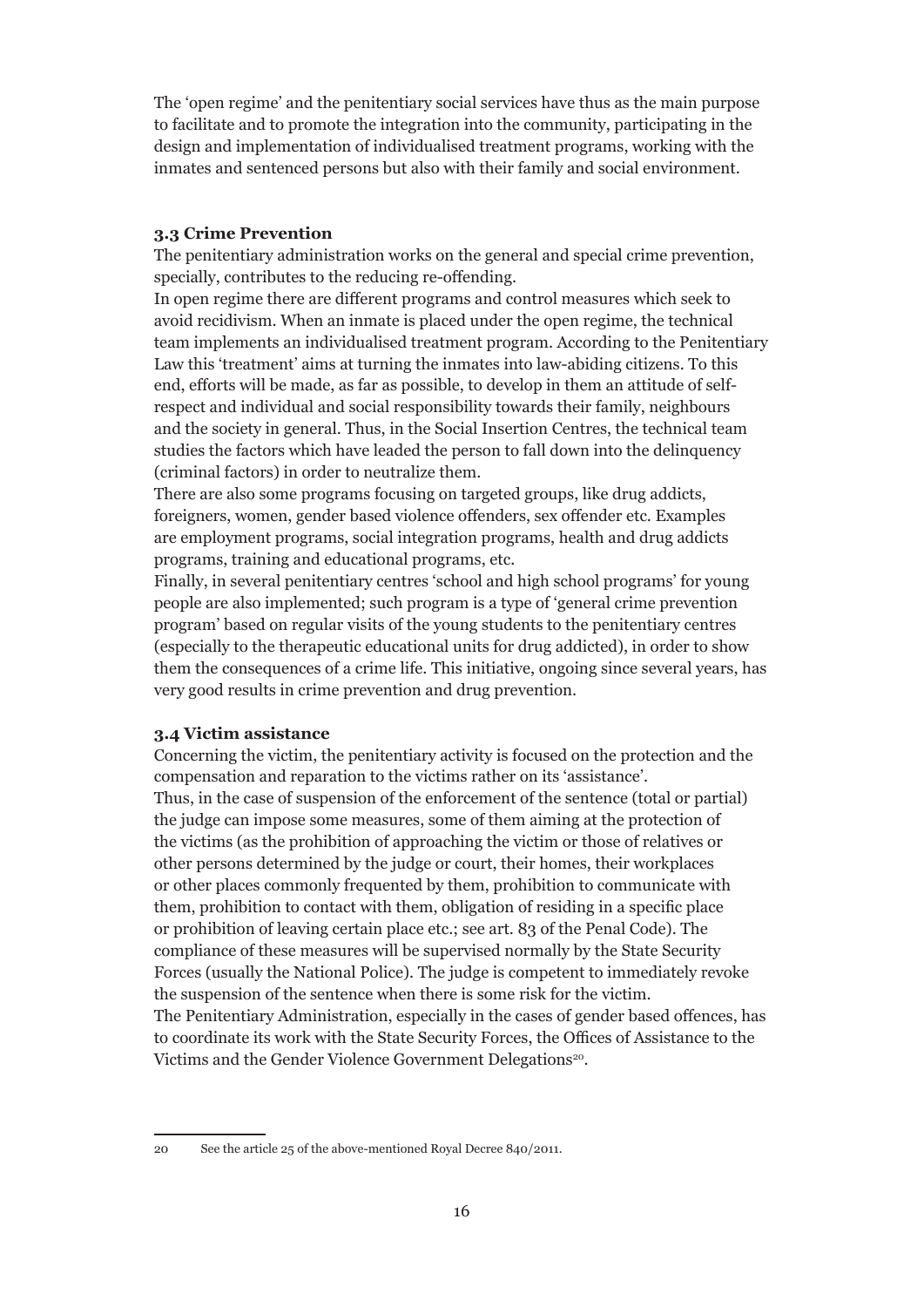One of the conditions for the suspension of the sentence (in order to avoid the custody sentence, or to impose an alternative sentence or measure, or to get the conditional release – today a modality of suspension of the sentence) is to have paid the civil liability or to sign an engagement in order to face up to these liabilities (art. 90 of the Penal Code).

The Penitentiary Law establishes, to this end, that the classification or progression to the third degree of treatment (open regime) requires, in addition to the requirements prescribed by the Penal Code, that the offender pays the civil liability derived from the offense, considering the effectively observed behaviour, in order to restore the stolen, to repair and to compensate the material and moral damages, adopting the necessary guarantees for ensuring, in his case, the future satisfaction (art. 72). As seen, the classification in the third degree is a required condition to access to the conditional release.

Concerning the alternative sentences measures, the victim is also taken into account. Thus, these measures can be imposed in order to protect or to compensate the victim. The community services may consist of repairing the damage or of support or assistance to victims (art. 49 of the Penal Code).

One of the novelties of the new Penal Code is to consider, as a possible condition for the suspension of the sentence, the fulfilment of an agreement between the parties after a process of mediation, where legally possible. This fact allows the victim to have an active role in the resolution of the penal process.

In April 2015, the European Framework Decision on the standing of victims was transposed into the national legislation (Law no. 4/2015). According to this law, victims will play a more active role in the criminal proceedings.

Nevertheless, as seen, the Spanish Penitentiary system is focused on the protection and the compensation of the victim, and therefore, according with the EPR (Rules 95 and 97) the 'Spanish probation service' should be more involved in the victim assistance and should have a larger involvement in the restorative justice process, which is, furthermore, slightly used.

## **3.5 Volunteers involvement**

According with the EPR (especially Rule 34), approximately 765 NGOs and collaborating entities are involved in the implementation of the different program and activities developed by the Penitentiary Administration in 2014-2015. More than 6000 activities for the 'penitentiary clients' (in ordinary and open regime) are carried out by volunteers<sup>21</sup>.

Collaborating entities are all those non-governmental organizations (NGOs), associations and organizations, public and private, that develop one or more intervention programs in the penitentiary administration – close or open regime - aimed at the rehabilitation and social reintegration of inmates, the conditional released (released on parole), and the persons sentenced to alternative measures to the imprisonment. These actions of the collaborating institutions are an effective instrument to ensure social intervention in the penitentiary centers and social insertion centers established by the Spanish legislation. They are conducting a vast and valuable way, and its scope extends to the participation and collaboration of the Third Sector –aiming at the social support and assistance after release- in the formulation and development of correctional policies for social reintegration.

21 According with the data provided by the General Secretariat of penitentiary Institution, available on: http://www.institucionpenitenciaria.es/web/portal/Reeducacion/entidadesColaboradoras.html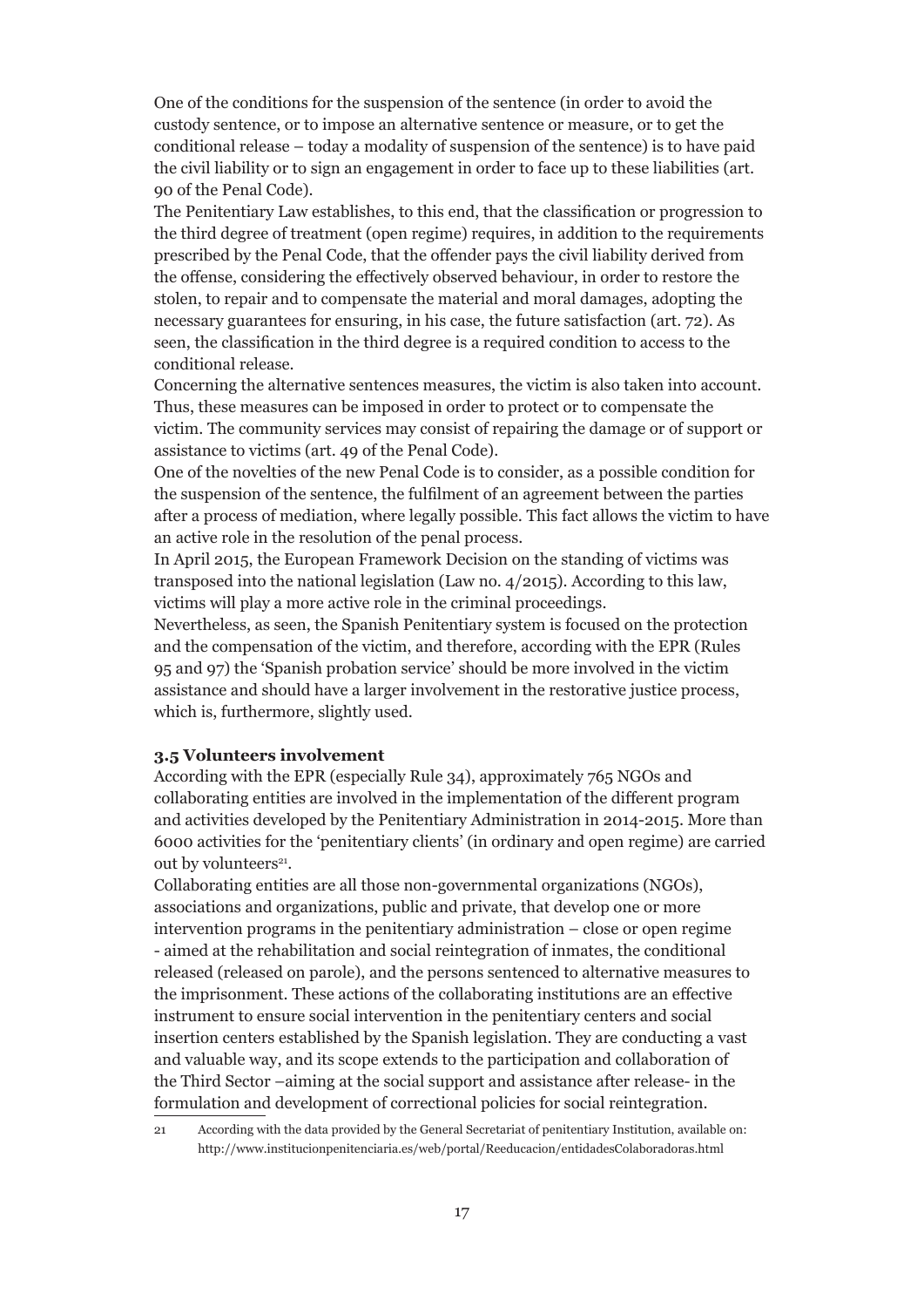This collaboration has been developed according to the catalog of intervention programs presented by Instruction 2/2012, in the following areas: employment, social integration activities with specific groups, health programs and drug addicts, training and educational programs, awareness programs and communication society prisons and other programs.

The collaborating entities play also an important role in the development of the alternative sentences and measures<sup>22</sup>, providing an important support in the implementation of the community service (offering all kind of jobs, works and workshop of public utility) and some program as the drugs-related treatment, implemented, in many cases, in therapeutic communities and external unities for drug addicts (depending of collaborating entities).

Also these organization collaborate actively in the accommodation and assistance of the conditional released (especially those without foster or social links, like foreigners, or with special needs like drugs-addicts or ill persons and AIDS patients). These organizations are financed through public subsidies granted by the SGPMA.

## **4. The organization of Probation Services**

## **4.1 Main characteristics**

The Ministry of Interior<sup>23</sup> is in charge of the management of the prison policy which is implemented by the Penitentiary Administration. These competences can be assumed by the Autonomous Communities, but only have been transferred to Catalonia. The basic organizational characteristic of the Spanish Penitentiary System, to which the open regime and the alternative measures belong, is a strong centralization in the planning and design of prison policies, along with a big decentralization on the execution of these services. The Penitentiary Administration is divided into technical and functional units with different administrative levels, as well as into a network of peripheral services, being made up of prisons and Social Insertion Centers. Concerning the central services, the General Secretariat of Penitentiary Institutions (the Penitentiary Administration) is composed of seven General Deputy Directorate; the 'probation system', divided in the 'open regime' and the 'alternative sentences and measures' (which include all modalities of suspension of the sentences), is the competence of two General Deputy Directorates: the implementation, organisation and supervision of the 'open regime' is the competence of the SGTGP - Deputy Directorate General of Treatment and Prison Management - and the alternatives sanctions and the conditional release are competences of SGPMA - Deputy Directorate General of Alternative Sentences and Measures.

<sup>22</sup> Manual/handbook on suspension and substitutions of sentence for NGOs and collaborating entities available on: http://www.institucionpenitenciaria.es/web/export/sites/default/datos/descargables/ estadpm/manual\_suspensiones\_ongs.pdf Manual/handbook on Community Service for NGOs and collaborating entities available on: http://www.institucionpenitenciaria.es/web/export/sites/default/datos/descargables/estadpm/ manual tbc entidades.pdf

<sup>23</sup> From 1994 to 1996 the Ministry of Interior was unified with that of Justice. In 1996, the Popular Party won the National General elections in Spain, and the Ministry of Interior and Justice is again divided in two Ministries. Because of problems related to the terrorism, which were one of the most important in that moment, the Government decided to leave the management of the Penitentiary Institutions under the direction of the Ministry of Interior (together with the law enforcement agencies).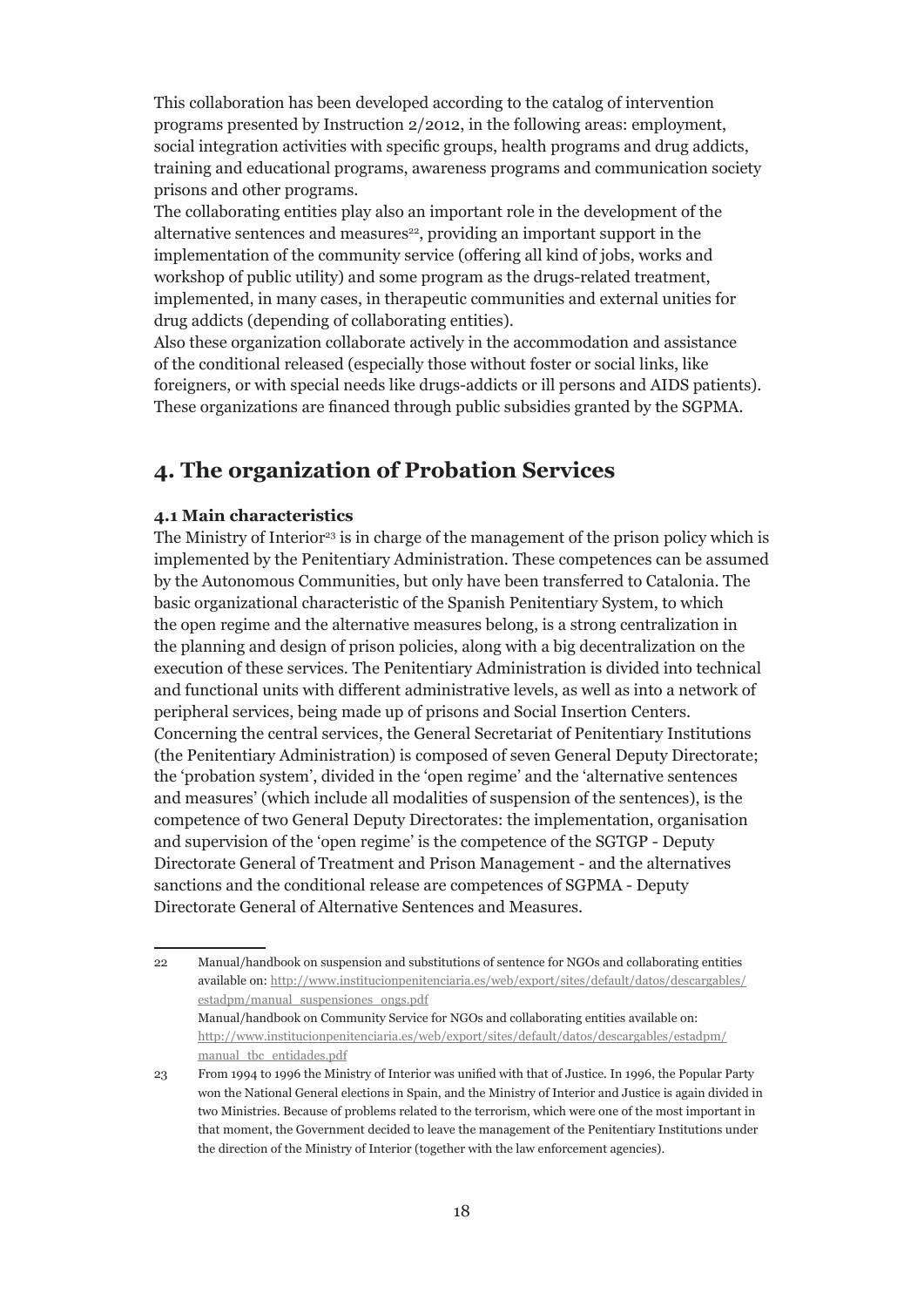

Source: General Secretariat of Penitentiary Institutions (2014), *The Spanish Prison System*, Ministry of Interior, p. 17<sup>24</sup>.

The central services are located in Madrid. The peripheral services are disseminated across all Spain, excluding Catalonia. The General State Administration coordinates 68 regular prisons, 2 Psychiatric Centers, 32 Social Insertion Centers, 21 Open Sections, 3 Mothers Units and 14 Dependent Units. One can say that this is a modern, efficient and functional prison system based on the self-sufficiency of each penitentiary center, which conducts itself like a kind of village. The custodial sentences imposed by the judge (in a closed environment) are served in regular prisons, until the inmates get the third degree; at that moment they are transferred to the Social Insertion Centres. Sometimes, in the cases of inmates with particular conditions and special personal circumstances, the Penitentiary Administration can authorize certain forms of execution of the sentence in an open environment, in places known as Dependent Units. These Units are, like the Social Insertion Centres, meant for the enforcement of sentences in an open environment.

<sup>24</sup> Available on: http://www.institucionpenitenciaria.es/web/export/sites/default/datos/descargables/ publicaciones/SIS.\_PENITENCIARIO\_2014\_ING\_acc\_2.pdf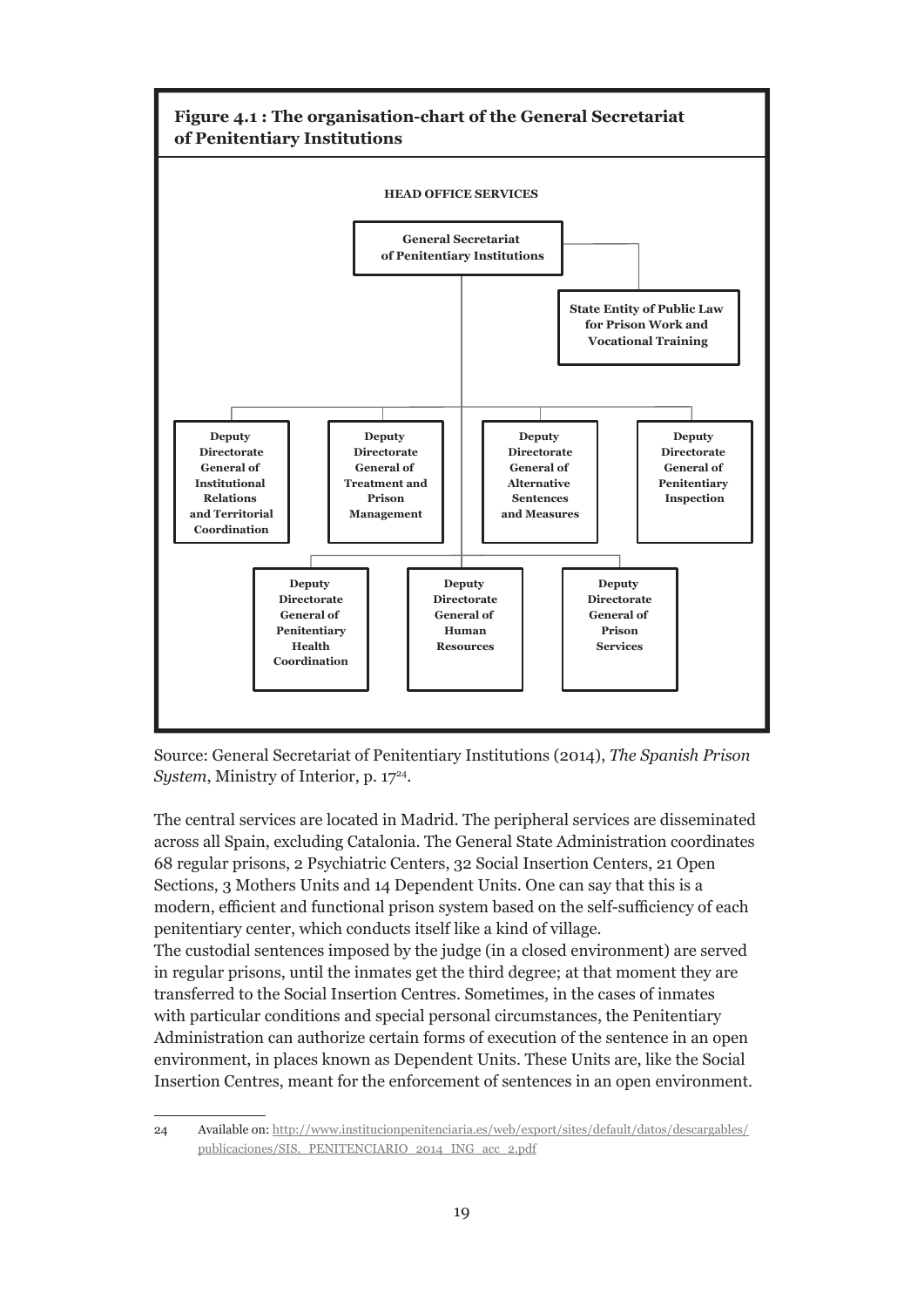As seen, they are residential facilities located outside of prisons in urban areas, integrated in the community, promoting the use of community resources. The main objective of these units is to complement the rehabilitation work already started in the penitentiary center, promoting personal development, responsibility and the values of coexistence. By this way, the inmates acquire and reinforce their family links and work habits. These facilities, managed, preferentially and directly, by associations and collaborating NGOs under the supervision of the Penitentiary Administration, are mainly aimed at persons without family ties and mothers with children. The penitentiary Psychiatric Hospitals are special facilities for the execution of custodial security measures by inmates diagnosed with mental disorders. The Mothers Units are aimed at mothers with children until they are three years old, in order to allow the children live in prisons with their mothers, while they are serving their sentences.

The open section, as its name indicates, are open departments which belong to the penitentiary centers (regular prison) but host inmates placed in open regime. These sections have the normal functions of a Social Insertion Centre<sup>25</sup>.

The Spanish Penitentiary system has 55 administrative units of the Management Services of Alternative Sentences and Measures. These Administrative Units are in charge of the execution of penalties and alternative measures, and are dependent on a penitentiary establishment (a Social Insertion Centre) structurally and functionally.

#### **4.2 Internal Organization**

The Social Insertion Centres follows a similar organization as the penitentiary centres. Therefore, in each Social Integration Centre one can find different areas (see Figure 2): treatment, health, human resources, prison management (economic and administrative administration), security and surveillance, labour and production and alternative sentences and measures management. The last area can be found under the administrative units managed by the Social Insertion Centres but sometimes also under some administrative departments that are located in the city centres. This is mainly to make them more accessible to the clients.

<sup>25</sup> Focusing on the regular open regime, as seen (section 1.1), the Social Insertion Centers are conceived like centers for inmates who are serving their sentence in open regime, or who are in an advanced process of reintegration. These kinds of centers manage also non-custodial alternative measures, including community service, the conditional suspension of the execution of the sentences, the monitoring of the conditional releases and the "permanent localization". The Social Insertion Centers are usually located in urban or semi-urban areas to facilitate the reintegration into the society and to promote, in the inmates, the use of the community resources, placing them near to their families and the social networks. A lot of kind of treatments and programs are implemented in these centers. They are also equipped with telematics control systems, for controlling remotely the mobility of certain inmates (there are means available like the bracelet or anklet linked to a telephone detector, the personal locater via GPS, the alcohol ingestion analyzer with a face viewer, or the personal identification voice detectors, to control the inmates from a distance allowing, at the same time, a high level of freedom).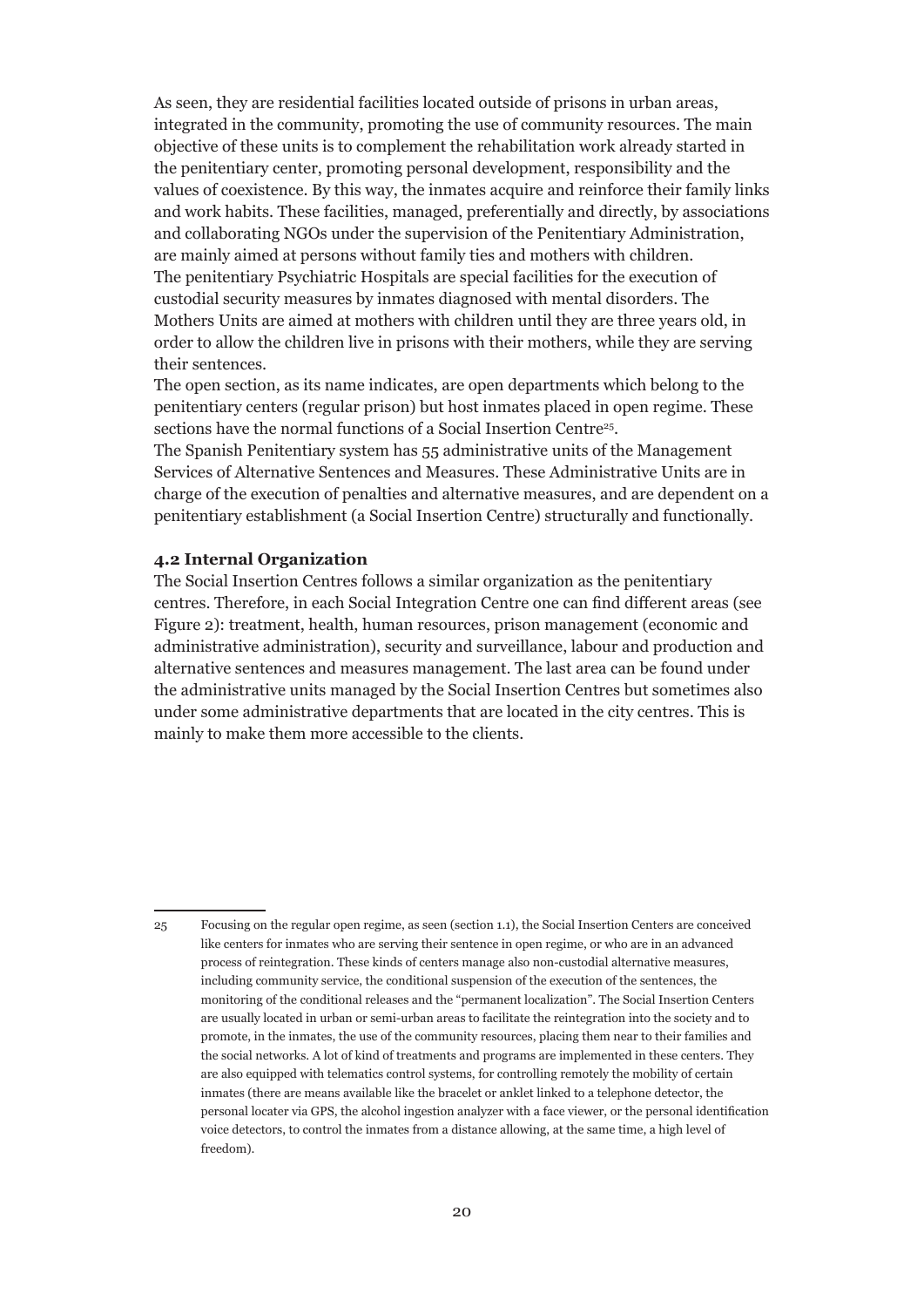

Source: General Secretariat of Penitentiary Institutions (2014), p. 1726.

#### **4.2.1 Probation workers**

Employees working in the prison system play a crucial role in the development of the prison policy and in the implementation of rehabilitation programs for inmates<sup>27</sup>.

|                                         | Figure 4.3 : Prison State Employees (at 31/12/2013) |  |
|-----------------------------------------|-----------------------------------------------------|--|
| <b>Departments</b>                      |                                                     |  |
| Management                              | 384                                                 |  |
| Treatment                               | 1.358                                               |  |
| Health                                  | 949                                                 |  |
| Surveillance                            | 15.422                                              |  |
| Administration                          | 4.260                                               |  |
| Civil Servants                          | 22.373                                              |  |
| <b>Contract Staff</b>                   | 2.097                                               |  |
| <b>Total</b>                            | 24.470                                              |  |
| <b>Staff from the State Entity TPFE</b> |                                                     |  |
| Civil Servants                          | 401                                                 |  |
| <b>Contract Staff</b>                   | 44                                                  |  |
| <b>Total</b>                            | 445                                                 |  |
| <b>Total Personal</b>                   | 24.915                                              |  |

Source: General Secretariat of Penitentiary Institutions (2014), p. 1828.

26 Op. cit. note 26.

<sup>27</sup> The Probation workers are employees of the Penitentiary Administration, since "Probation" takes part of the penitentiary system (all services, including probation and management services of alternative sentences and measures, conform the Penitentiary administration).

<sup>28</sup> Op. cit. note 26.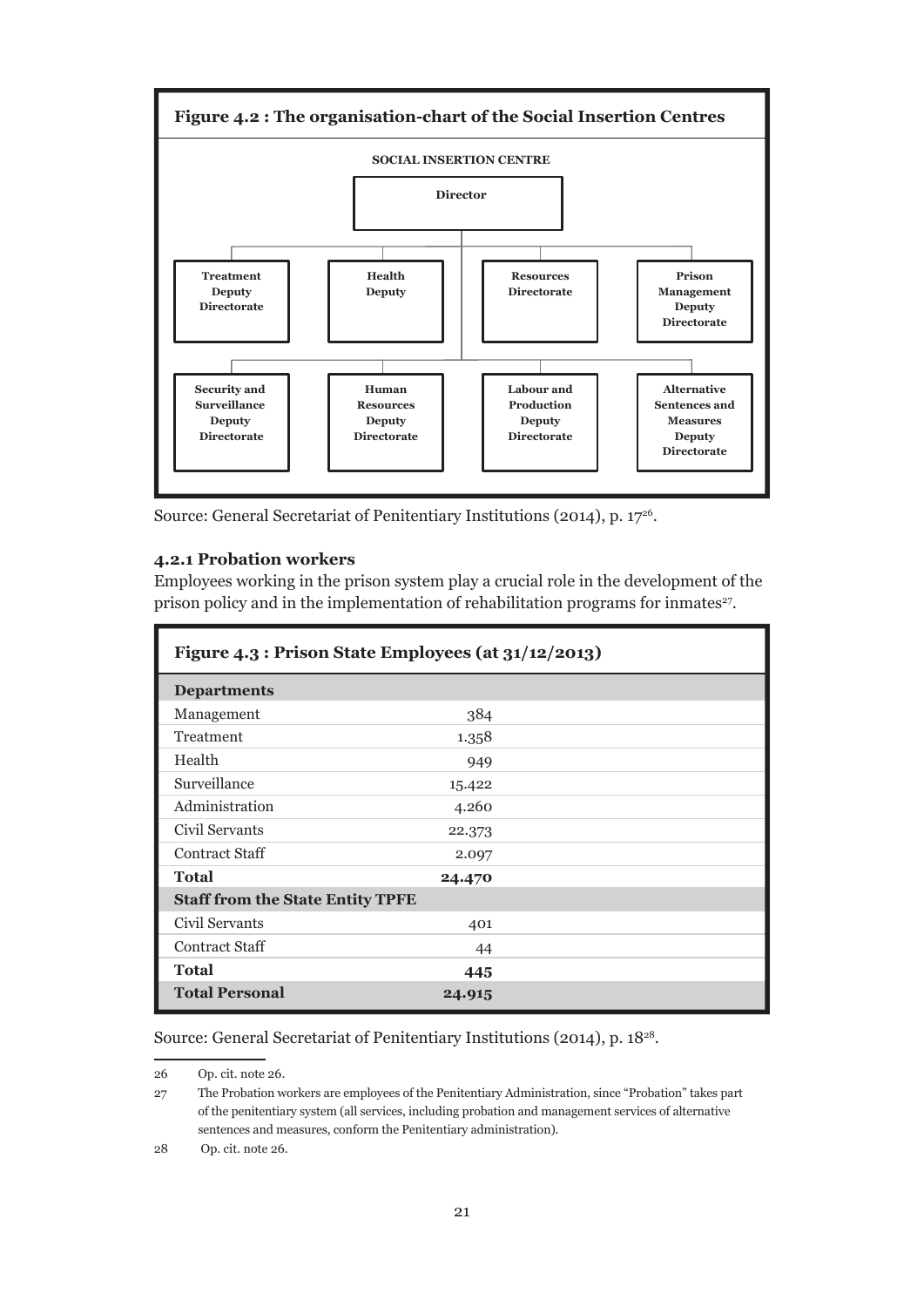The activity in Social Insertion Centres is delivered by a technical team – which belongs to the treatment area of the Social Integration Centre (Treatment Deputy Directorate area) - composed by jurists (prison lawyers), psychologists, educators and social workers. This team plans and monitors the execution of the sentences in "open regime", adapting the treatment program and the follow-up measures to each convict. Thus, in case of special offenders (foreigners, mental-ill persons, etc.), the probation officers adapt the plans according to their needs. The professionals of the Social Insertion Centres are also responsible for supervising conditional releases.

Concerning the social assistance, in every penitentiary centers (therefore, also in every Social Insertion Centres) there are Social Work Departments (sp. *Departamentos de Trabajo Social*), with a social workers team coordinated by a social work coordinator. These departments are in charge with the social intervention with the convicts. The social workers are part of the Technical team and also, are members of the Treatment Board (*Junta de Tratamiento*). The number of social workers in each penitentiary facility depends on its size (ranging from 1 to 14). The social worker focuses his work on the social assistance to inmates and their families, making technical reports and collaborating in every aspect of the treatment. They play also a fundamental role in the alternative sentences and measures units.

As described above, there are 55 units of alternative measures where different prison professionals are working on the implementation, planning and implementing alternatives sentences and measures: psychologists, pedagogics, administrative staff, social workers and other kinds of technical officers. The professionals working in these units, especially the social workers, attend the appointments with the clients, make the plan of the execution of the alternative sentences adapting it to the needs of the convict, monitoring of the sentence execution making every rapports required by the competent authorities, informing them about any violation of the conditions. The treatment programs, like the gender based violence program or the abovementioned Road Safety Program, are implemented by the psychologists.

#### **4.2.2 Education, training requirements and opportunities**

According with the EPR, there are different types of professionals working for the open regime and SGPMA. They are civil servants, state officials, admitted into public service through a special selection process. Thus, staff selection is made in accordance with the Public Employment Offer, through the public announcement of the selection examinations, guarantying the principles of equality, merit, ability and publicity. The Penitentiary Institutions have specialized staff subject to administrative contract and civil service status; "through a structure of bodies and professional categories, the system guarantee the coverage of experts in criminal law, psychology, sociology, pedagogy, medicine, nursing, social work, surveillance and custody, financial and administrative management, production workshops management, vocational training and employment guidance, among others"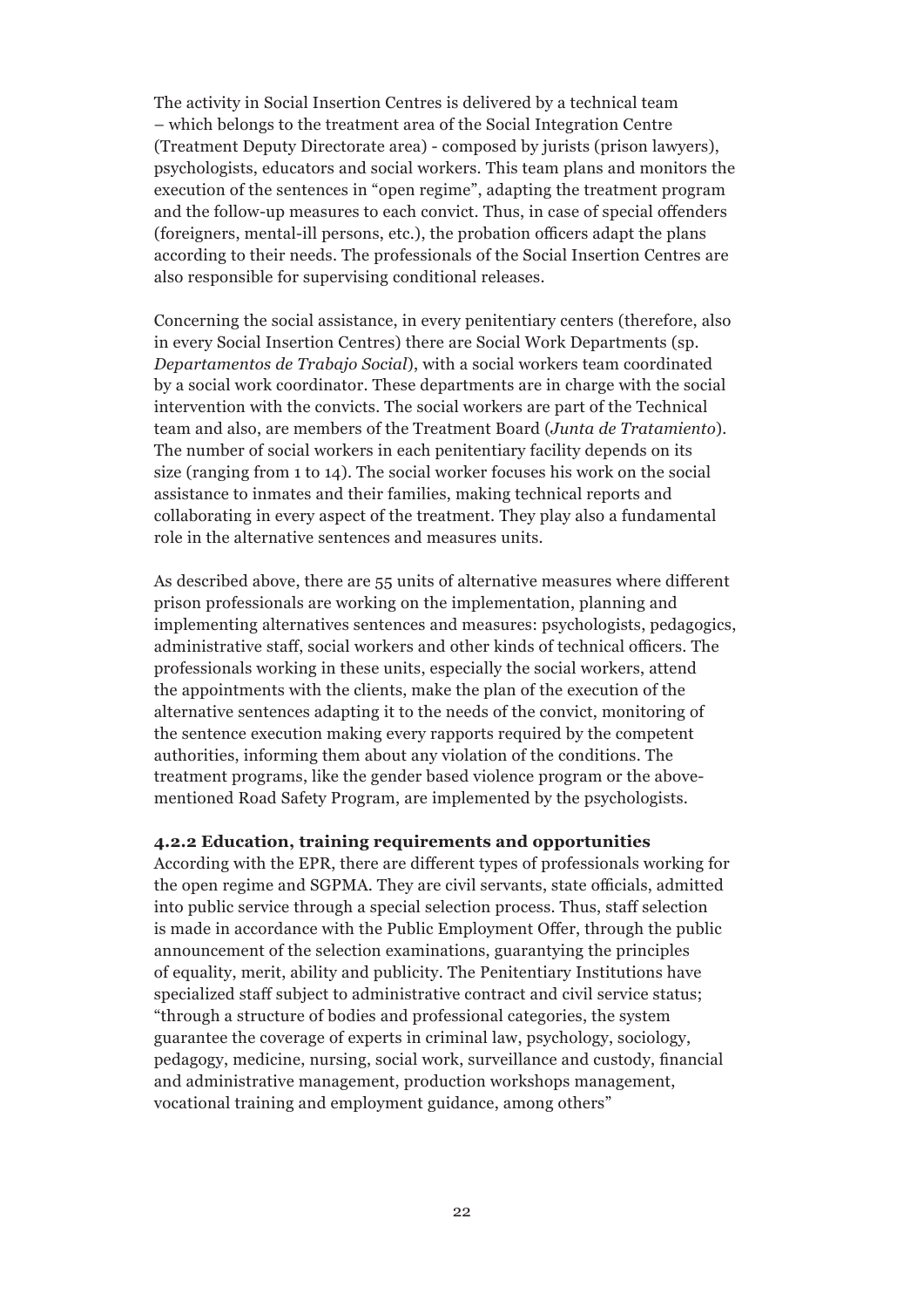(Annual report of the General Secretariat of Penitentiary Institutions, 2014, p. 1929). Prison staff is completed with contract workers who develop their work in the areas of health and intervention<sup>30</sup>.

Each speciality requires the appropriate qualification. Depending on the assigned tasks, a different education and training is required: high school diploma for administrative tasks, bachelors' degree for counsellors, Social Insertion Centers coordinators, heads of Social Services, etc. The social workers must hold a university degree in social work and a masters' degree is required for psychologists and penitentiary lawyers.

Once the candidates are successful in the public selection process, they have to attend an initial training program in the Penitentiary Studies School (depend of each speciality, several weeks) and after that they have at least one year of training period, normally in a penitentiary centre (prison or Social Insertion Center). New challenges and technological and treatment advances (new legislations, new treatment programs, etc.) require continuous updating of knowledge and staff training. This task is carried out by the Training Department of the Deputy Direction General of Human Resources, which has the competences for developing training programs for new staff, implementing specialization and updating courses for different professional teams and staff categories involved in the penitentiary administration, and delivering training and professional updating courses for the promotion of the staff. Every year several updating courses are delivered to probation officers 31.

The 2015 Spanish Budget Act has assigned to training and development of the staff belonging to Penitentiary Institutions 152.550  $\epsilon$ .

As seen, the EPR concerning the organization of probation services, staff and trining (specially Rules 22 to 29), are quite closely followed by the Spanish Penitentiary system.

## **4.2.3 Other organizations involved in probation work**

The NGOs and non-lucrative association and foundations play an important role on the implementation of the alternatives sentences and measures, especially of the community service. Following the EPR (especially Rule 12), the Penitentiary Administration has signed many collaboration agreements with several public and private organizations for the enforcement of alternative sentences, since the task of the penitentiary administration in this area is the coordination between the judicial system and the community resources. The penitentiary administration must supervise and control the execution of sentences, while organizations are in charge of providing tasks and places.

<sup>29</sup> All annual reports of the General Secretariat of Penitentiary Institutions are available on: http://www. institucionpenitenciaria.es/web/portal/documentos/publicaciones.html

<sup>30</sup> Also the Health and education services are integrated into the public standard system or network, normally managed by the Autonomous Communities.

<sup>31</sup> Every year specialized and updating courses are delivered to educator, jurists, psychologist, heads of security services, social workers and others professionals. They are delivered in the Penitentiary Studies School, in Madrid.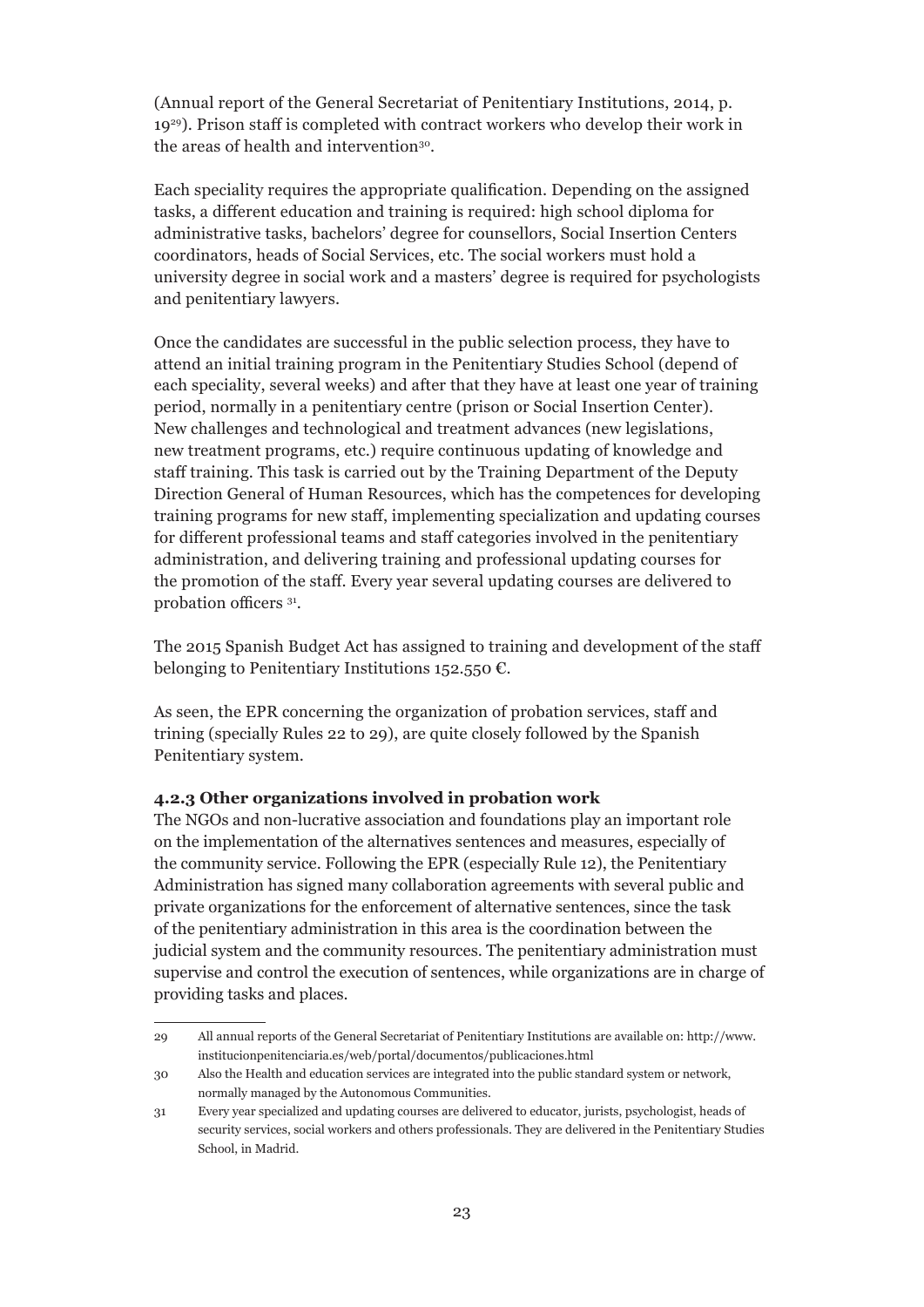In 2014, 790 ONGs were active in the Penitentiary Institutions, performing 9.293 collaborations (activities and treatment programs). Only in the open regime approximately 307 NGOs and collaborating entities have been involved during 2014.

The community services jobs will be provided by the state, regional or local administration (authority) that, to this end, shall establish appropriate agreements among themselves or with public or private entities that perform activities of public utility to submit monthly to the Prison Administration the relationship of places available in your territory. The own convict can also propose a placement on community services, in a entity (NGOs or some association) subject to the conditions for being of public interest and not remunerated. The Penitentiary Administration has a Collaboration Agreement signed with the Spanish Federation of Local and Provincial Administrations (*Federación Española de Municipios y Provincias: FEMP*), which develops an important task in the promotion and coordination with local administrations in order to provide places of work for implementing the community service sentences.

The regional or local administrations can also collaborate in the implementation of activities and programs in the open regime or alternative measures areas, or providing accommodation for the ex-convicts and conditional releases, and in some cases, the local and regional services assume also the care of certain groups of convicts and ex-convict with specific problems (addictions problems, young and old persons, foreigner etc.) in special centres, day-care centres, therapeutic communities, etc.

We must highlight the role of some organisations in the assistance of the probation service on the accommodation of convicts, the follow-up of the conditional releases and social-labour insertion for convicts placed in open regime. Thus, for the accommodations of foreigners, drug addicts, AIDs patients and ill persons, as well as some groups without housing or specific problems, the probation services cooperate with associations<sup>32</sup> like UNAD (Union of Associations and Institutions of Care for Drug Addicts), Cruz Roja (Red Cross), Basida (for the convicts and exconvict AIDs patients), Domus Pacis Casal de la Pau (for the assistance of ill-persons and AIDs patients), FEAPS (Spanish Confederation of Organizations for Persons with Intellectual Disabilities), Siloé, Fundación Apip-Acam (for the assistance to the conditional releases), Caritas33 - etc. A lot of associations are just focused in the social insertion or in the labour insertion of the convicts and ex-convicts. Some of them work with specific groups of offenders like women or foreigners<sup>34</sup>.

#### **4.3 Probation and offenders abroad**

The Penitentiary Law establishes a general principle of no discrimination: all inmates can enjoy all the rights recognized by the legal system, except from those rights not affected by the sentence (for example, the right to liberty or to freedom of

<sup>32</sup> Treatment programs subsidized by the Ministry of Health, social services and equality, for the convict and ex-convict groups. Last call available on: http://www.boe.es/boe/dias/2015/03/31/pdfs/ BOE-A-2015-3501.pdf.

<sup>33</sup> Information available on: http://www.caritas.es/

<sup>34</sup> For example, associations like "Andalucía Acoge" or some sections of the "Fundación Diagrama" are focused on the foreigners groups.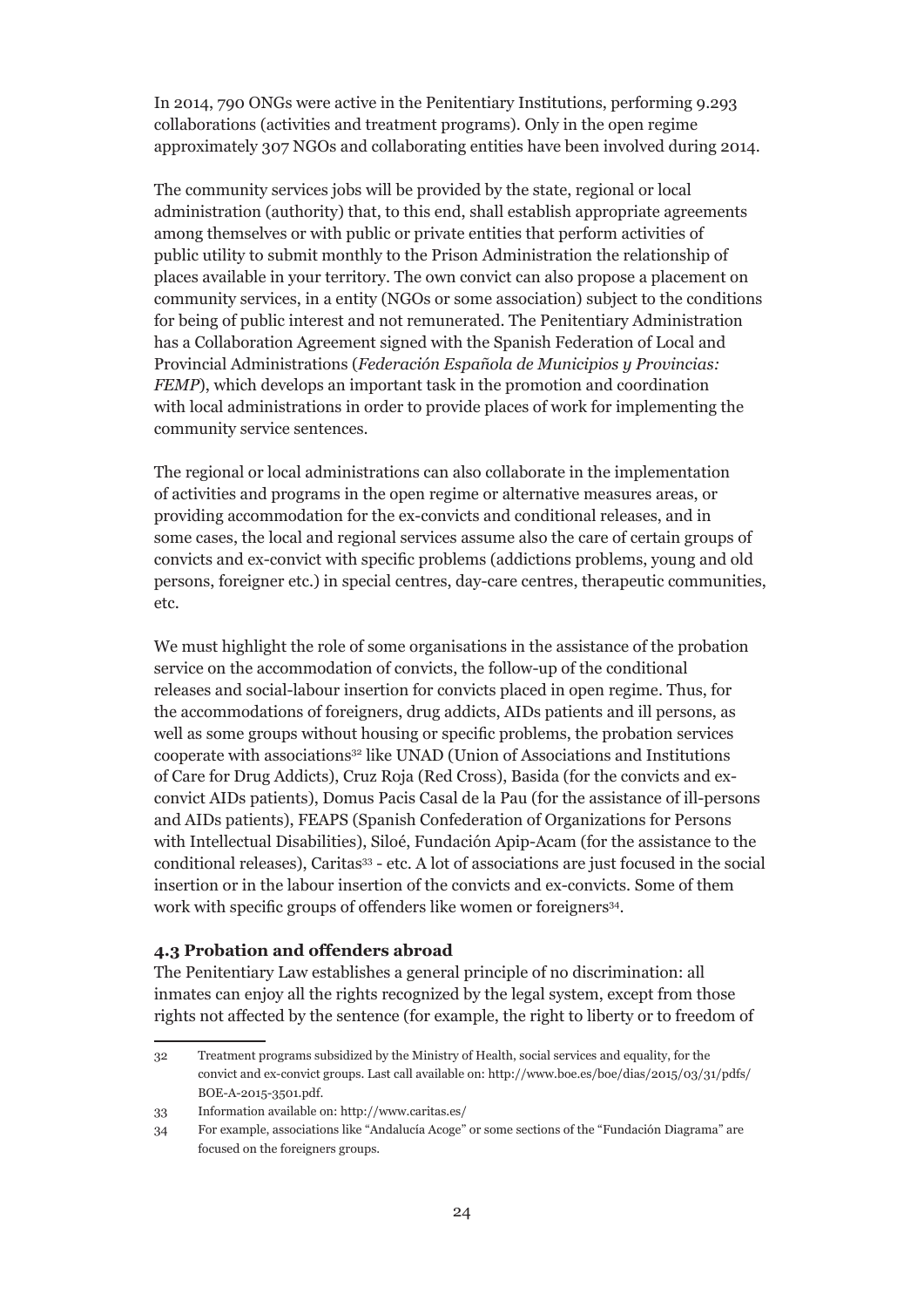movement). According to this legislation, the penitentiary activity will be executed without any difference based on race, political opinions, religious beliefs, social status or any other circumstances of a similar nature (art. 3 of the Penitentiary Law).

There are specific provisions about foreigners in the Spanish legislation in order to meet their special needs. They all apply to both prisoners and probationers:

- the right to communicate to the appropriate diplomatic or consular authorities his entering to a penitentiary facility
- the right to organize the communications and visits in order to meet their special needs,
- to provide them of a translator or interpreter when necessary,
- to inform the foreign convicts about their rights and duties, the penitentiary center internal rules, disciplinary rules, prison regulations, the means to make petitions, to make request, complaint and appeals etc. in his tongue language,
- to plan and program the activities in the penitentiary administrations taking into account the special needs of the foreign convicts etc. Special programs for the foreigners are implemented in the ordinary and open regime.

The Prison Rules provide for the conditional release of foreigners in the original country in order to promote the real social reinsertion, establishing a control measures –in collaboration with other states and administrations and though the Spanish embassy and consulates- which allow the follow-up of the foreigner convicts from a distance. The plan of execution of the conditional released is made by the technical teams of the penitentiary administration, playing an important role the social departments of the open regime.

The special needs of the foreign nationals are also taken into account for implementing the alternative measures, since an individualized plan based on voluntary withdrawal, trust and cooperation and coordination, is made by the officer and the sentenced person.

On the other hand, the Penitentiary Administration is just partially involved in the process of transfer of foreign sentenced persons to her country of residence. Law 23/2014 implements the *Framework Decision 2008/909, on the application of the principle of mutual recognition to judgements in criminal matters imposing custodial sentences or measures involving deprivation of liberty for the purpose of their enforcement in the European Union*, in Spain, and establishes a judicial process to perform the transfer process.

The main function of the Penitentiary Administration, when the implementation of the sentence has already started or the sentenced person has been in pre-trial detention, is to inform the competent authorities about the social situation of the sentenced person in order to provide them useful information for making the assessment regarding the social reinsertion in the original country. In the same vein, the Framework Decision 2008/947 on the application of the principle of mutual recognition to judgments and probation decisions with a view to the supervision of probation measures and alternative sanctions, also partially implemented in Spain though the Law 23/2014, establishes a judicial procedure for taking place the supervised liberty (probation) in the case of foreigner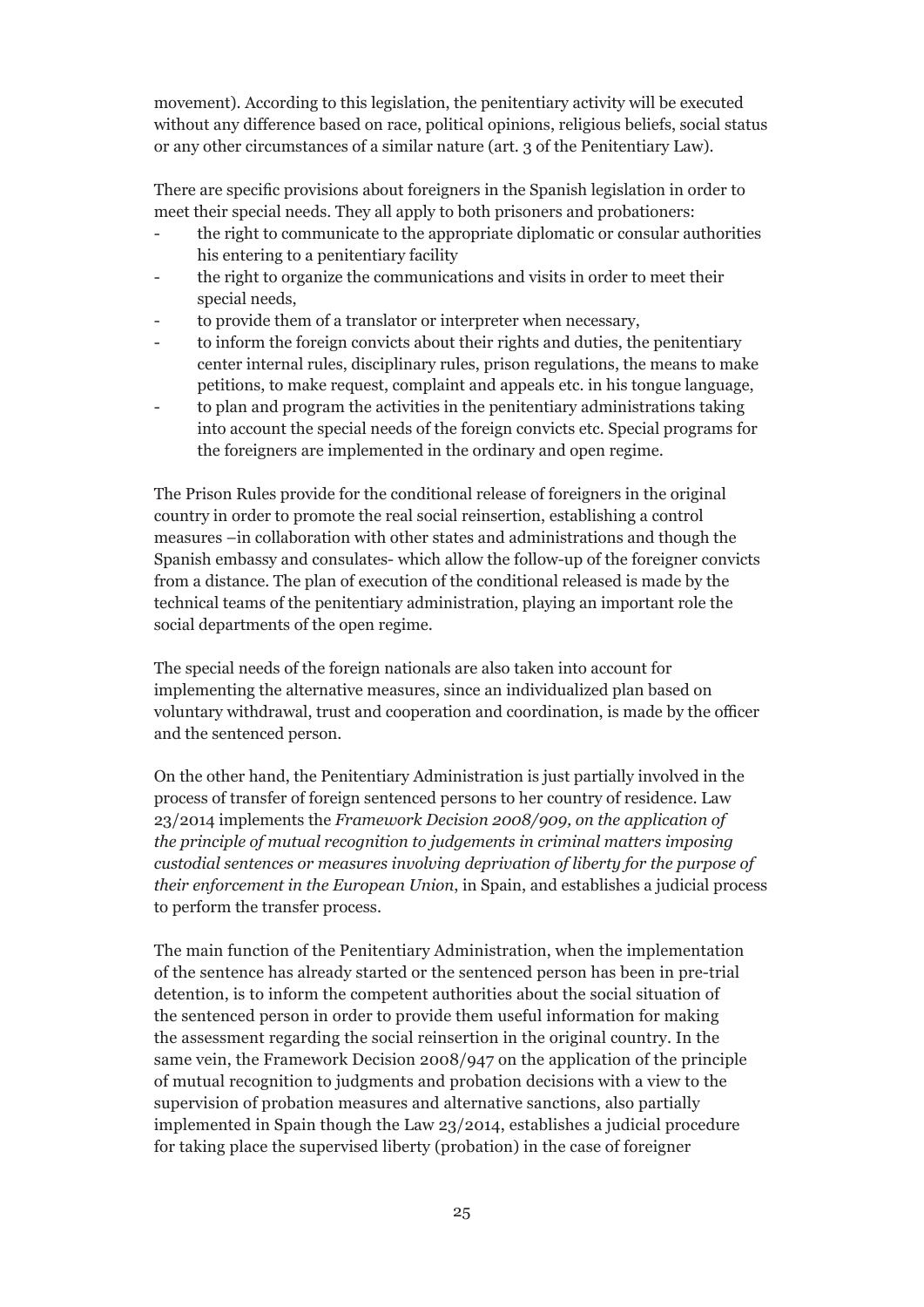belonging to a EU countries, in which execution may be involved the Penitentiary Administration.

In conclusion, we can say the Spanish Penitentiary Administration follows the guidelines established by the EPR concerning foreigners and nationals abroad (Rules 63 to 64), since the penitentiary services –including "probation services" are accessible to offenders of foreign nationality and national offenders abroad; nevertheless, the contact and support to nationals sanctioned abroad by the probation services recommended in the EPR (Rule 65) should be further developed, since nothing is established in the penitentiary legislation.

## **5. Different Stages of the Criminal Justice Process**

#### **5.1 Pre-trial stage**

The Penitentiary administrations, especially the social workers and other probation staff, are not involved in the pre-trial stage of the criminal justice process. Departing from the principle of ' presumption of innocence' , when a person is in pre-trial detention the penitentiary administration just ensures that the person does not suffer the consequence of the prison placing it in a separated department from the convicts and providing him or her of activities and workshop (even remunerated job). Generally, the probation system (the 'open regime' and the services of alternative sentences) does not play thus any role in the pre-trial stage justice process<sup>35</sup>. In this respect, the Spanish probation system does not follow the recommendations of the EPR concerning the involvement of the probation services in the pre-trial stage (Rules 42 to 44), since usually there is no pre-sentence report written by the probation service.

#### **5.2 Enforcement stage**

There are several ways of getting the probation services in Spain. Offenders can be sentenced directly to an alternative measure, like the community services, or a treatment program etc. In this case, the person will be supervised by the Service of alternatives sentences and measures (the administrative units ascribed to a Social Insertion Center). In addition, offenders may be sentenced to a custodial sentence. The execution of this sentence can be suspended from the beginning (total suspension of the enforcement of the sentences), or during the enforcement of the sentence (partial suspension of the sentences, known as the conditional release). In the case of total suspension of the custody sentence, the suspension can be accompanied by control measures, which in many cases are supervised by the Penitentiary Administration. In the case of total suspension of the custody sentence by the imposition of an alternative sentences or measure (community services, treatment program etc.) the management service of the alternative sentences and measure (belonging to the Penitentiary Administration) becomes responsible for implementing this sentence. In the case of partial suspension of the custody sentence, this is, the conditional release, the penitentiary administration, through the social

<sup>35</sup> Only in very exceptional cases the competent authorities require information or rapport about the people placed in pre-trial detention, but this is not regulated by the Spanish legislation. There is just one reference in the art. 184 of the Prison Rules about the possibility of requiring a rapport by the competent authority in the case of people place in pre-trail detention in a Penitentiary Psychiatric hospitals.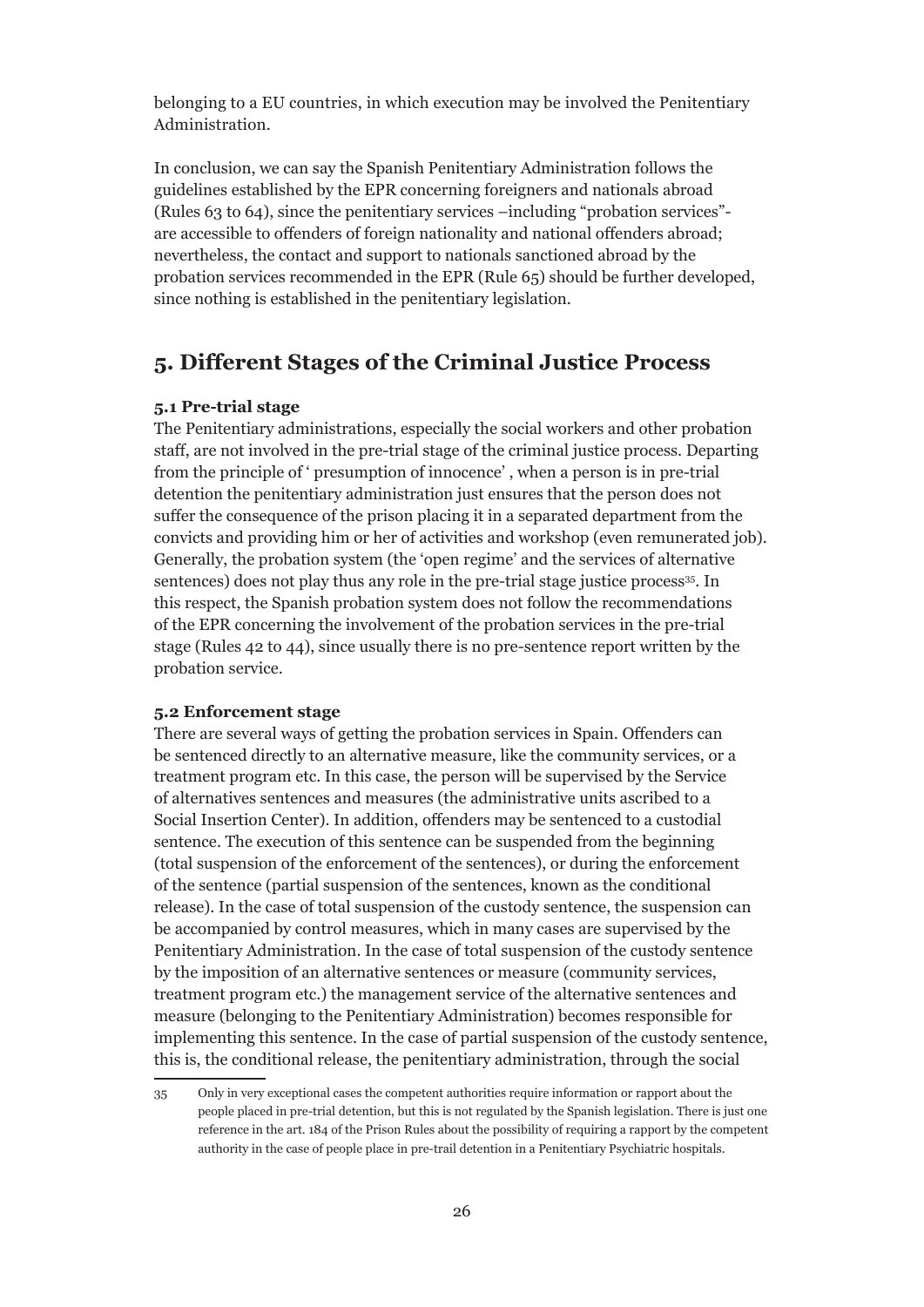services of the Social Integration Centre is responsible for supervising conditionally released inmates.

Articles 80 and following of the Penal Code regulate the suspension of the sentences. The suspension can be granted by the judge or the court when the custody sentence is not exceeding two years and it is reasonable to consider that the execution of the sentences is not necessary for avoiding the future commission of new offences. The judges must take into account the circumstances of the crime, the personal circumstances of the offender, the criminal records, his/her behaviour after the criminal facts, particularly his/her effort in order to repair the damage, the family and social circumstances, and the expected effects/ or results of the suspension of the sentences and of the compliance of the imposed measures. Usually the suspension is awarded for first-time offenders 36, when the length of the sentence is not more than two years and the convicted person has paid the civil liability<sup>37</sup>.

Exceptionally the judge or the court can also granted the suspension of the execution of the sentences longer than two years, when personal circumstances of the offender, the nature of the facts, his/her behaviour and, in particular, the effort made in order to repair the damage caused to the victim, make this decision advisable. In this case, the suspension will take place under some conditions, in all cases the effective restitution or compensation for the damage caused to the victim/s according to his/ her physical and economic opportunities, and, if that is the case, the compliance with the agreement reached by the parties through mediation, the payment of the fine determined by the judge or the performance of a community services.

The judge or the court will also grant the suspension of the sentences, without any condition, when the convict is suffering from a serious illness with incurable symptoms, unless at the time of the crime, he/she had got already another suspended sentence for the same reason.

Finally, the judge or the court may order the suspension of the execution of imprisonment sentences not exceeding five years for the convicts who had committed the crime because of their addiction. In such cases, the suspension can be conditioned to the participation in a drug treatment program.

In the case of offences which can be only prosecuted upon complaint by the victim, the judge or the court will hear the victim before granting the benefits of the suspension of execution of sentence.

The period of suspension shall be two to five years if the imprisonment is not exceeding two years, and from three months to one year for minor penalties; this period will be fixed by the judge or the court taking into account the circumstances of each case. In the case of suspensions of sentences not exceeding 5 years (as seen, for the drug-addicts cases), the suspension period will be three to five years.

<sup>36</sup> The judge will take into account the relevant criminal records, leaving aside the light sentences or the offences that, for its nature and its circumstances, are irrelevant in assessing the likelihood of committing future crimes.

<sup>37</sup> If the convict person cannot pay the civil liability, this condition will be considered fulfilled when the offender sign a payment commitment in order to satisfy his economics responsibilities according to their economic capacity.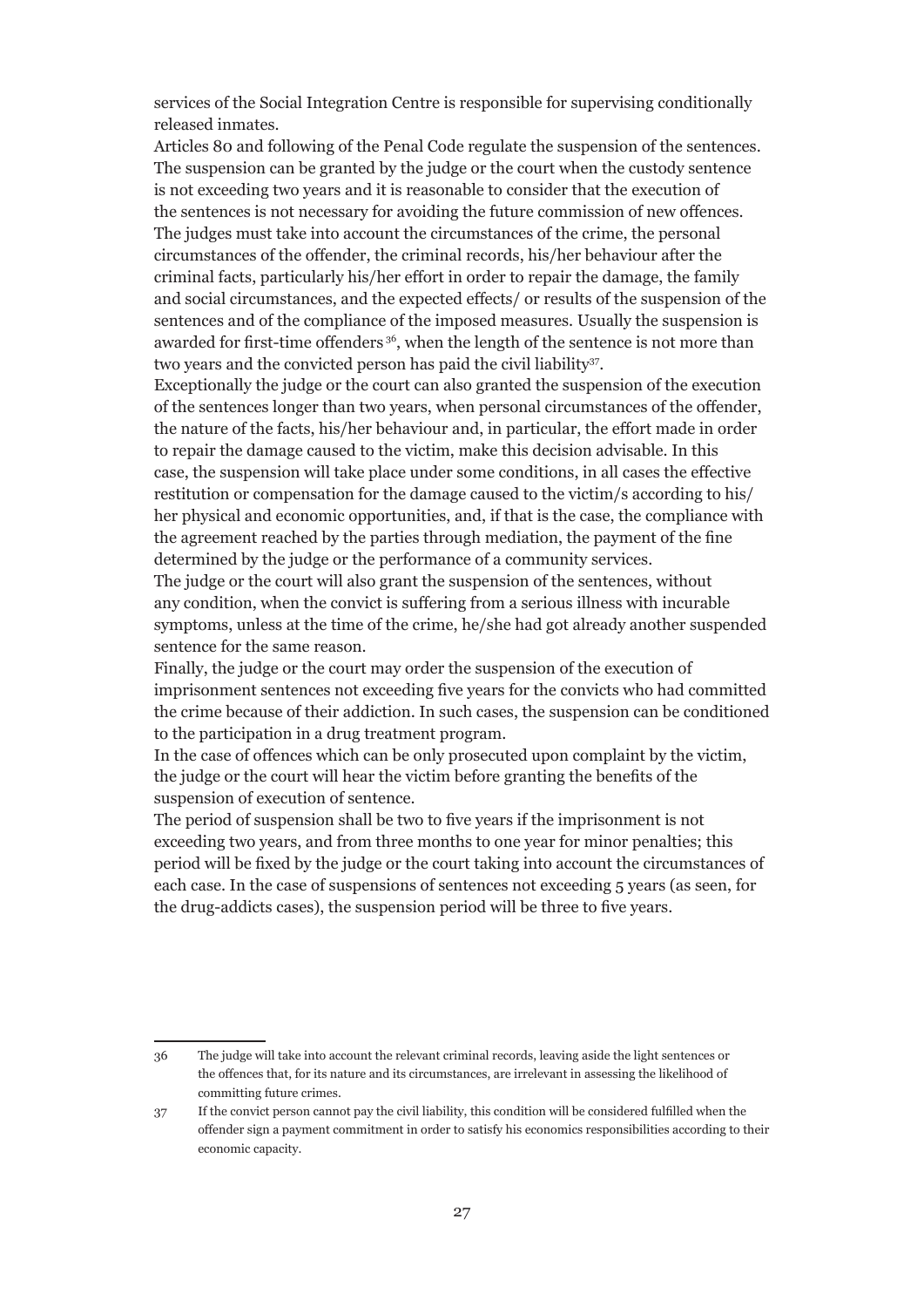The judge or the court may make the suspension dependent on the fulfilment of the following prohibitions and duties when it is necessary to avoid the risk of committing new offences (art. 83 of the Penal Code):

- 1. Prohibition of approaching the victim or those of relatives or other persons determined by the judge or Tribunal, their homes, their workplaces or other places usually frequented by them, or communicating with them by any means.
- 2. Prohibition of contact with certain persons or members of a particular group, if there are indications that allow a reasonable expectation that such subjects can provide the opportunity to commit new crimes or incite to.
- 3. To keep the place of residence in a particular place, forbidden to leave or temporarily absent without authorization of the court or tribunal place.
- 4. Prohibition to reside in a particular place or come to it, when they can find the occasion or reason to commit new crimes.
- 5. To personally appear with periodicity to be determined before the judge or court, police premises or in the Administration to be determined, to report his/her activities and justify them.
- 6. To participate in educational, occupational, cultural, education road programs , or in programs on sexual behaviour, defence of the environment, protection of animals, equal treatment and non-discrimination, or any other program of that type..
- 7. Prohibition to drive motor vehicles that do not have technological devices that can determine or check the physical conditions of the drivers behaviour, when the subject has been convicted for a traffic offence and the measure is necessary to prevent the possible commission of new crimes.
- 8. To comply with other duties which the judge or the court consider appropriate for the social rehabilitation of the offender, provided that they do not violate their personal dignity.

In the case of crimes committed against a woman who is or has been the spouse of the offender, even without living together, the judge or the court always imposes prohibitions and duties stated in the 1st, 4th and 6th of the above conditions.

The imposition of any of the prohibitions or duties mentioned in article 83 , paragraph 1, under 1, 2, 3, or 4 shall be communicated to the Forces and Bodies of State Security, that shall ensure their implementation. Any possible breach or circumstances relevant for assessing the dangerousness of the offender and the possibility of committing new crimes, shall be immediately communicated to the public prosecutor's office and to the judge or the court. The control of the fulfilment of the duties referred to in the same article 1 , under 6, 7and 8 corresponds to alternative penalties and measures management services of the prison administration. These services shall report to the judge or the court on compliance with a periodicity of at least quarterly, in the case of the rules, 6th and 8th, and bi-annually, in the case of the 7th and, in any case, to its conclusion.

Also the judge or the court can make the suspension of the enforcement of the sentence dependent on the following conditions: compliance with the agreement reached by the parties through mediation, payment of the fine determined by the judge or the court and the performance of work for the benefit of the community (a community service).

Concerning the conditional release, once considered the last phase of the enforcement of the custody sentence, today it is regulated as a 'suspension of the execution of the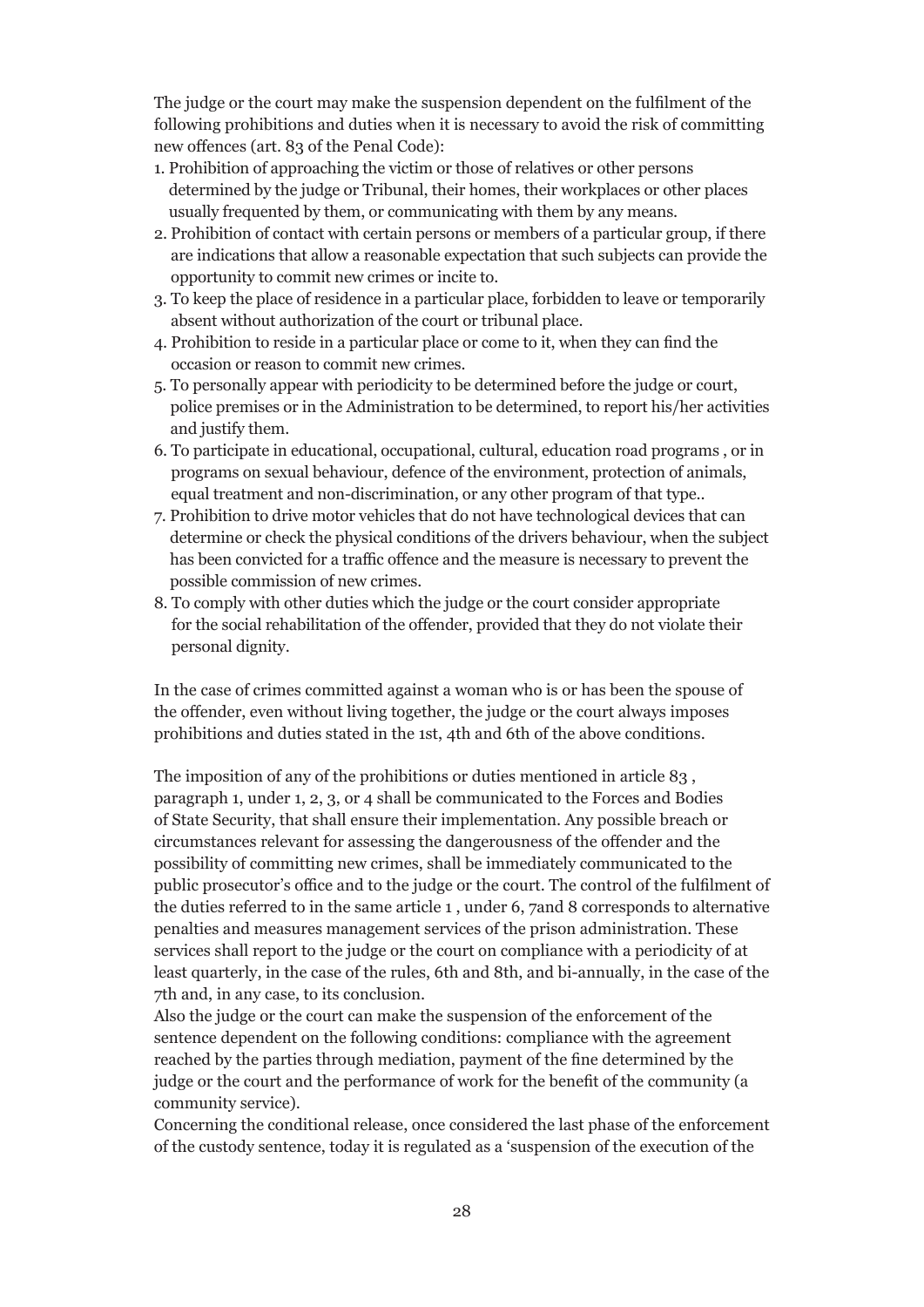sentence' The general conditions for the conditional release are: to be classified in third penitentiary degree, to have served three quarters of the custody sentence and to have a good behaviour. The judges will take into account the same circumstances as in the others cases of the suspension as referred above. It is necessary to have paid the civil liability or to sign a payment commitment in order to satisfy this responsibility. In case of very good behaviour (when the convict has developed continuously labor, cultural and occupational activities) the conditional release can be given after the two thirds of the sentence has been served<sup>38</sup>. The new regulation of this figure -of July 2015- provides for the possibility of getting the conditional release after half of the sentence for a convict serving his first custody sentences of no more than 3 years of imprisonment and he fulfils the others general conditions (to be in third degree, to have a good conduct and also, in this case, to develop continuously labour, cultural and occupational activities).

The legislation provides for special cases like the old persons (being older 70 years old) and convicts suffering from serious illness, the possibility of the conditional release with less or without conditions. There are also specifics provisions for the cases of offenders belonging to criminal organisation or sentenced for especially serious crimes, where the judge can impose stricter and harder conditions<sup>39</sup>. According to the Prison Rules (art. 200), in order to supervise the conditional release, the offender will be allocated to the penitentiary centre or the Social Integration Centre nearest to their domicile. The supervision of the conditional released prisoners is carried out by the penitentiary social services of the centre where the inmate is allocated, according to the guidelines established by the treatment board. To this end, the treatment board will draw up an individualised program to implement the monitoring of the conditional release, they will be enforced by the social services. The Penitentiary Surveillance Judge (sp. *Juez de Vigilancia Penitenciaria*) is the competent authority to grant the conditional release<sup>40</sup> and this authority can impose one or several 'rules of conduct' (sp. *reglas de conducta*). These rules of conduct are, on one side, the prohibitions and duties that can be imposed in the cases of total suspension of the sentence (above-mentioned), and on the other side, according with art. 195 of the Prison Rules - on the proceeding of granting conditional release - some of the rules referred in art 105 of the Penal Code which regulates the no-custodial security measures These are: supervised freedom, family custody, deprivation of the right to possess and carry weapons and deprivation of the right to drive motor vehicles and motorcycles.

The rules, prohibitions and duties, imposed by the Penitentiary Surveillance Judge for the follow-up plan of the conditional release, have to be taken into account in the individualised program of the convict. The penitentiary social services will perform all rapports required by the competent authorities concerning the conditional released. The alternative sentences to imprisonment can be imposed directly, as a sentence, or in the case of suspension of the enforcement of a custody sentence (like a substitution

<sup>38</sup> Even before when the inmate has an exceptional behavior, after the half of the sentence and calculated on the two thirds of the sentences, it's possible to bring forward the data of the conditional release 90 days for each year effectively served of the sentence.

<sup>39</sup> See art. 90 and followings of the Penal Code. There are also specifics provisions for the "revisable permanent prison sentence", a kind of "revisable life imprisonment" which has been introduced in the Spanish Legislation though the above-mentioned Organic law 1/2015.

<sup>40</sup> See art 76 of the Penitentiary Law, which establishes the competences of the Penitentiary Surveillance Judge; among them, we find the granting of the conditional release.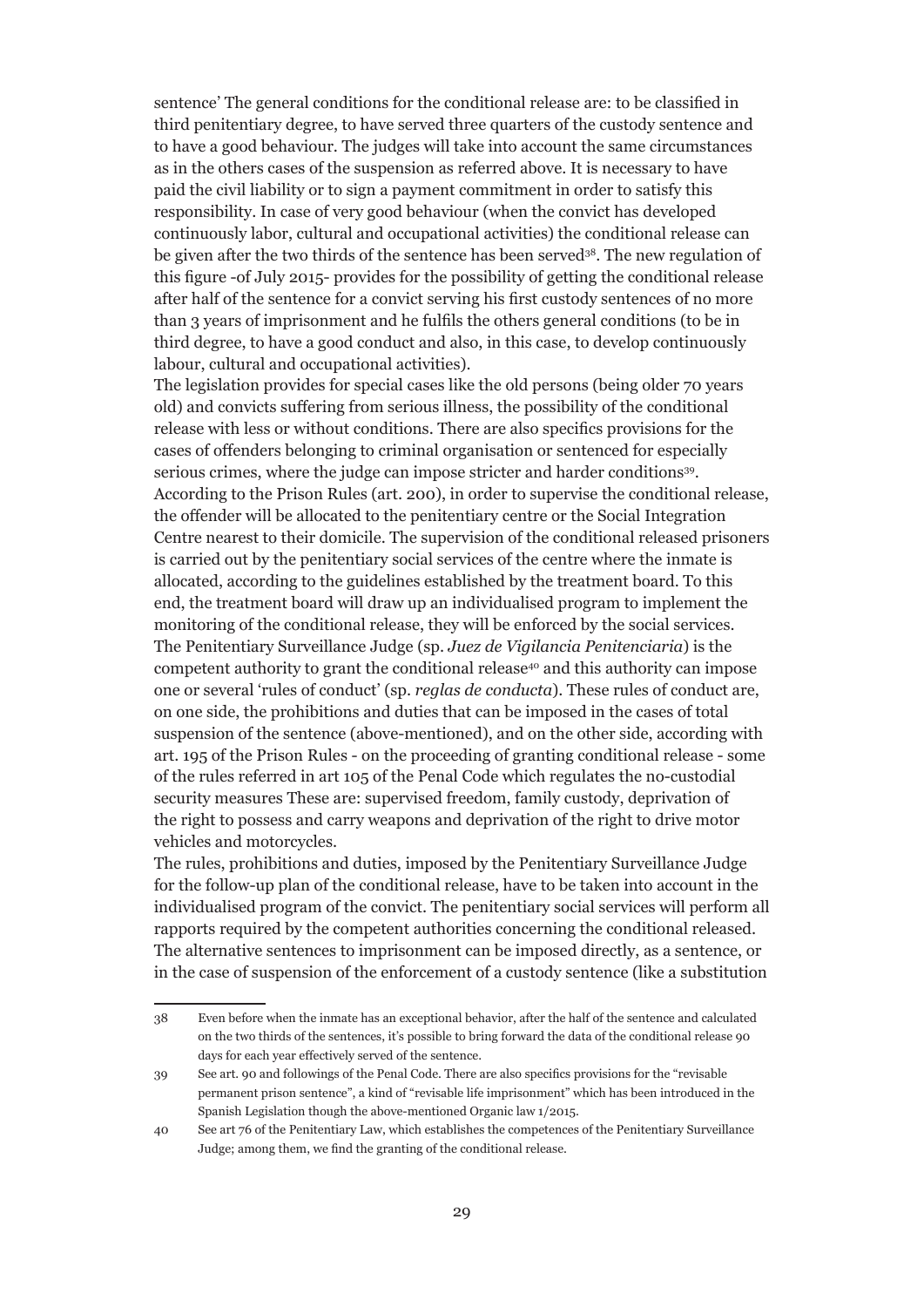of the custody sentence). These alternative sentences are regulated by the Penal Code, where all penalties – custody sentences, disqualifications and alternative sentences and measures - are divided into three levels: severe penalties, less severe penalties and light sentences. Among the ' less severe penalties' we find - leaving aside the disqualifications like the prohibition of approaching of the victim or the deprivation of the right to drive motor vehicles etc. - the (day) fine of more than three months, the proportional fine (whatever its amount), and the Community Service from 31 days to one year. Among the ' light penalties' we find the (day) fine until three months, the ' permanent location' from one day to three months (which can be executed in other places than a prison, f. ex. at home, like the before regulated house arrest). Concerning the pardon, Spanish Constitution forbids general amnesties (Art. 62). The Act of 18 June 1870, established the rules for the exercise of pardon: the individual pardons are a gracious measure granted to sentenced convicts by the King. The Ministry of Justice has to make the formal proposal after a previous deliberation of the Cabinet of Ministers. This benefit is requested by the convict, or anyone on his behalf. The Prison Rules foresee the granting of individual pardon as a penitentiary benefit for certain convicts (art. 206), when the inmate has had a good conduct, has performed a normal work activity, either in the establishment or outside, that can be considered useful in his preparation for life in freedom and who has participated in the activities of rehabilitation and social reintegration, during a minimum period of time of two years, continuously. In these cases, the Treatment Board makes a formal petition to the penitentiary surveillance judge, which will make the processing of the individual pardon, if appropriate.

Normally, when the convict (or his lawyer) asks for an individual pardon directly to the sentencing court, without the prior intervention of the Penitentiary Administration, the Court requests from the penitentiary centre (regular prison or Social Integration Centre) a rapport about the behaviour of the sentenced person. Finally, in the case of mentally-illness, or different pathologies, disabilities etc. the author of the offence will not be held criminally responsible for the offence, or he will be partially considered as responsible. For these cases the Penal Code establishes the possibility to apply a security measure.

The security measures, regulated by the Penal Code (art. 95 and followings) can be custodial and non-custodial. The custodial measures are the detention in psychiatric facility, the internment in a centre for the treatment of addictions and the placement in special education centre. The non-custodial measures are the professional disqualification, the expulsion from the country (for foreigners not legally residing in Spain), the supervised freedom, the family custody (which is the competence of the Penitentiary Surveillance Judge and who can request the collaboration of the Penitentiary Administration, through the penitentiary social departments), the deprivation of the right to drive motor vehicles and mopeds and the deprivation of the right to possess and carry weapons.

The Royal Decree 840/2011 of June  $17<sup>th</sup>$  (art. 20 and followings) establishes that the Penitentiary administration is competent for implementing the custody security measures when they take place in a penitentiary psychiatric unit or penitentiary psychiatric establishment<sup>41</sup> and for the supervised freedom when it is imposed following a security measure.

<sup>41</sup> As seen in the section 4.1, the Spanish Penitentiary Administration counts with two Penitentiary Psychiatric Hospitals.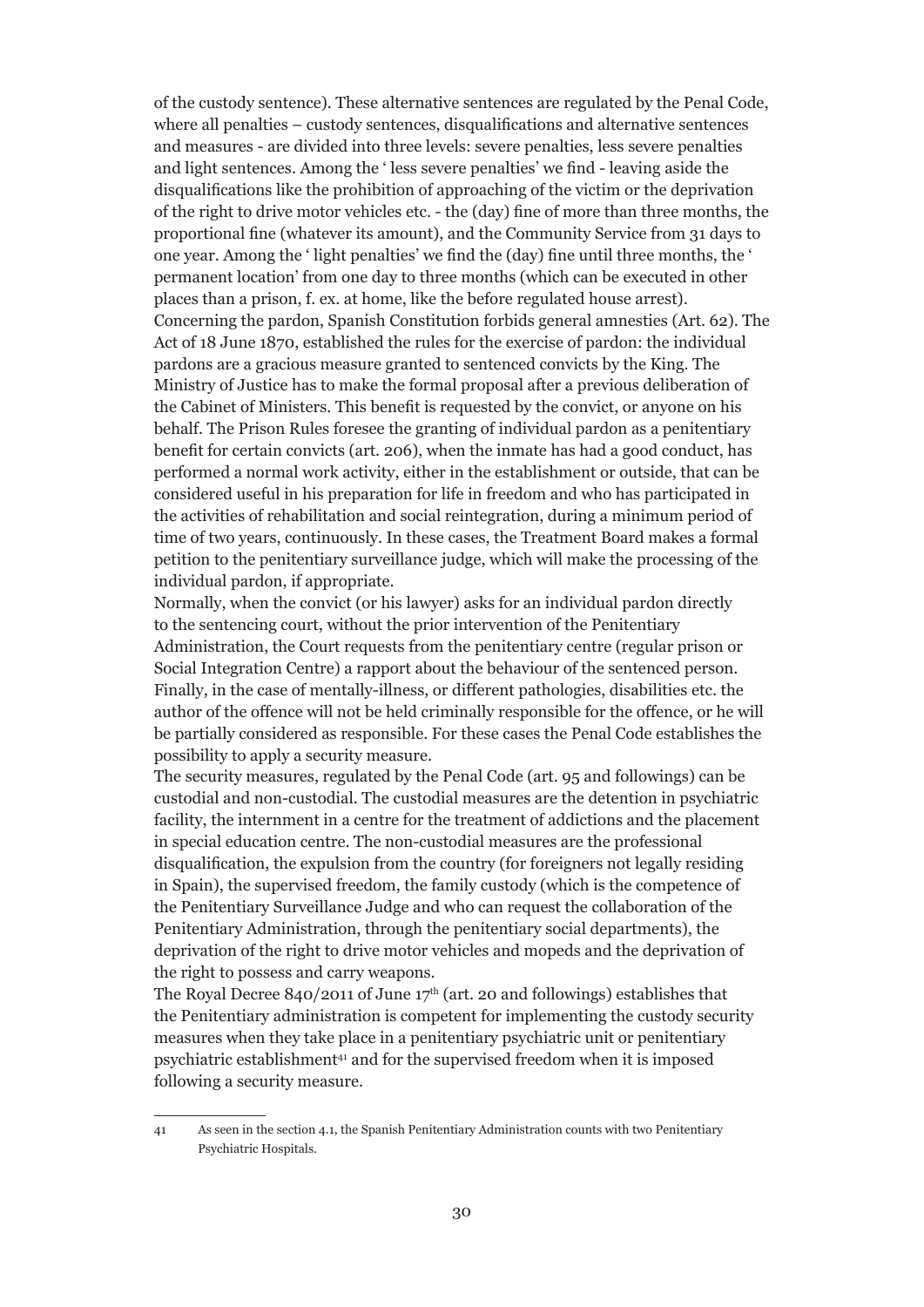## **Table 1***. Sanctioning system and probation involvement in the enforcement stage*

| Sanctions/<br>Measures/<br>Penalties/<br><b>Conditions attached</b><br>to a conditional<br>sentence | Provided<br>in your<br>legislation? | Is Probation<br>Service<br>involved?                                                                                                                                          | Main characteristics of the<br>probation activity.                                                                                                                                                                                                                                                                                                                                                                                                                                                                                                                                                                                |
|-----------------------------------------------------------------------------------------------------|-------------------------------------|-------------------------------------------------------------------------------------------------------------------------------------------------------------------------------|-----------------------------------------------------------------------------------------------------------------------------------------------------------------------------------------------------------------------------------------------------------------------------------------------------------------------------------------------------------------------------------------------------------------------------------------------------------------------------------------------------------------------------------------------------------------------------------------------------------------------------------|
| Imprisonment                                                                                        | X                                   | X                                                                                                                                                                             | Implementation, supervision,<br>coordination, reporting,<br>referral, help & support<br>activities.                                                                                                                                                                                                                                                                                                                                                                                                                                                                                                                               |
| Suspended sentence                                                                                  | X                                   | X (the<br>penitentiary<br>admiration<br>make the<br>follow-up of<br>some of the<br>conditions<br>which can be<br>imposed)                                                     | Implementation and<br>supervision of some of the<br>conditions imposed by the<br>judge.                                                                                                                                                                                                                                                                                                                                                                                                                                                                                                                                           |
| Conditional<br>sentence                                                                             | $\mathbf{X}$                        | X                                                                                                                                                                             | Design and implementation<br>of the follow-up plan,<br>supervision, reporting,<br>referral, help & support<br>activities.                                                                                                                                                                                                                                                                                                                                                                                                                                                                                                         |
| Affidamento in<br>prova                                                                             | $\mathbf X$                         | According with<br>the measures<br>above-<br>mentioned, this<br>measure can be<br>implemented<br>in the Spanish<br>Penitentiary<br>System. But is<br>not regulated as<br>such. | As seen, the judge can impose<br>alternatively to the prison the<br>fulfilment of some kinds of<br>measures, among which we<br>find the duty of appearing in<br>person with the frequency<br>determined by the judge,<br>before the court, police<br>stations or administration<br>service designed, to report<br>their activities and justify<br>them. Thus, it's possible to<br>be compelled to visit the<br>penitentiary social services<br>during the suspension<br>period. In these cases, the<br>main activity would be the<br>supervision and follow-up of<br>the convicted, and reporting to<br>the court some incidence. |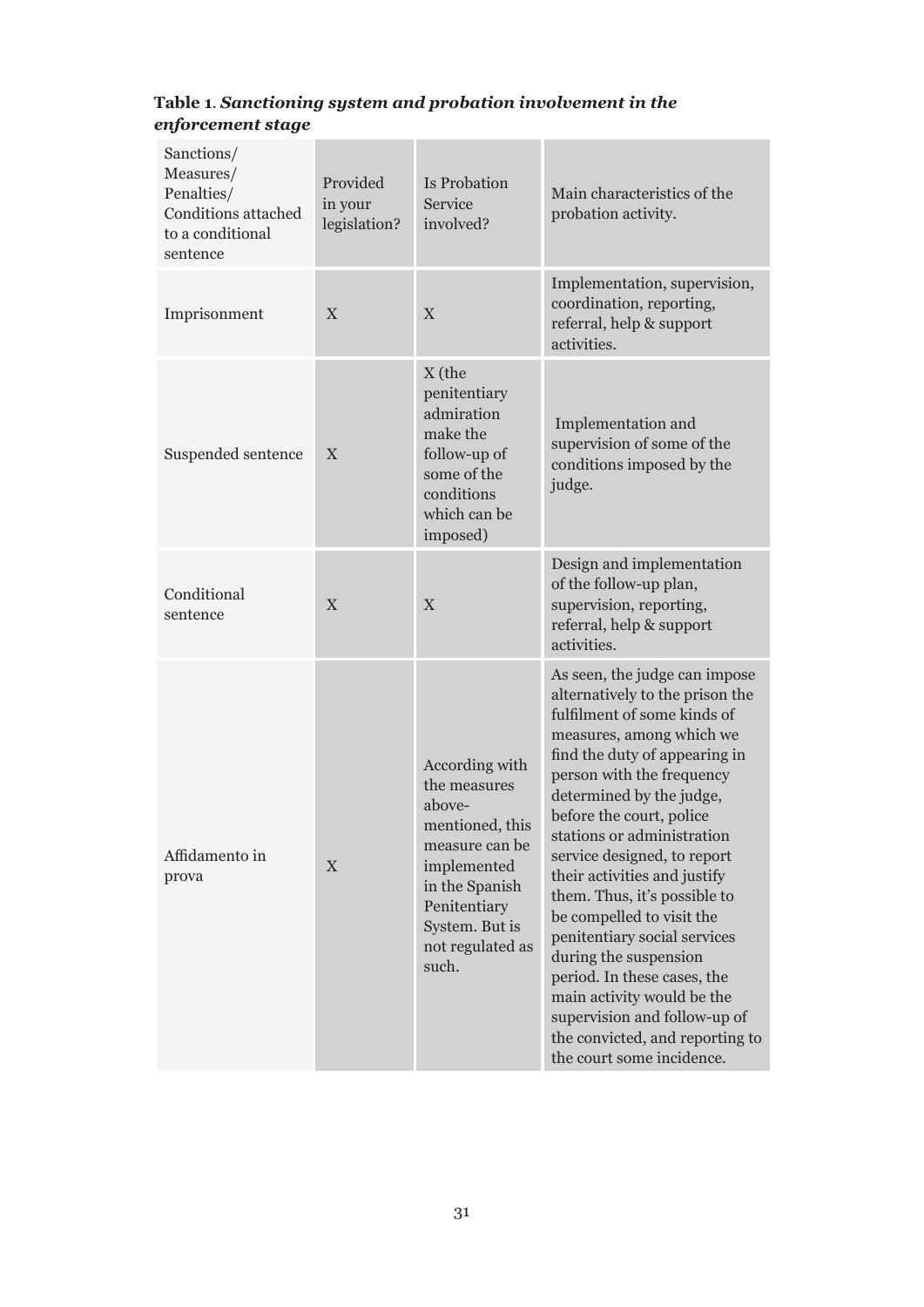| Sanctions/<br>Measures/<br>Penalties/<br>Conditions attached<br>to a conditional<br>sentence | Provided<br>in your<br>legislation?           | Is Probation<br>Service<br>involved?                                                                                                                                                                                             | Main characteristics of the<br>probation activity.                                                                                                                |
|----------------------------------------------------------------------------------------------|-----------------------------------------------|----------------------------------------------------------------------------------------------------------------------------------------------------------------------------------------------------------------------------------|-------------------------------------------------------------------------------------------------------------------------------------------------------------------|
| House arrest                                                                                 | $X$ (now<br>called<br>"permanent<br>location" | X (the Peniten-<br>tiary admin-<br>istration only<br>make the im-<br>plementation of<br>the "permanent<br>location" when<br>its enforcement<br>takes place in<br>a penitentiary<br>institution -reg-<br>ular prison or<br>CIS-). | Implementation, planning,<br>supervision, reporting, help &<br>support. Competence assigned<br>to the SGTGP, implement in a<br>regular prison or in a CIS.        |
| Electronic<br>monitoring                                                                     | $\mathbf X$                                   | $\overline{X}$                                                                                                                                                                                                                   | Implementation, supervision,<br>coordination with others<br>involved entities or agencies,<br>reporting, help & support.                                          |
| Community service<br>as sanction                                                             | $\mathbf X$                                   | X                                                                                                                                                                                                                                | Planning, supervision,<br>coordination with the<br>collaborating entities and<br>NGOs, reporting, help &<br>support.                                              |
| Semi-liberty                                                                                 | $\mathbf X$                                   | X (it is a<br>modality of the<br>open regime)                                                                                                                                                                                    | Planning, supervision,<br>coordination, reporting,<br>referral, help & support                                                                                    |
| Semi-detention<br>Which the<br>difference with the<br>semi-liberty?                          | $X$ -the<br>same that<br>the semi-<br>liberty | $\mathbf X$                                                                                                                                                                                                                      | Supervision, coordination,<br>reporting, referral, help &<br>support                                                                                              |
| Treatment order                                                                              | $\mathbf X$                                   | $\mathbf X$                                                                                                                                                                                                                      | Implementation, by the own<br>penitentiary institution or<br>though the collaboration<br>which others entities, and<br>supervision, reporting, help &<br>support. |
| Training/learning<br>order                                                                   | X                                             | X                                                                                                                                                                                                                                | Implementation, by the own<br>penitentiary institution or<br>though the collaboration<br>which others entities,<br>supervision, reporting,<br>help&support.       |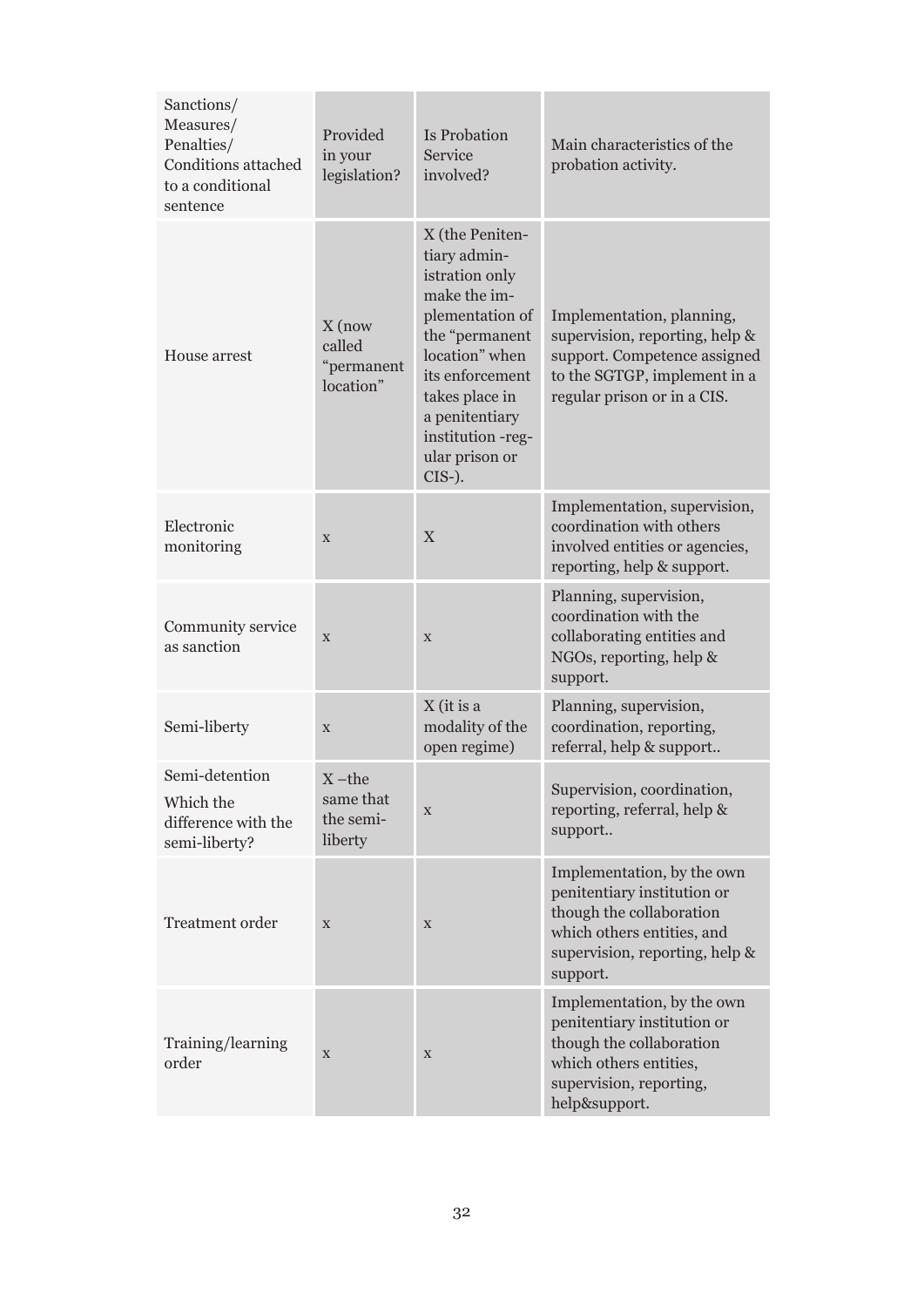| Sanctions/<br>Measures/<br>Penalties/<br><b>Conditions attached</b><br>to a conditional<br>sentence | Provided<br>in your<br>legislation? | Is Probation<br>Service<br>involved?                                                                                                                                                                                                                                  | Main characteristics of the<br>probation activity.                                                                                                                                                                                                                                                                                                                                                                                                                                                                                                                                                                                                                                                                             |
|-----------------------------------------------------------------------------------------------------|-------------------------------------|-----------------------------------------------------------------------------------------------------------------------------------------------------------------------------------------------------------------------------------------------------------------------|--------------------------------------------------------------------------------------------------------------------------------------------------------------------------------------------------------------------------------------------------------------------------------------------------------------------------------------------------------------------------------------------------------------------------------------------------------------------------------------------------------------------------------------------------------------------------------------------------------------------------------------------------------------------------------------------------------------------------------|
| Drug/alcohol<br>treatment program                                                                   | X                                   | X                                                                                                                                                                                                                                                                     | Implementation, by the own<br>penitentiary institution or<br>though the collaboration<br>which others entities,<br>supervision, reporting,<br>help&support.                                                                                                                                                                                                                                                                                                                                                                                                                                                                                                                                                                    |
| Educational<br>measures                                                                             | X                                   | X                                                                                                                                                                                                                                                                     | Implementation, by the own<br>penitentiary institution or<br>though the collaboration<br>which others entities,<br>supervision, reporting,<br>help&support.                                                                                                                                                                                                                                                                                                                                                                                                                                                                                                                                                                    |
| Compensation<br>to the victim<br>(economically)                                                     | $\mathbf X$                         | X-Normally<br>it is paid<br>directly to the<br>bank account<br>provided by the<br>court. But when<br>the convict<br>is enforcing<br>a custody<br>sentence the<br>penitentiary<br>administration<br>promote and<br>supervise the<br>payment of the<br>civil liability. | As seen, the payment of the<br>civil liability is a condition<br>for getting a lot of kinds of<br>alternative to the closed<br>prison: the suspension<br>of the sentence, the third<br>degree and the conditional<br>release. The non-payment<br>of the civil liability remains<br>a reason for refusing these<br>benefits. The penitentiary<br>administration take into<br>account if the convict has paid<br>this responsibility, informing<br>the convict, promoting the<br>payment and supervising it<br>(normally though the social<br>departments, which verify<br>the payment though the bank<br>receipts provided by the<br>convict), also, reporting to the<br>competent authorities and<br>providing help & support. |
| Mediation                                                                                           | $\mathbf X$                         | no                                                                                                                                                                                                                                                                    | no                                                                                                                                                                                                                                                                                                                                                                                                                                                                                                                                                                                                                                                                                                                             |
| Attending a day<br>centre                                                                           | $\mathbf X$                         | $\mathbf X$                                                                                                                                                                                                                                                           | Though the collaboration<br>which others collaborating<br>entities, planning, supervision,<br>reporting, help&support.                                                                                                                                                                                                                                                                                                                                                                                                                                                                                                                                                                                                         |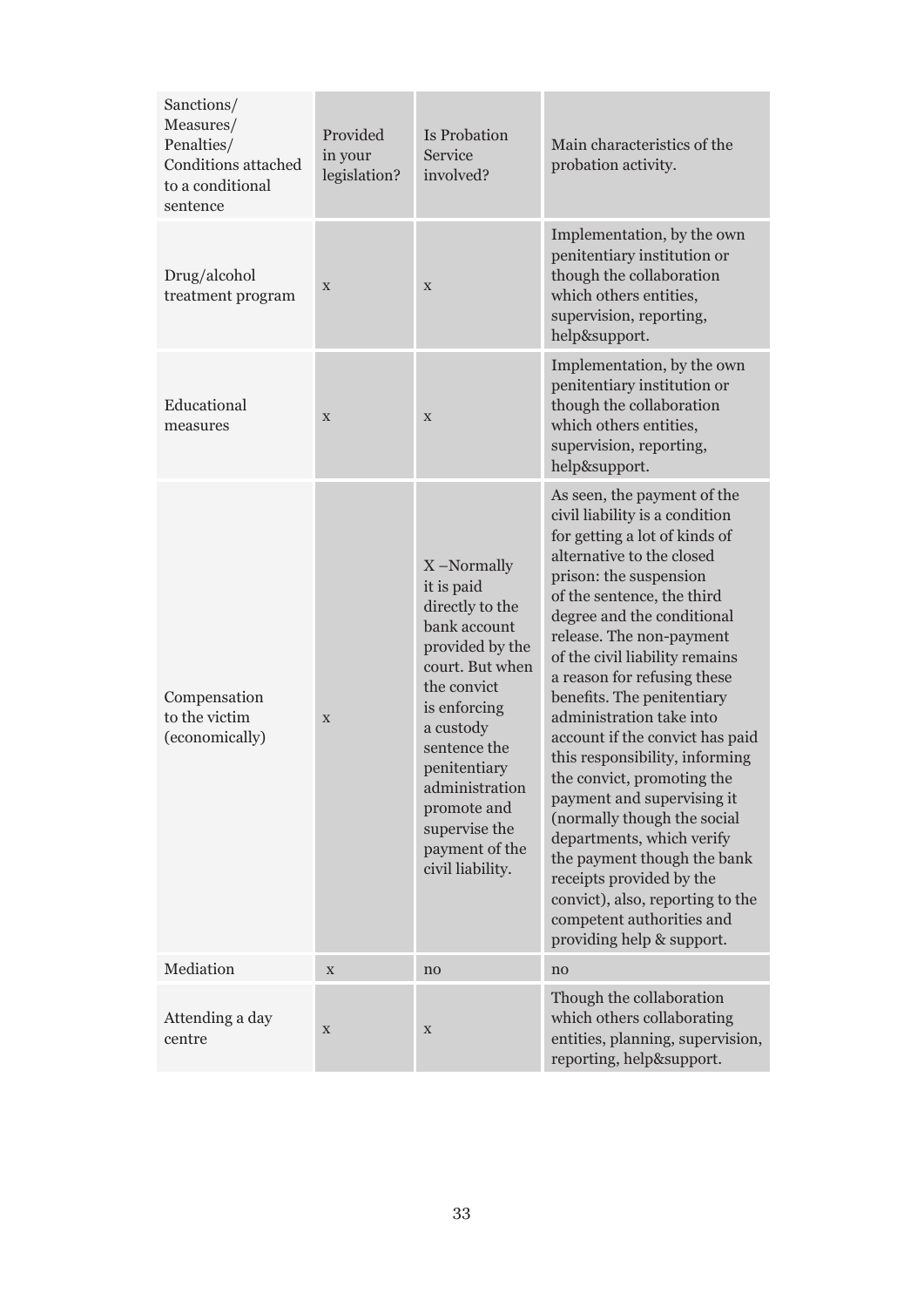| Sanctions/<br>Measures/<br>Penalties/<br><b>Conditions attached</b><br>to a conditional<br>sentence | Provided<br>in your<br>legislation?                                                                                             | Is Probation<br>Service<br>involved?                                                                        | Main characteristics of the<br>probation activity.                                                                                                                                                                                                                                                 |
|-----------------------------------------------------------------------------------------------------|---------------------------------------------------------------------------------------------------------------------------------|-------------------------------------------------------------------------------------------------------------|----------------------------------------------------------------------------------------------------------------------------------------------------------------------------------------------------------------------------------------------------------------------------------------------------|
| Interdiction to leave<br>the country                                                                | X<br>(art. 83 of<br>the Penal<br>Code,<br>monitored<br>by the<br>Forces and<br><b>Bodies</b><br>of State<br>Security)           | X (only<br>participation<br>when imposed<br>by the judge as<br>condition for<br>the conditional<br>release) | As seen, the follow-up of the<br>conditional releases is made<br>by the penitentiary social<br>services, if this measure is<br>imposed at this end, in this<br>case the penitentiary social<br>services are involved in the<br>supervision, monitoring,<br>reporting and referral to the<br>judge. |
| Interdiction to enter<br>different cities/<br>places                                                | X<br>(art. 83 of<br>the Penal<br>Code,<br>monitored<br>by the<br>Forces and<br><b>Bodies</b><br>of State<br>Security)           | X (only<br>participation<br>when imposed<br>by the judge as<br>condition for<br>the conditional<br>release) | As seen, the follow-up of the<br>conditional releases is made<br>by the penitentiary social<br>services, if this measure is<br>imposed at this end, in this<br>case the penitentiary social<br>services are involved in the<br>supervision, monitoring,<br>reporting and referral to the<br>judge. |
| Interdiction to<br>carry out different<br>activities                                                | $\mathbf X$<br>(art. 83 of<br>the Penal<br>Code,<br>monitored<br>by the<br>Forces and<br><b>Bodies</b><br>of State<br>Security) | X (only<br>participation<br>when imposed<br>by the judge as<br>condition for<br>the conditional<br>release) | As seen, the follow-up of the<br>conditional releases is made<br>by the penitentiary social<br>services, if this measure is<br>imposed at this end, in this<br>case the penitentiary social<br>services are involved in the<br>supervision, monitoring,<br>reporting and referral to the<br>judge. |
| Interdiction to<br>contact certain<br>persons                                                       | $\mathbf X$<br>(art. 83 of<br>the Penal<br>Code,<br>monitored<br>by the<br>Forces and<br><b>Bodies</b><br>of State<br>Security) | X (only<br>participation<br>when imposed<br>by the judge as<br>condition for<br>the conditional<br>release) | As seen, the follow-up of the<br>conditional releases is made<br>by the penitentiary social<br>services, if this measure is<br>imposed at this end, in this<br>case the penitentiary social<br>services are involved in the<br>supervision, monitoring,<br>reporting and referral to the<br>judge. |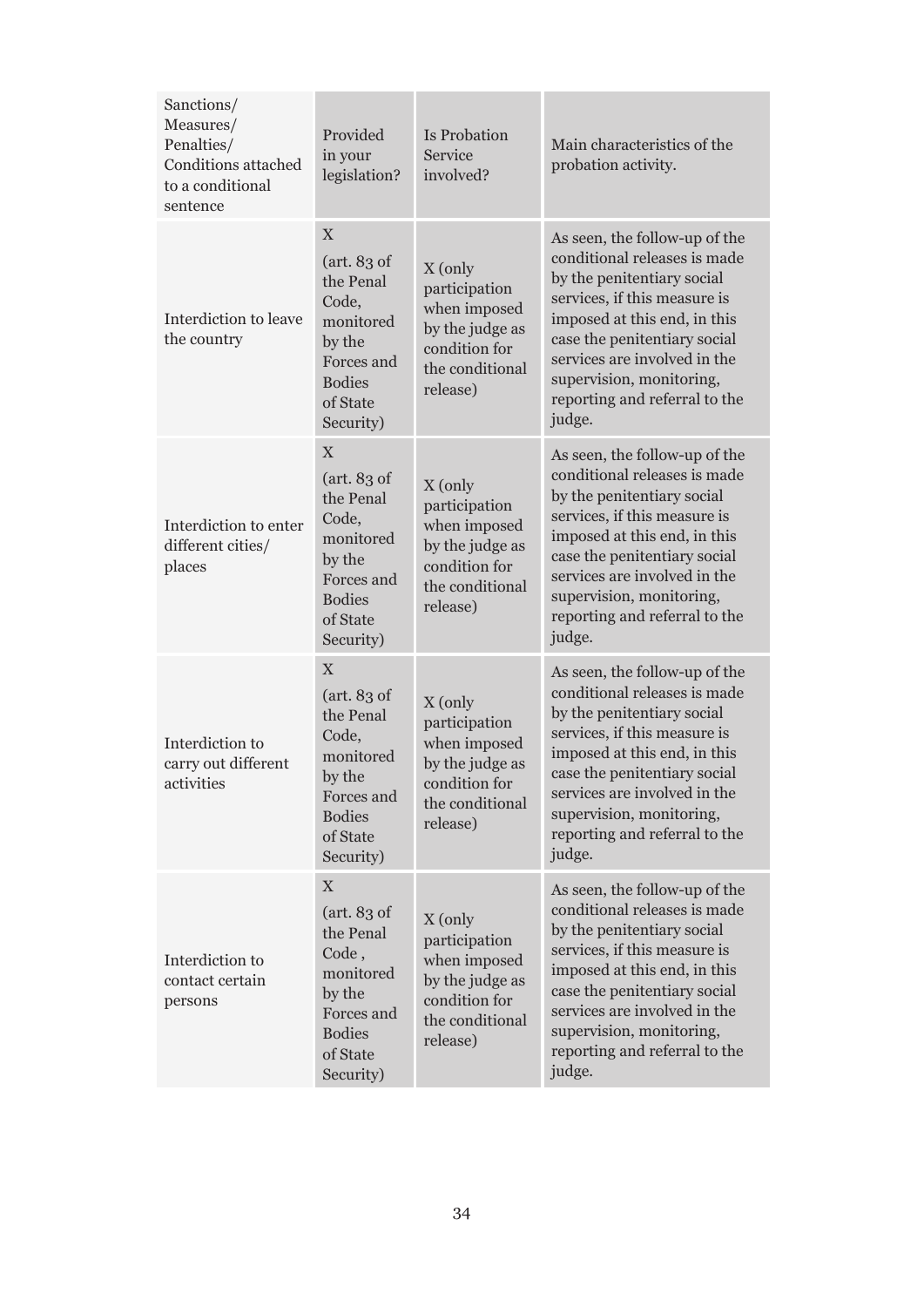| Sanctions/<br>Measures/<br>Penalties/<br>Conditions attached<br>to a conditional<br>sentence | Provided<br>in your<br>legislation? | Is Probation<br>Service<br>involved?                                     | Main characteristics of the<br>probation activity.                                                                                                                            |
|----------------------------------------------------------------------------------------------|-------------------------------------|--------------------------------------------------------------------------|-------------------------------------------------------------------------------------------------------------------------------------------------------------------------------|
| Fine                                                                                         | $\mathbf X$                         | NO                                                                       | Information and help to<br>the convict, if he is serving<br>another sentence (alternative<br>or custody sentence)<br>being implemented by the<br>Penitentiary Administration. |
| Day fine                                                                                     | $\mathbf X$                         | NO                                                                       | Information and help to<br>the convict, if he is serving<br>another sentence (alternative<br>or custody sentence)<br>being implemented by the<br>Penitentiary Administration. |
| Other financial<br>penalties                                                                 | X                                   | NO                                                                       | Information and help to<br>the convict, if he is serving<br>another sentence (alternative<br>or custody sentence)<br>being implemented by the<br>Penitentiary Administration. |
| In/out patient<br>order (psychiatric<br>treatment)                                           | X                                   | X                                                                        | Supervision, coordination,<br>reporting, referral,<br>help&support.                                                                                                           |
| Security measures                                                                            | $\mathbf X$                         | X (only in the<br>case of custody<br>security<br>measures, see<br>above) | Supervision, coordination,<br>reporting, referral,<br>help&support.<br>Art 20 and following of the<br>Royas Decree 840/2011.                                                  |
| Combined order                                                                               | no                                  | no                                                                       |                                                                                                                                                                               |
| Community<br>punishment                                                                      | no                                  | no                                                                       |                                                                                                                                                                               |
| <b>Conditional release</b><br>/ Parole                                                       | $\mathbf X$                         | $\mathbf X$                                                              | Proposal, supervision,<br>coordination, reporting,<br>referral, help & support                                                                                                |
| Automatic release                                                                            | no                                  |                                                                          |                                                                                                                                                                               |
| Open prison                                                                                  | $\mathbf X$                         | X                                                                        | Implementation, supervision,<br>coordination, reporting,<br>referral, help & support.                                                                                         |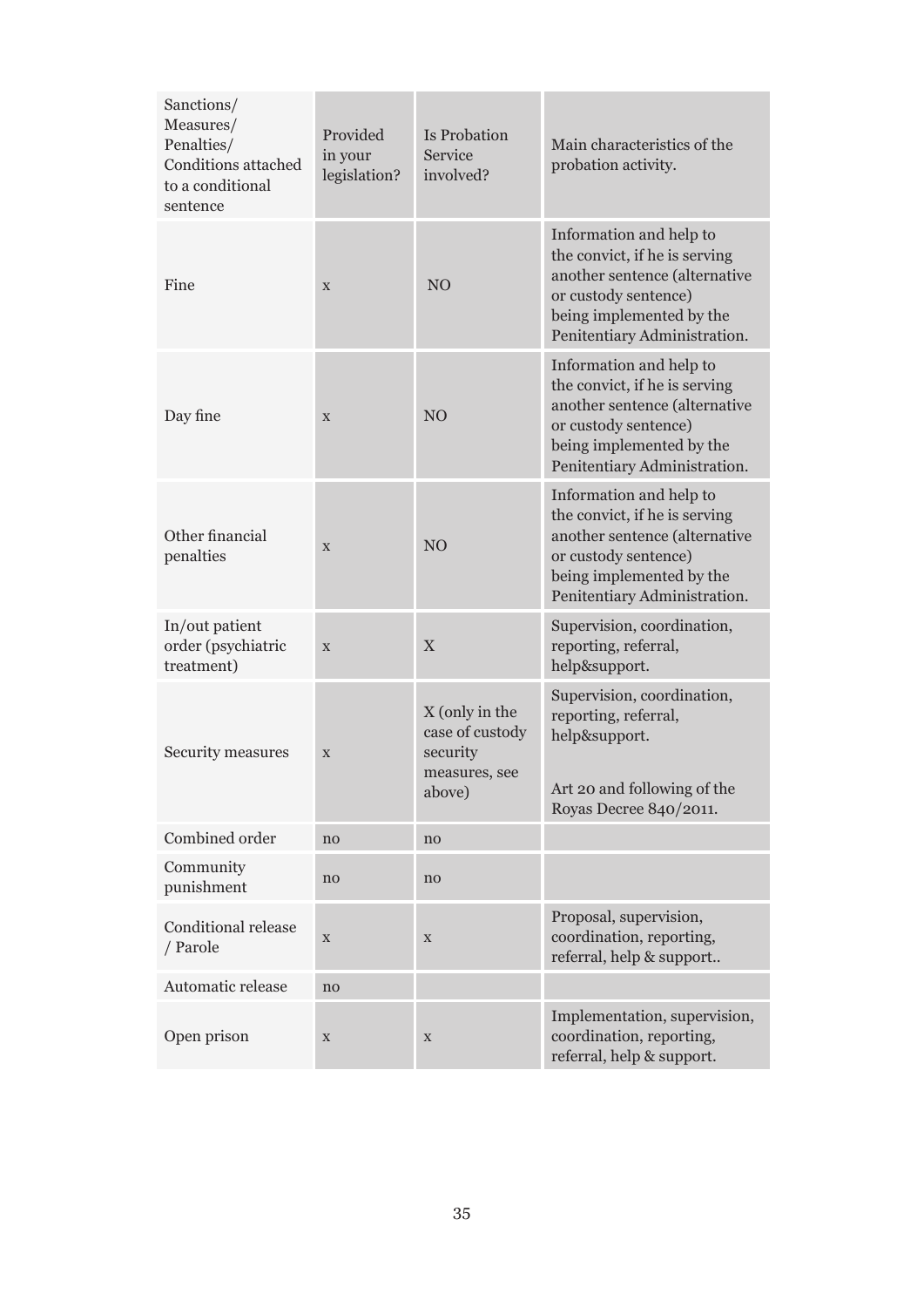| Sanctions/<br>Measures/<br>Penalties/<br>Conditions attached<br>to a conditional<br>sentence | Provided<br>in your<br>legislation?                                                                   | Is Probation<br>Service<br>involved?                                                   | Main characteristics of the<br>probation activity.                                                                                                                                                                                                                                                                                                                                                                                                                        |
|----------------------------------------------------------------------------------------------|-------------------------------------------------------------------------------------------------------|----------------------------------------------------------------------------------------|---------------------------------------------------------------------------------------------------------------------------------------------------------------------------------------------------------------------------------------------------------------------------------------------------------------------------------------------------------------------------------------------------------------------------------------------------------------------------|
| Penitentiary<br>program outside the<br>prison                                                | $\mathbf X$                                                                                           | X                                                                                      | Supervision, planning,<br>implementation or<br>coordination with other<br>collaborating entities to<br>implement the program,<br>coordination with external<br>resources, reporting, referral,<br>help & support                                                                                                                                                                                                                                                          |
| Other sanctions/<br>measures etc.<br>Please name and<br>describe them.                       | X<br>Art.83.7<br>of the<br>Penal Code<br>(above).<br>Telematic<br>control of<br>the motor<br>vehicle. | X<br>Task assigned<br>to the<br>Penitentiary<br>Administration<br>by the Penal<br>Code | Supervision, control,<br>coordination, reporting,<br>referral, help & support.<br>Art.83.7 of the Penal Code:<br>Prohibition to drive motor<br>vehicles that do not have<br>technological devices that<br>determine its on or check of<br>the physical conditions of the<br>driver operation, when the<br>subject has been convicted<br>for an offence against the<br>road safety and the measure<br>is necessary to prevent the<br>possible Commission of new<br>crimes. |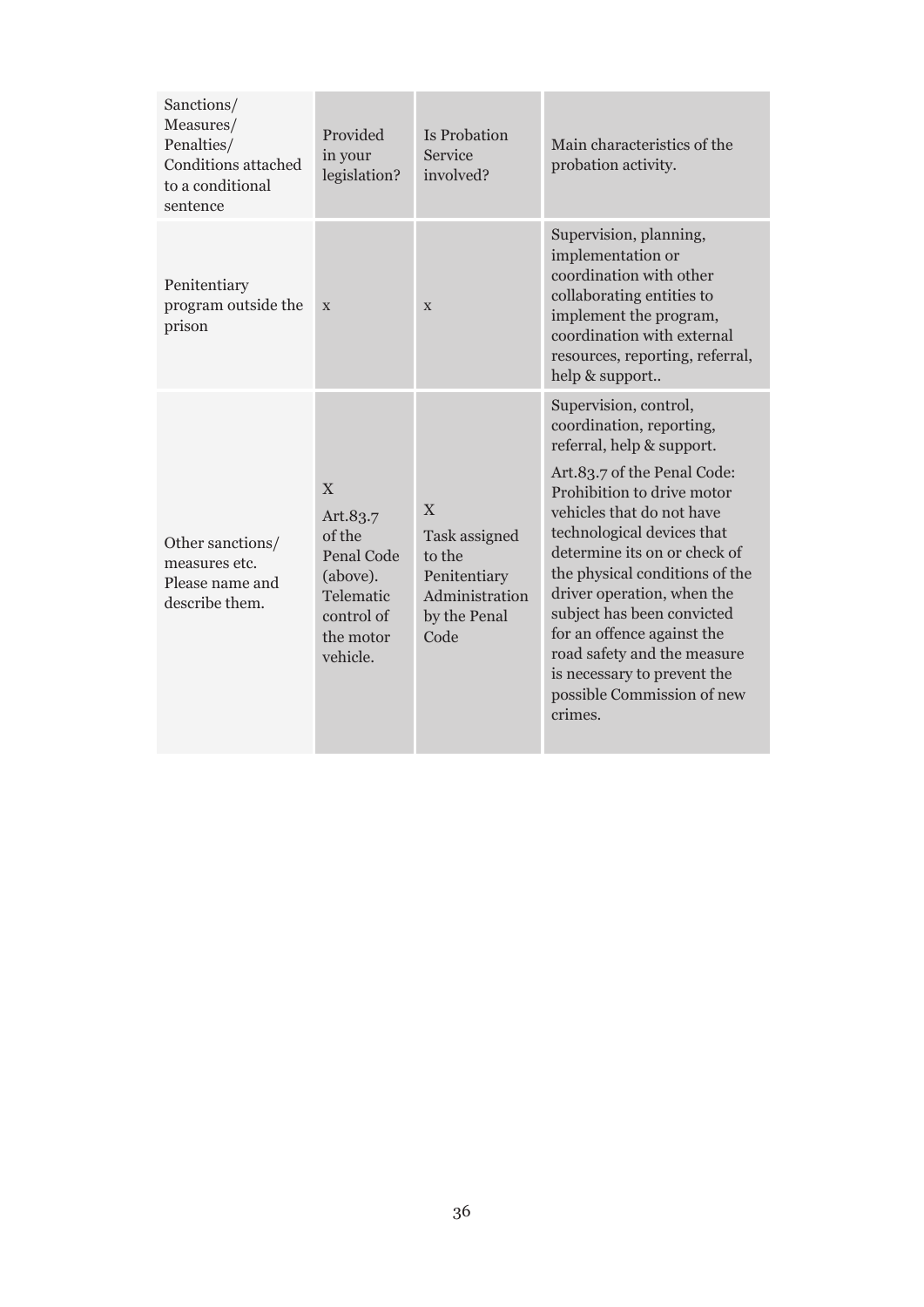## *Table 2. Other probation activities in the enforcement stage*

|                                                                                     | <i>Yes, art. 74 of the Penitentiary Law.</i>                                                                                                                                                                                                                                                                                                                                                                                                                     |
|-------------------------------------------------------------------------------------|------------------------------------------------------------------------------------------------------------------------------------------------------------------------------------------------------------------------------------------------------------------------------------------------------------------------------------------------------------------------------------------------------------------------------------------------------------------|
|                                                                                     | The Ministry of Justice, through the Commission for<br>Social Welfare Agency under the General Directorate<br>of penitentiary institutions, whose structure and<br>functions shall be determined in the organic regula-<br>tions of the Department, will provide inmates, condi-<br>tional or definitive freed and some relatives and other<br>social assistance.                                                                                                |
| Providing support to the<br>families of the offenders/<br>detainees                 | Article 2 of the Prison Rules. Purpose of the<br>prison activity. Prison activity is primary aimed<br>at re-education and social rehabilitation of the sen-<br>tenced to punishment and custodial safety measures<br>of freedom, as well as the retention and custody of<br>detainees, prisoners and convicts and welfare of in-<br>mates released and their families.                                                                                           |
|                                                                                     | <b>Article 228 of the Prison Rules.</b>                                                                                                                                                                                                                                                                                                                                                                                                                          |
|                                                                                     | The prison administration will promote the coordi-<br>nation of prison social services with public social as-<br>sistance networks and foster access of the classified<br>in third grade and the final and conditional released<br>convicts and their families the incomes of inclusion<br>established by the different autonomous communi-<br>ties, as well as other social services and performance<br>of public administrations. 227-229, Chapter 2, title 9) |
| Coordinating volunteer prison<br>visitors                                           | Yes. (see. 3.5 and 4.2.3., above mentioned)                                                                                                                                                                                                                                                                                                                                                                                                                      |
| Preparing offenders for<br>(conditional) release                                    | Yes, this is the main objective for the penitentiary<br>Institution since the beginning. As seen until here,<br>the individualized treatment programs, the leaves<br>permits, and a lot of kinds of activities and contacts<br>with the outside, are just focused on the preparation<br>for the life in freedom.                                                                                                                                                 |
| Preparing prisoners for home<br>leave and/or providing support<br>during home leave | Yes. Though the treatment programs (the<br>Penitentiary Administration comprises even a special<br>program for preparing the inmates for the first leave<br>permits).                                                                                                                                                                                                                                                                                            |
| Providing support to persons<br>that have been pardoned or<br>amnestied             | Depends on if he has served his sentence or not, if he<br>has completed worth privative of freedom (in regime<br>regular or open) will have the same benefits, aid and<br>possible follow-up to others. If does not have contact<br>with the prison administration, not.                                                                                                                                                                                         |
| Providing advisory report with<br>respect to amnesty or pardon                      | Yes, in the proceeding of granting the pardon the<br>penitentiary administration is required by the judge<br>or the court for providing a report about the conduct<br>(or behaviour) of the convict.                                                                                                                                                                                                                                                             |
| Other tasks that are not<br>included here. Please add to<br>this list and explain.  |                                                                                                                                                                                                                                                                                                                                                                                                                                                                  |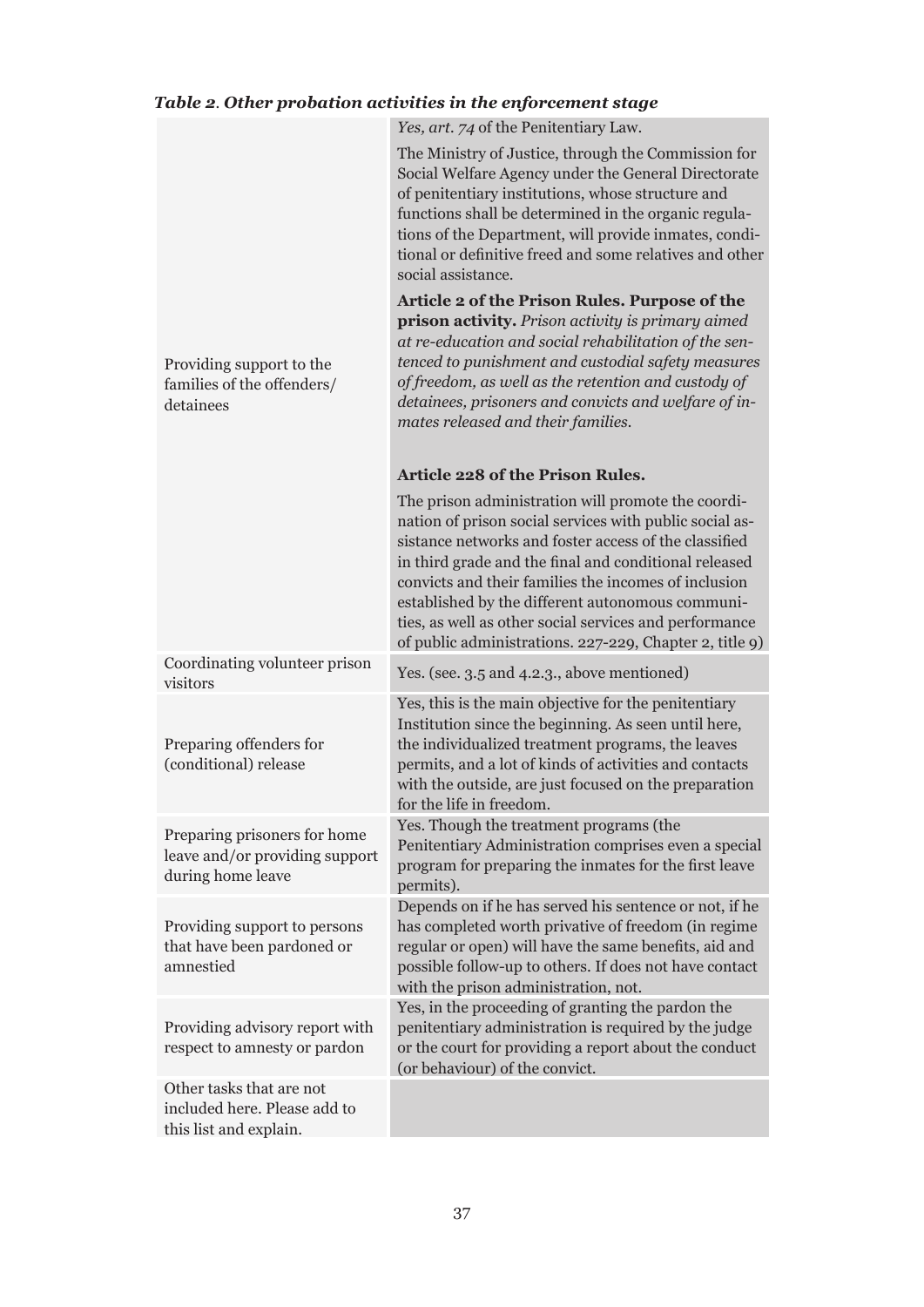#### **5.3 Care and after-care outside the criminal justice system**

Spanish system provides for post-penitentiary assistance. The Penitentiary Law (art. 73, 74 and 75) establishes the obligation of the Penitentiary Administration of providing social assistance for the inmates, conditionally or definitively released persons and their families, instituting the Social Assistance Commission to this end. Art. 227 of the Prison Rules and following establish the objectives of the 'Penitentiary social action', which provides fully assistance (help and support) addressed to the convict and releases (ex-convict) and the families of both. The main task of the social action is to resolve the problems arising from the imprisonment.

The penitentiary administration have to promote the coordination between the penitentiary social services with the public resources of social assistance in order to facilitate the access of the inmates and releases and their families to the public social networks, including the access to the public aid subsidies and grants. In this regard, there are some kinds of financial supports and contributions envisaged for the convicts without economical means; the Penitentiary Administration must in these cases facilitate the necessary financial resources to the inmate to get his residence and support the first expenses (art. 30 of the Prison Rules)<sup>42</sup>.

In the case of mentally ill persons, the penitentiary administration will request the necessary collaboration to the other public administrations with competences in the psychiatry area, with the main objective of ensuring the continuation of the psychiatric treatment of the inmate after release (art.185 of the Prison Rules). As seen, in this regard, Spanish Penitentiary Administration takes partially charge of the care of offenders after the implementation of the sentence, but only during the first period following the release. Beyond these initial provisions, probation agencies do not continue to offer aftercare services to ex-offenders, contrary to the recommendations established in the EPR (Rule 62).

## **6. Probation Methodology**

Although the features of Probation Service in Spain are quite peculiar, its compliance with the European Probation Rules is quite high.

A person can be allocated to open regime after being sentenced to imprisonment, as follows:

- Before the implementation of the sentence:
	- when there is a suspension of the execution of the sentence but the judge has imposed some measure that belongs to the competence of the Penitentiary Administration.

<sup>42</sup> The Penitentiary Administration facilitates the necessary financial resources to the convict to get his residence by public transport (bus, train etc.) and, when necessary, in private transport. Also, the administration provides the convict with food or financial resources at this end (depending of the place of the residence). The social worker department helps and supports the convict for requesting the public allowances (public subsidies) before the end of the sentence, in order to prevent the convict has financial means, and work in order to ensure the convict has a place for living (the social workers contact long time in advance with the convict's family and relatives -partner, friends..- or search with the convict an adequate place for being housed) and working (the social workers can derivate any person to a one of the labor insertions program).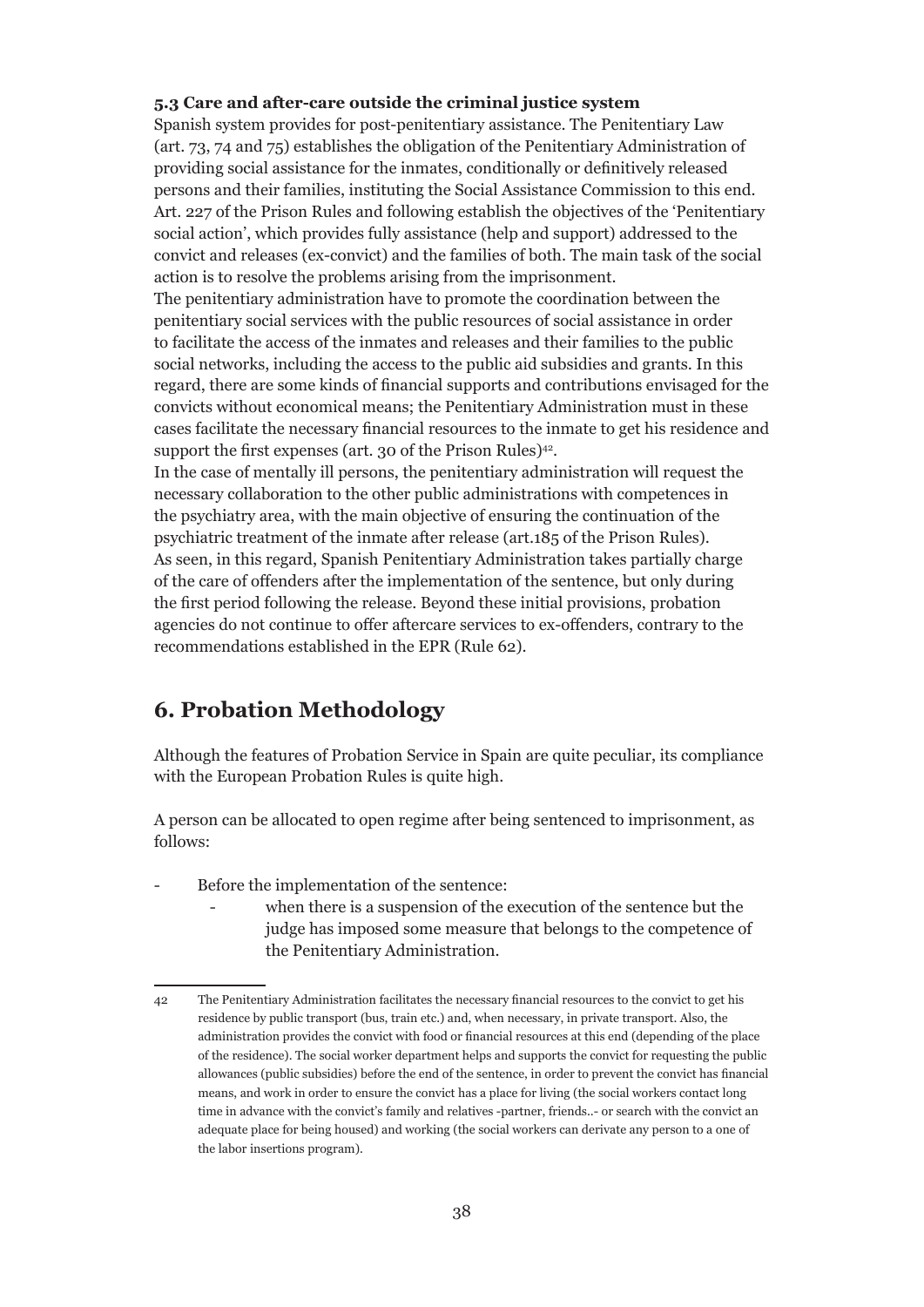- when he/she has to serve an alternative sentence (e.g. to follow a treatment program, to perform a community service etc. ): he must appear before the competent penitentiary services.
- From the beginning of the implementation of the sentence: when he/she is directly classified in third degree because the offender fulfils some criteria.
- During the implementation of the sentence: when he is progressed to the third degree based on his/her good evolution and behaviour.

Thus, when the inmate serving a custody sentence is classified in the third penitentiary degree he is placed normally in a Social Integration Centre -a penitentiary centre of 'open regime'-, where a technical team composed by a jurist, a psychologist, an educator and a social worker are going to study his case.

According with the EPR (66 to 71), the technical team will make an individualised treatment program, a plan to prepare the inmate for his/her life in freedom, taking into account the factors which have led to offending. The first step for all professionals is to have an interview with the inmate, in order to know him, to identify his needs, problems, preferences etc. and to stimulate the inmate to be involved in his own treatment program. Since the 'treatment' in the penitentiary system is voluntary, the convict has to consent to the treatment program proposed by the technical team and is willing to participate in the planning of this program. An assessment of the behaviour and evolution of each inmate is made by the technical team periodically, and the treatment board revises all cases every six months. These evaluations are implemented through the periodical interviews with the inmate and through the results of the programs and activities executed by the inmate. All resolutions of the Treatment Board are notified to the inmate and he is aware about his treatment program and his evolution at any time.

Following the EPR (72 to 75) the same methodology is used when the convict is sentenced to an alternative sanction or measure (below). As seen, a multidisciplinary team establishes a work plan, agreed with the offender, based on an initial assessment, setting out the interventions to be implemented. The work plan will be revised periodically and, in any case when necessary.

Electronic monitoring or the telematic control can be used for those in the third degree. This technology offers a good option of controlling remotely the mobility of prisoners. The electronic bracelet or anklet linked to a telephone detector and the personal locater via GPS, combined with others kinds of telematics control measures as the alcohol intake analyzer with a face viewer, or the personal identification voice detectors, allow a safe control of the inmates from a distance. These electronic monitoring systems can also provide movement restrictions when appropriate, depending on each individual case, to support social integration and public safety. The conditions, rules and ways for implementing this modality of third degree and all kind of possible restrictions will be provided for in the above-mentioned individualized treatment program proposed by the technical team.

As established in the EPR (76 to 80) there are important programs promoting the re-education and social reinsertion, as well as the desistance: The Penitentiary Administration offer different programs for the people placed in the open regime,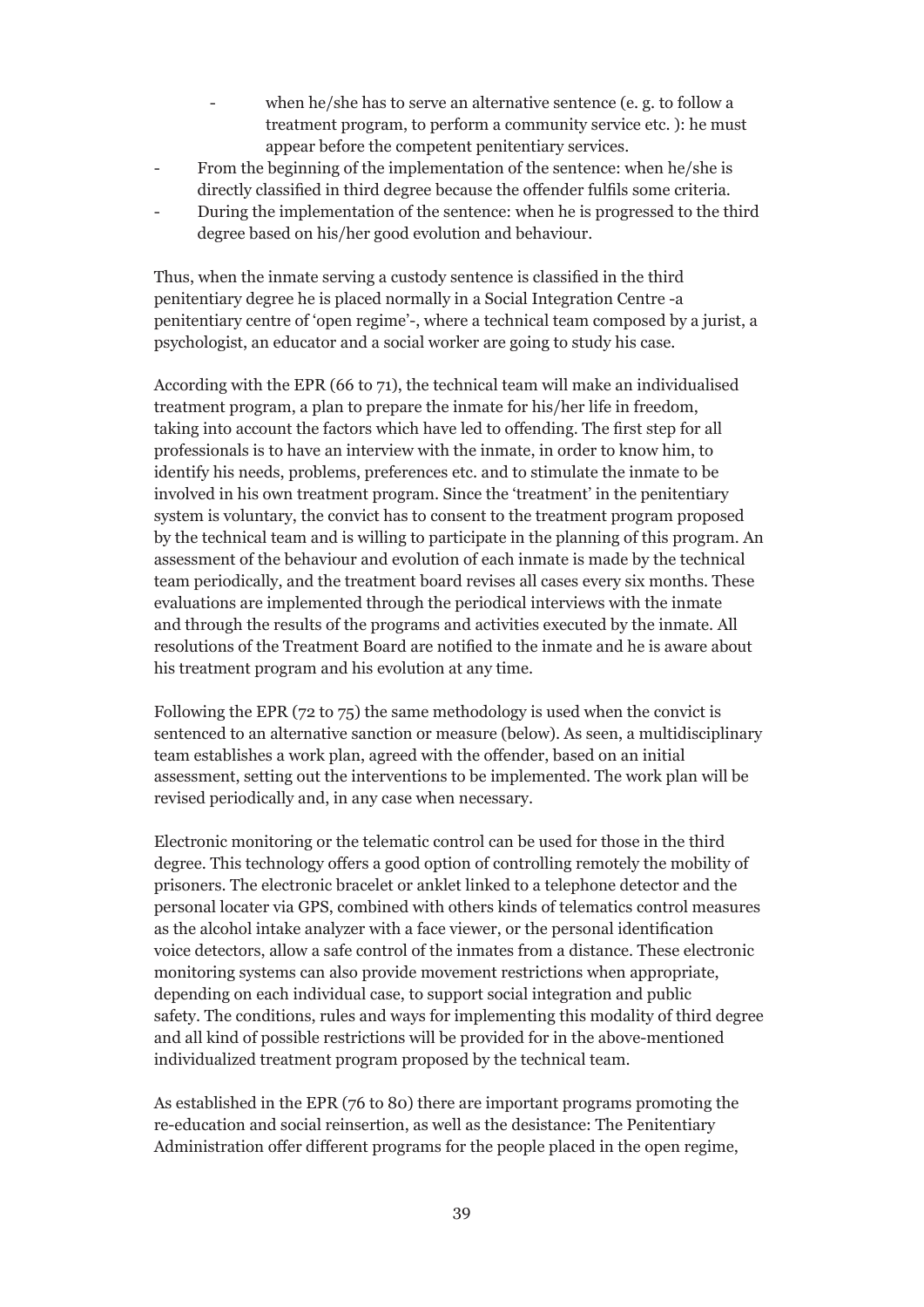where the diversity of the population requires to adapt the interventions and to develop specific treatment programs which can respond to outstanding problems in an open environment. Since the main goal is to integrate and facilitate the full participation in a normalised family, social and work life, in the open regime we find different programs with this purpose, as:

- Employment Programs (occupational and employment training, occupational workshop, career counselling, job search techniques, etc.).
- Social integration programs (personal and legal advice, care for people with physical and/ or sensory disabilities, socio-educational care for children, mediation programs, family support, preparation for life in freedom program, approach to community resources, etc.).
- Programs aimed at specific groups (foreigners, ethnic groups, women, children living in prisons and Units of Mothers, young and old people, violence against women and domestic environment programs, sex offenders programs, addiction programs -gambling, cyber addiction etc.).
- Mental health and drug addiction programs, including alcohol abuse.
- Training and educational programs (training programs in languages as Spanish language for foreigners, promoting reading, writing workshop, study techniques, information technology, environmental education, health and road, occupational activities, etc. - cultural programs – as cinema, theatre, music, exhibitions, conferences, cultural outings, etc-, sports programs - recreational sports (football, basketball, etc.), competitive sport (federated sport championships), training and sports motivation (sports schools), relaxation / meditation (yoga, zen, tai-chi, meditation, etc.)-, programs with fun activities, entertainment and leisure time).
- Other kinds of programs, as education in values and social life, coexistence in religious and popular festivals, etc.
- Intervention Programs: the various criminal typologies require intervention programs to be developed by the SGPMA -through their own resources or though the community external resource -.

The most common treatment programs implemented by the service of alternative sentences and measures (as alternative sanctions) are:

- Drug addiction programs
- Programs Alcoholism
- Mental Health Programs
- Training / employment programs
- Programs to control sexual assault
- Domestic violence programs
- Filio-parental violence programs (for intervention in cases of violence between parents and children)
- Road safety workshop.

It is important to mention different workshops like: "TASEVAL", on sensibilization and awareness on road safety (for crimes against traffic safety), "PRIA", specific program for intervention in gender violence offenders, and SEX OFFENDER PROGRAM, for sexual crimes. Two new programs have been started in the recent years: 'Prosocial Thinking Program' for different crimes, aiming at respecting the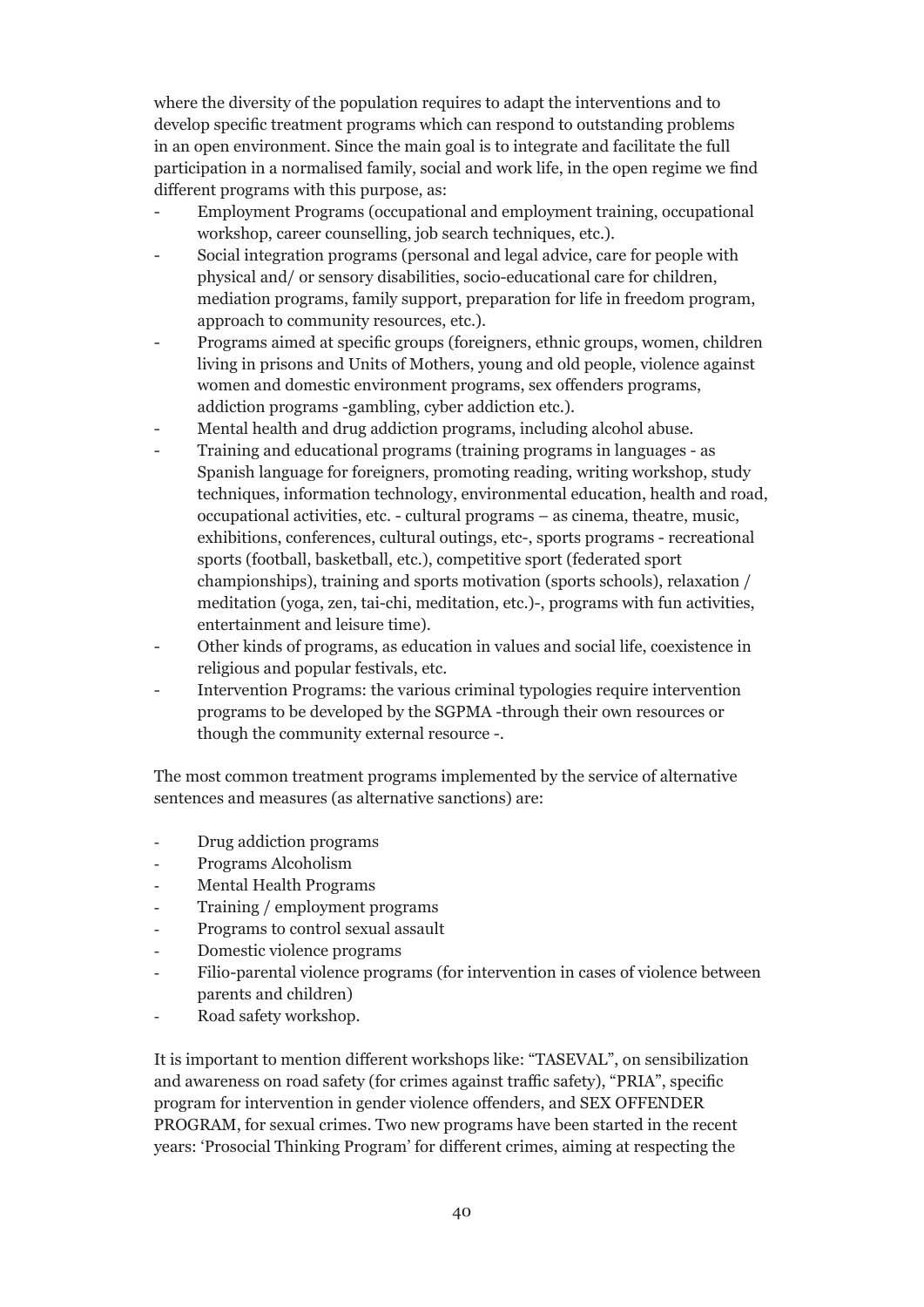rules of coexistence and Road Safety Program, for more serious traffic crimes.

As seen, these programs and activities could not be achieved without a close coordination and cooperation with all agencies and public and private institutions (NGOs, associations and collaborators) which work in the reintegration area. The main areas of intervention are: health area, education and job training. The evaluations, opinion and suggestions made by the professional of the collaborating entities are also taken into account in order to assess the evolution of the inmate (since they are transmitted to the professionals of the Penitentiary Administration, normally, those of the Social Insertion Centres).

One of the most important alternative sentences is Community Service. As seen (1.2, above), these jobs for the benefit of the community are a disqualification (deprivation of right), and their enforcement requires the consent of the sentenced person; the condemned to 'work for the benefit of the community' must pay his penalty though an unpaid job, implementing certain activities of public utility. The community service is a complementary activity which does not replace jobs or compete with the labour market. In addition, this kind of penalty has also a restorative, punitive and integrative purpose. They may include repairs on damage, or work in support and assistance to victims; or in the participation of the sentenced person in workshops or training and re-education, labour, cultural, traffic, sexual education and similar programs.

To this end, Article 49 of the Penal Code, under the legal reform operated by The Organic Law 5/2010 authorizes the execution of the sentence of community service through the participation of the sentenced person in workshops, or training or rehabilitation programs, including the driver education program, i.e. the aforementioned TASEVAL.

Thus, the management services of alternative sentences and measures of the place where the convict has his/her residence, once the judicial order establishing the conditions of the enforcement of the community service has been received, starts the proceeding to implement the alternative sentence, always following the European standards, as outlined below.

The community service placement will be provided by the state, regional or local authority, which, in order to fulfil this purpose, may establish appropriate agreements among themselves or with public or private entities which develop activities of public utility. Every month these authorities send to the Penitentiary Administration the catalogue of available places in each territory, which will monitor their actions and will provide the support and assistance necessary for the efficient development of the community services, through SGPMA. The sentenced person can propose a concrete work as community service that will be assessed by the Penitentiary Administration and brought to the attention of Penitentiary Surveillance Judge.

Along the same lines as the EPR (especially Rules 81 to 86) professionals of the SGPMA will interview the sentenced person, informing him/her about the available places, the task of each work, the timetable, etc. or studying with the convict the work proposed by him/her, in order to assess if it accomplishes the conditions to be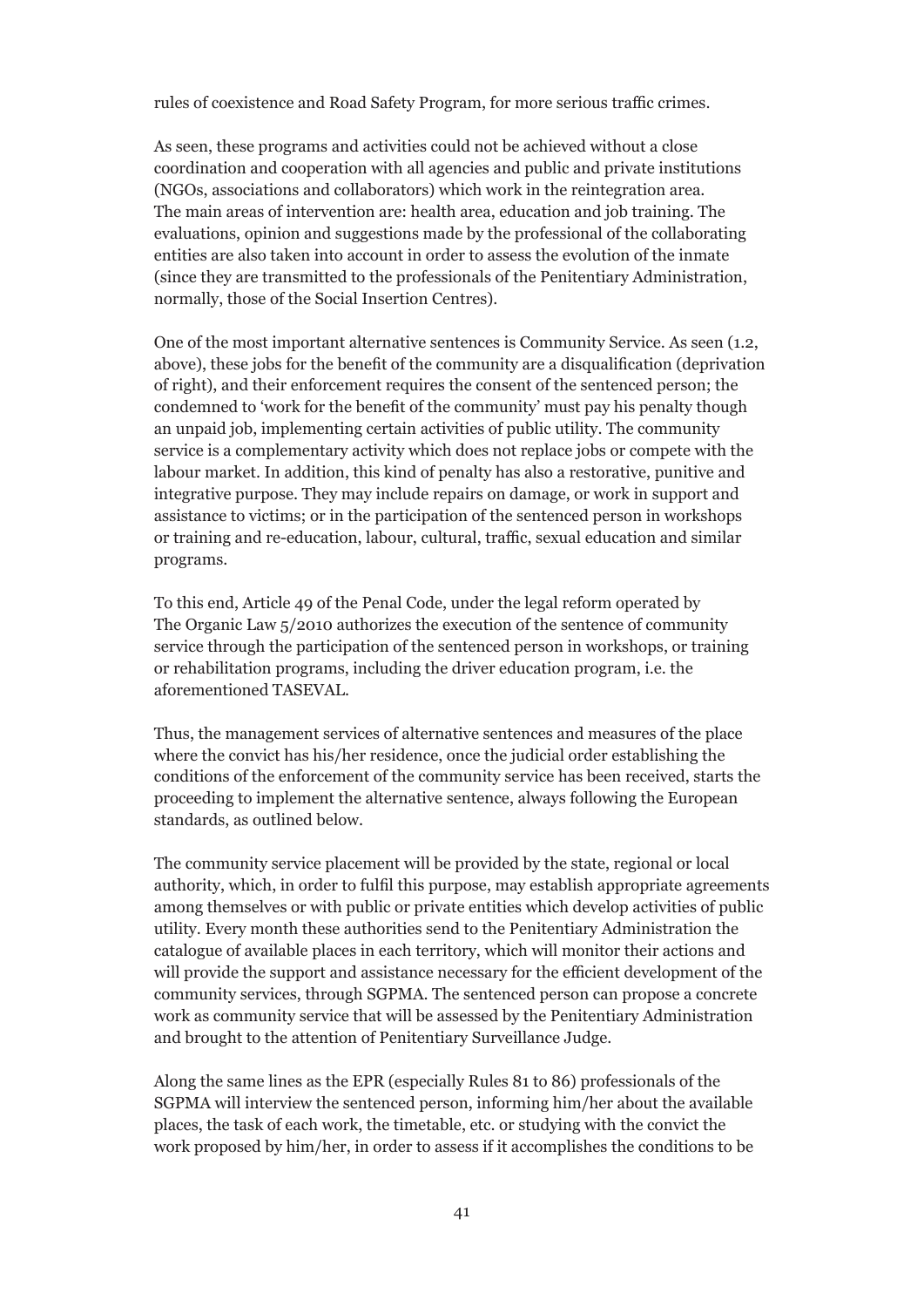considered as community service. If advisable, attending the specific characteristic of the offence or to the person, the professionals of the SGPMA can propose to the convict to accomplish the community service though a formative, cultural, educative or labor program or workshop. In the citation to the convict, the SGPMA will warn him about the consequences of the failure to appear, and if it happens, the SGPMA will bring this circumstance to the attention to the competent authority. After the assessment, the professionals of the SGPMA, in collaboration with the convict and taking into account his needs and personal, familiar, social and labor circumstances will elaborate the 'execution plan', which will be sent to the Penitentiary Surveillance Judge. The execution of these alternatives sentences are governed by the principle of 'flexibility' in order to facilitate the normal development of the diary activities carried out by the convict (to comply the familial, work and other kind of obligations). During the enforcement of this sentence the convict is insured, ascribed to the General Social Security System, which covers all kind of risks derived of the work. Periodical evaluations take place during the plan execution and the convict is informed about each evaluation. Once the implementation of the plan has finished, management service of alternative sentences and measures will made a final evaluation, submitting a final report to the surveillance penitentiary judge and the sentencing judicial authority.

On the other hand, the SGPMA is also in charge of the suspension of the enforcement of the custody sentences. The process will be similar to the community service procedure. Once the judicial order containing the conditions of the suspension (the measures imposed by the judges) is received by SGPMA, an individualized plan of execution will be made, taking into account the needs, circumstances and the opinion of the convict. This execution plan will be sent to the judicial competent authority to implement the enforcement of the measures imposed. Through the coordination with the public and private entities collaborating with the penitentiary administration, the execution plan will be sent to the corresponding services or centers in order to start and implement the treatment or program established for the convict. During the suspension period the SGPMA will make the follow up and the control of the execution plan. The SGPMA will inform to the judicial competent authority about all issues related to the sentenced person behavior. When the personal circumstances of the convict change, or in case of some breach or failure, the SGPMA will also communicate this information to the competent authority in order to change or adapt the execution plan, or, to revoke the suspension of the custody sentence. Once the inmate is in third degree and fulfils the condition required to benefit from the conditional release, the Treatment Board of the penitentiary center (regular center, or, usually, a Social Insertion Centre) propose to the Penitentiary Surveillance Judge the conditional release of the convict. The conditional release file of each inmate must contain a report concerning the good behavior of the inmate, an individualized program of conditional release -adapted to the particular situation of the convict - a housing commitment<sup>43</sup> -verified by the social workers department - as well as a residence - fixed domicile where the released will be during the conditional release- and some kind of job -or the financial resources with which the released

<sup>43</sup> The conditional released should be hosted by some person or entity: family, partners, friends or some associations, NGOs or entities which take in charge the hostage of the conditional releases, as it's the case, for example, of some foreigners without social ties. Sometime, the own conditional released can ensure his hostage, if he has a domicile, financial resources etc.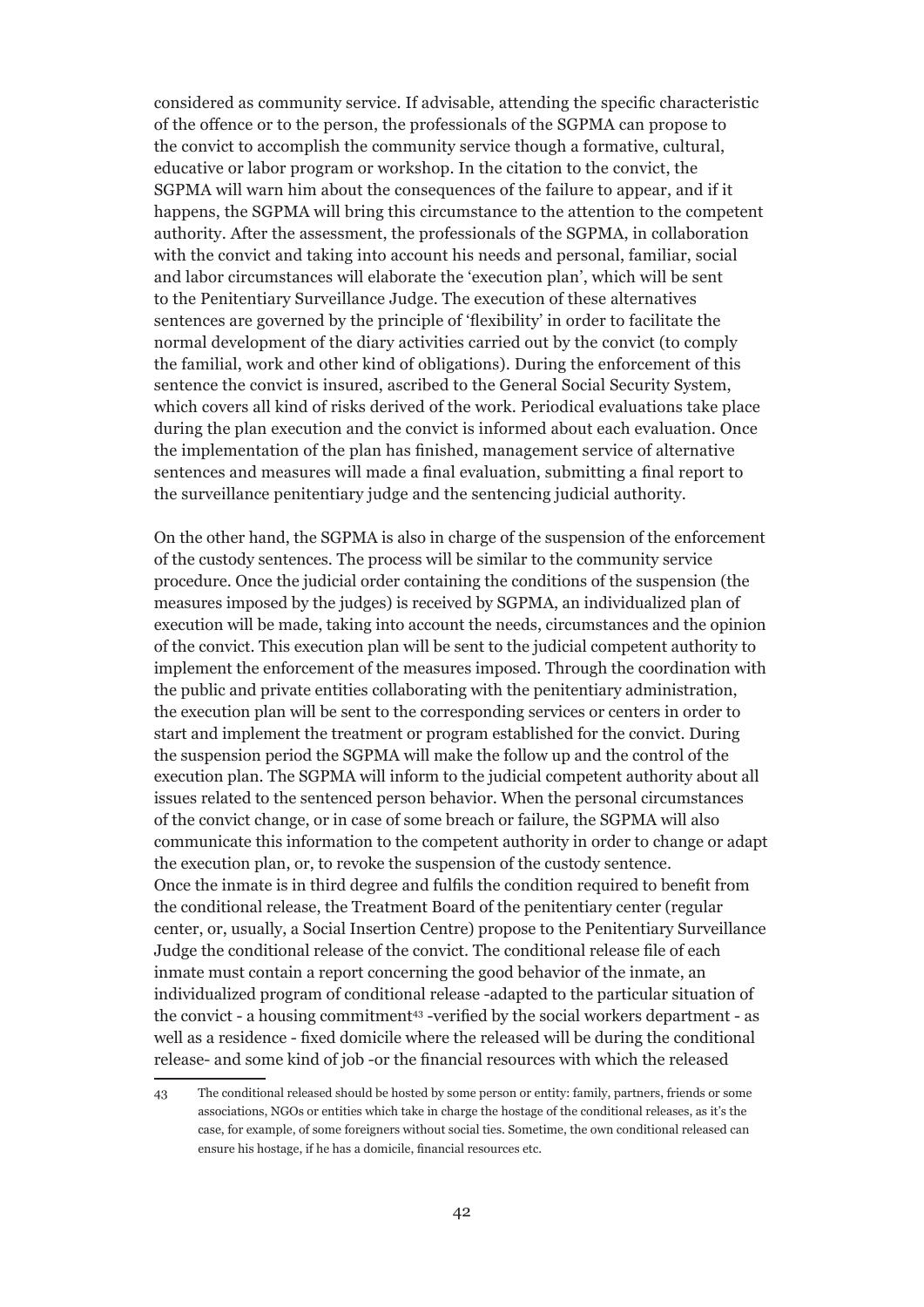counts to face the habitual expenses-. The informed consent of the inmate, accepting the control and custody by the penitentiary social services, is also part of the conditional release file.

The Treatment Board can propose to the Penitentiary Surveillance Judge the control and follow-up measures that are considered as appropriate on a case-by-case basis, for example, to visit the penitentiary social services regularly, with the frequency considered appropriate, to be subjected to drug-test every few days, follow a specific treatment program, telematics control, etc. Thus, the Penitentiary Surveillance Judge grants the conditional release establishing some rules of conduct that the inmate must follow. In case of non-compliance the judge may revoke the conditional release.

According to the Prison Rules, the social work departments of each penitentiary center are responsible for supervising conditional release, monitoring the rules and measures imposed by the judge. As seen, the frequency of the visits depends of each case. Normally, the conditional released visits regularly the penitentiary social services of the penitentiary center (regular centre o Social Insertion Centre) to which he or she is allocated. The social workers are in contact with the inmate and also with the convict's families, contacting and interviewing them when necessary. The incidents happening during the conditional release must be brought to the attention of the Penitentiary Surveillance Judge, either to revoke the conditional release, or to change the conditional release plan.

On the other hand, and following the EPR concerning the enforcement and compliance of the alternative measures (85 to 87) and those related to the recording, information and confidentiality (88 to 92), the SGPMA carries out several kind of activities in order to monitor the rules of conduct imposed by the judge in case of suspension of the enforcement of the sentence and in order to implement the alternative penalties or measures. Also, this Service implements the conditional release –though the penitentiary social services. The convict has to follow the instructions received by the judge, by the professional of the SGPMA and the guidelines of the entity providing the public utility work during the enforcement of the'execution plan' . The public administration or private entity that undertakes the public interest activities facilitating the work of the convict, will inform periodically the SGPMA about the activity delivered by the convict and the relevant incidents. Some incidents or changes in the circumstances of the convict will be taken into account by the professionals of the SGPMA, in order to change or adapt the execution plan to the new circumstances or interests of the convict. As seen before, once the community service is finalized, the SGPMA elaborates a final report for the Penitentiary Surveillance Judge and the competent authority for the execution (the judge or the court).

The penitentiary administration will record all information related to the alternative measures, and, when necessary, will provide to the judicial and fiscal authorities and law schools such information, always respecting the Protection Data Legislation.

It is therefore remarkable that this system is based on an individual study of the personality, psychology, conditions and familial, social and educational characteristics of each convict. All kinds of measures implemented in the open regime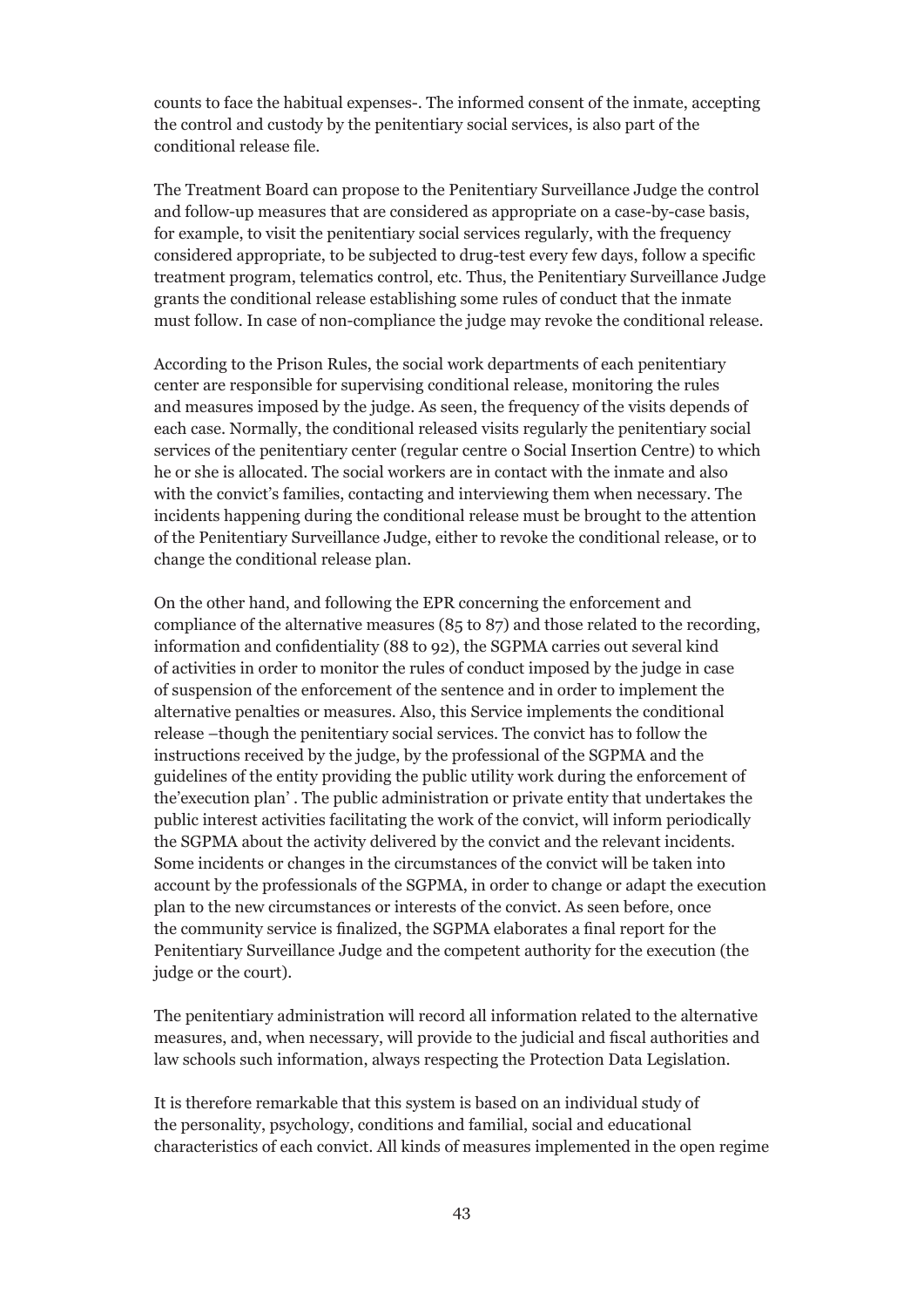and the alternative sentences services are developed and implemented taking into account the opinion of the inmate and in accordance with his/her needs, preferences and circumstances. Finally, just to add that the treatment programs referred in this section can be implemented individually or in a group. As seen before (in the section 4.2.1, above) the professional working in the penitentiary institutions, especially in open regime are trained in order to conduct the interviews and work with the inmates. Training courses are organized at the beginning of career but also periodically (e.g. social skills, resolution of conflict, prosocial thinking etc.44).

## **7. Finances, Accounting, Registration Systems and Evaluation Procedures**

## **7.1 Finances**

All the institutions belonging to the Spanish public administration are financed by the General State Budget, which is managed by the Ministry of Finance. This financing is fully public and is divided by the different segments of the General Administration of the State. The open regime and the management service of alternative sentences and measures described in this chapter are financed within the General Directorate of Penitentiary Institutions annual budget. The total budget for the General Directorate in 2015 was 1.124.663.950 €. The budget allocated to human resources was of 812.609.370  $\epsilon$ . There is no difference between the two different budget concepts of open regime and alternative measures management and closed environment management.

## **7.2 Accounting**

Only in the chapter IV, concerning the prison expenses (called 'current transfers'), some special budget lines can be identified. Indeed, NGOs and private organizations that provide aid to conditionally released persons and mothers in prison and that are involved in the enforcement of non-custodial measures, sentence suspension and community services are entitled to be paid from the General Directorate of Penitentiary Institutions annual budget. To give some examples:

| Societies, public entrepreneurial entities, foundations and other public<br>bodies (which collaborate with the education and the training of the |
|--------------------------------------------------------------------------------------------------------------------------------------------------|
| inmates) 12.581.520 €.                                                                                                                           |
|                                                                                                                                                  |
| Families and non-profit organisations  2.645.820 $\epsilon$ , among them:                                                                        |
|                                                                                                                                                  |
|                                                                                                                                                  |
| AIDS patients, kids social integration, Gender violence programs, and                                                                            |
|                                                                                                                                                  |
| To the Spanish municipalities and province federation in favor of community                                                                      |
|                                                                                                                                                  |
|                                                                                                                                                  |

<sup>44</sup> Depend on the courses offered each year by the Penitentiary Study Center and the Trade Unions, which offer also all kind of courses -*properly homologated and certified* in accordance with applicable national and international terms- for its affiliates.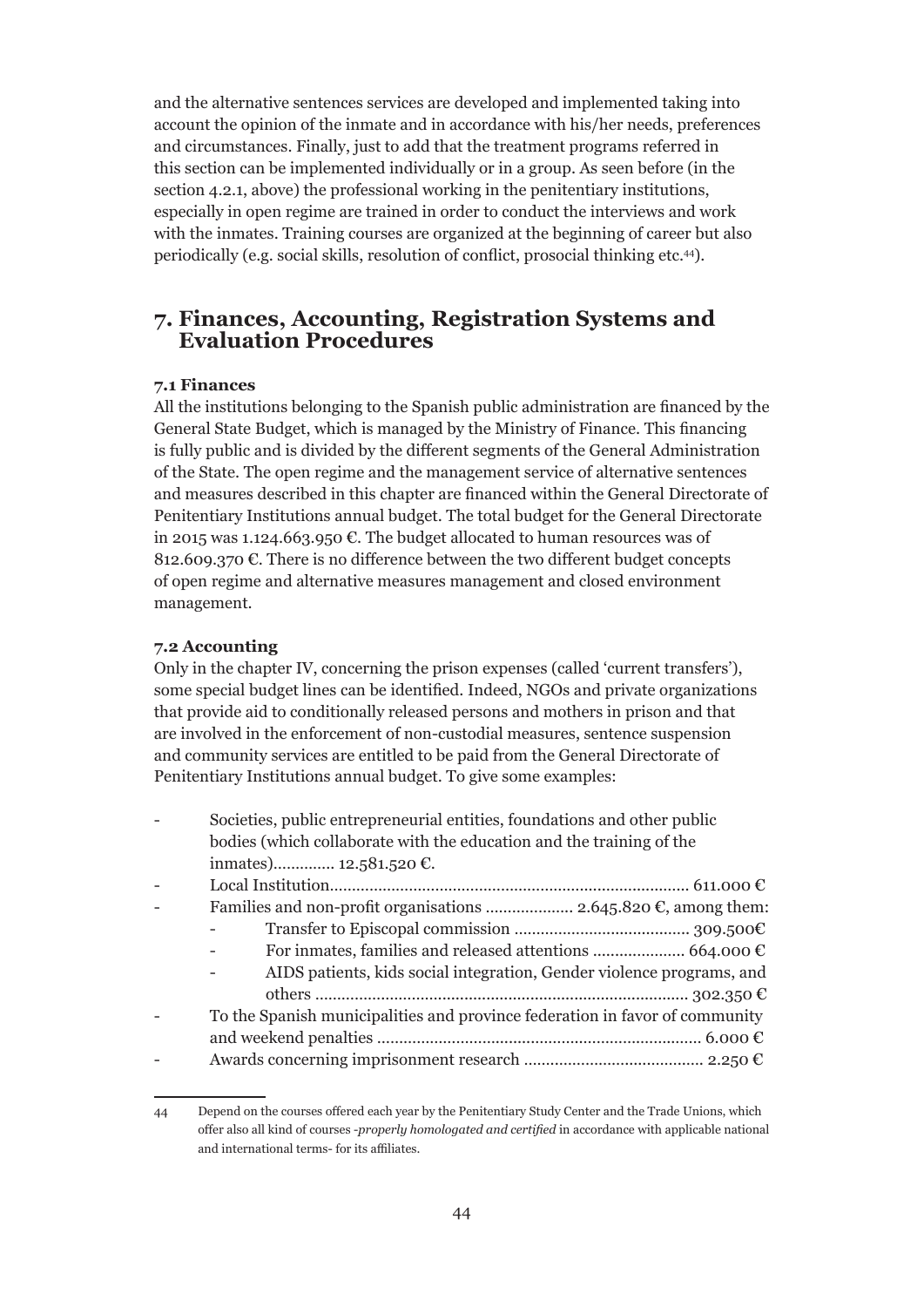| $\sim$ | To the persons who have been sentenced to the community service <sup>45</sup>       |
|--------|-------------------------------------------------------------------------------------|
|        |                                                                                     |
|        | Cost related to the religious assistant to inmates belonging to minority            |
|        |                                                                                     |
|        | To the Red Cross for the fulfilment of the community service works43.820 $\epsilon$ |
|        | To Spanish Caritas to facilitate the implementation of programs with non-           |
|        |                                                                                     |

The accounting of economic resources for open environment and the management service of alternatives sentences and measures is the same as the accounting of the rest of the public administration services.

Depending on the authority which executes the control over the finances, there are two different approaches:

- Internal: Control executed by 'The General Intervention of the State' (*Intervención General del Estado*), a specialized entity belonging to the public administration and focused on the compliance with the legality and efficiency.
- External: Control executed by an entity which does not belong to the controlled authority. The main Spanish body focused on the external control is 'The Court of Auditor' (*Tribunal de Cuentas*).

## **7.3 Registration Systems and Evaluation Procedures**

The Penitentiary Administration has a registration system – IT system called 'Penitentiary computer system' (sp. *Sistema Informático Penitenciario*, hereinafter SIP) - which includes all data about the inmates at national level<sup>46</sup>. The registration starts from the moment the convict has the first contact with the penitentiary services (when the inmate enters in a penitentiary center).

 This national database ensures the collection of personal and criminal information (sentences, civil liabilities, court orders, offences, etc.), as well as all information about the allocation of the resources used during the enforcement of the sentence. In all penitentiary centers (open or ordinary centers) there are administrative departments which are responsible for registration of all data concerning each inmate. The SIP provides several monthly reports, statistical information, individual and general reports etc. All kind of information can be extracted from the SIP, even individuals reports of each inmates containing all information – penal, procedural and penitentiary - in PDF, excel and word format.

This database is for internal managerial use but is also used for research. This system provides actual information about the prison population at national level but is also useful to organize and design the penitentiary policies. The General Secretariat publishes every year an annual general report on the Penitentiary Administration (sp. *Informe General de la Administración Penitenciaria*)

<sup>45</sup> The community service is no remunerated; this budget is for covering different types of costs for the people who has been sentenced to this kind of penalty.

<sup>46</sup> Only Catalonia has a different IT system, because is the only Autonomous Community executing the penitentiary competences.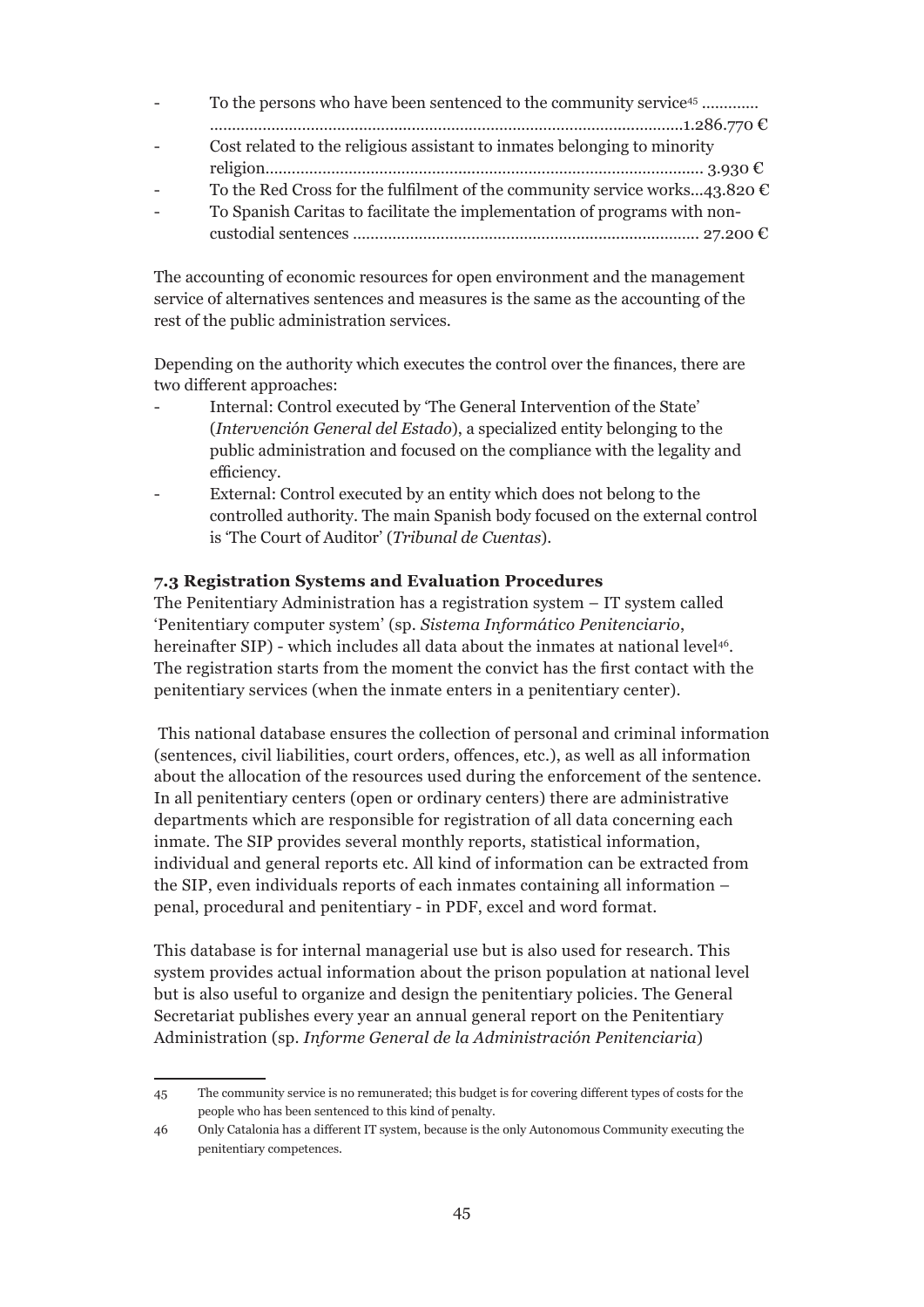containing all data about all services, including the 'open environment' and the alternative sentences and measures<sup>47</sup>.

On the other hand there is a different IT system for managing the alternative sentences called SISPE-A, available in all penitentiary centers, where is registered all information concerning the alternative sentences and measures. It is a national database also. All information about each inmate and about each sentence is collected, in a very comprehensive way. Important information like the existence of restraining orders or approach ban certain places are also registered in the IT systems, allowing a good assessment of the possible risks in the case of leave exits, programmed exits etc.48. Through the analysis of all these information we can assess the evolution and the functioning of the SGPMA. This database has thus a lot of uses, like the SIP. The information of the SISPE is also reflected in the annual general report of the Penitentiary Administration, which shows a very good evolution and proliferation of the alternative measures (see section 10, below). Using the data collected by the penitentiaries systems the SGPMA published in 2010 a research study about the profile of community services sentenced, available in the Penitentiary Administration site web<sup>49</sup>.

The registration of all data in the SIP and in the SISPE-A is obligatory.

There are also, but rather for internal managerial use, a guide and database with all collaborating entities and NGO working in the open environment, as well as all programs implemented by them, managed and updated by the SGTGP.

Also, the Penitentiary Central Observatory (*Central Penitenciaria de Observación*, art. 70 of the Penitentiary Law), which belongs to the Penitentiary Administration is responsible for providing support to the technical teams of the penitentiary centers and has also a research task, in order to study and test some issues related with the prison population. Relevant information is published in the Penitentiary Administration web site<sup>50</sup>.

The Penitentiary Administration publishes also annually a Penitentiary Journal (*Revista de Estudios Penitenciarios*) with all research and articles concerning this issues. In 2011 a handbook about the interventions in 'Open regime' has been published by the SGIIPP51.

<sup>47</sup> Available on: http://www.institucionpenitenciaria.es/web/portal/documentos/publicaciones.html

<sup>48</sup> When there is a restraining order –normally in the case of GBV- the Penitentiary Administration

communicate to the police the eventual exits of the convict, where the convict is going to go and others information important for the protection of the victim. The Penitentiary Administration has at this end access to the IT System "Biogen", the network manages *comprehensively* all GBV cases at national level.

<sup>49</sup> Available on: http://www.iipp.es/web/portal/datos/descargables/estadpm/Estudio\_TBC\_\_ SGPMA\_2010.pdf

<sup>50</sup> Available on: http://www.institucionpenitenciaria.es/web/portal/documentos/publicaciones.html

<sup>51</sup> Available on: http://www.institucionpenitenciaria.es/web/export/sites/default/datos/descargables/ publicaciones/Intervencixn\_Medio\_Abierto\_PDF\_accesible.pdf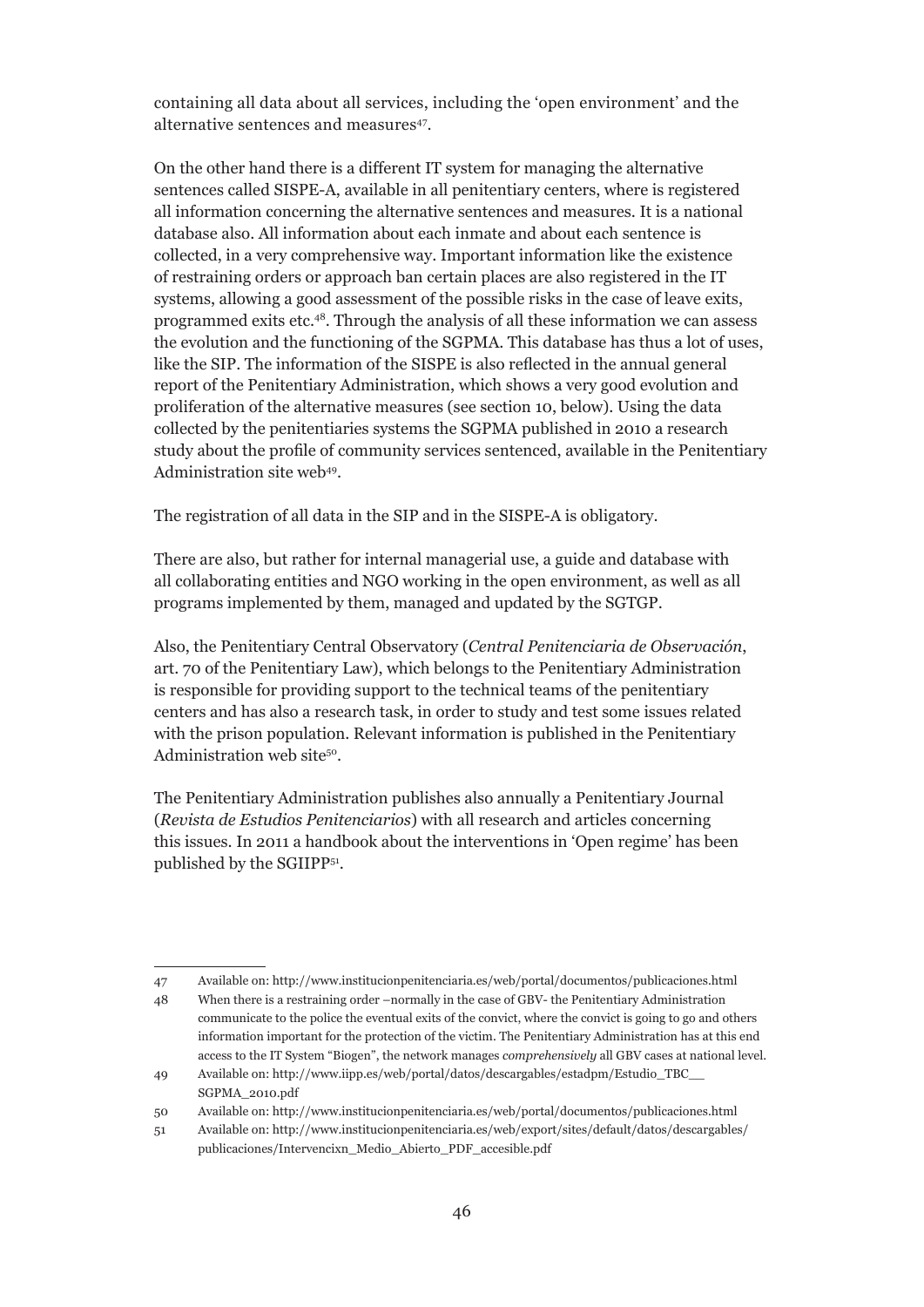In 2012 a recidivism research has been carried out showing a recidivism rate of approximately 31%52.

The information of these databases is protected by the Protection data Law (sp. *Ley de protección de datos*), so, can be used (in addition to internal managerial use) for statistical purposes, by others Public Administration for the research but only with previous authorisation of the Penitentiary Administration and fulfilling the conditions established by the Protection data Law. This database is only accessible for Penitentiary Institutions. The offenders have not access to the database, but they can request the information about their case (anyway, all kind of administrative and judicial resolution are notified to the inmate, who has always actual information about his case).

## **8. Societal Support and Clients' Views**

In line with the EPR (especially 17, 106, 107 y 108) the Penitentiary Administration informs regularly the media and the general public about all issues related with the penitentiary activity, on its Official Website: http://www.institucionpenitenciaria.es. In this web page, we can find also the news concerning the prison activity. The press office publishes often press releases concerning the Penitentiary Institutions, in the Medias and in the Official Website. Everyone can get access to all general information concerning Penitentiary Institutions, since on the Website of Penitentiary Institutions is published all statistical data, addresses and organisation of each penitentiary centres, goals and objectives of the Penitentiary Administration, treatment programs and activities in close and open regime, all issues related to the functioning of the alternative sentences and measures, all information about and for collaborations entities, all contacts of the central and peripheral services, all researches and publications in this area, etc. This website is publicly accessible.

As showed above, the Penitentiary Administration publishes also annually a General Report with all data concerning each area of the General Secretariat, which analyses the prison population, its evolution, the alternative sentences and measures, the open regime etc. The reports are publicly accessible and can be downloaded on the following page : http://www.institucionpenitenciaria.es/web/portal/documentos/ publicaciones.html . In this web page one can also find all other reports published by the Penitentiary Administration, relevant documentation, publications and significant researches on this topic.

<sup>52</sup> This research examines the recidivism understood as re-imprisonment rate. The study analyzes the general recidivism (when the offender comes back to prison for a new offence of any kind) and the specific recidivism (when the offender comes back to the prison for the same type of offence), on a sample of 811 people of 33 penitentiary centers from all over Spain. It was a retrospective study, therefore the reference period was 40 years, from 1970 to 2009 (practically, all life of studied subjects). The general recidivism was of 31%, the specific recidivism varies according to the type of offence. . Research available on: http://www.institucionpenitenciaria.es/web/export/sites/default/datos/ descargables/publicaciones/Evaluacixn\_del\_Riesgo\_de\_reincidencia\_delictiva\_acc.pdf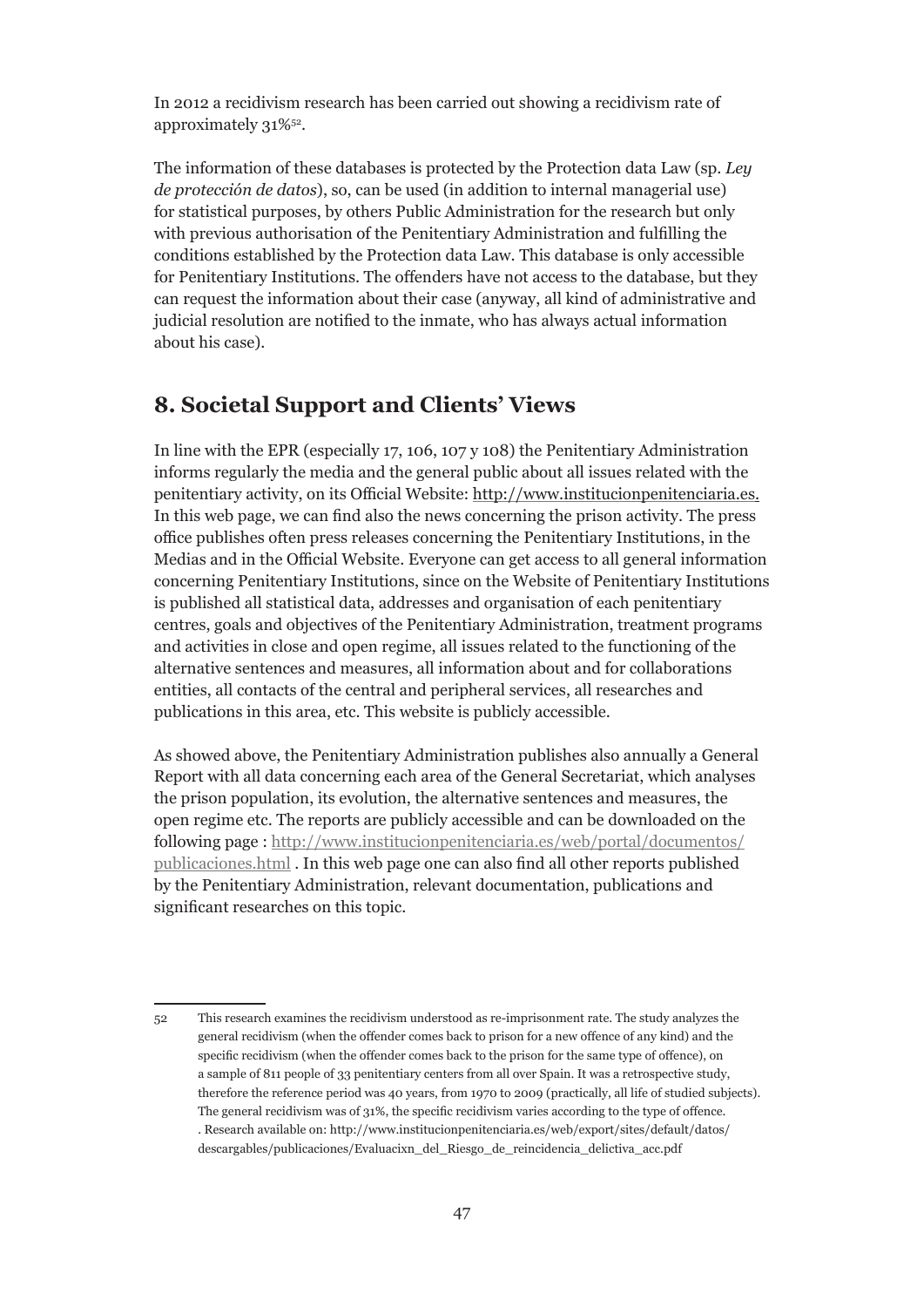Concerning particularly the alternative measures and sentences (suspensions of the sentences, conditional release, etc.) all data are available on: http://www. institucionpenitenciaria.es/web/portal/PenasyMedidasAlternativas , where we can find specific and wide information about the Community services, for all users, both collaborating entities as probation's clients (see http://www.institucionpenitenciaria. es/web/portal/PenasyMedidasAlternativas/tbc.html .

It is not possible to have access to the data on the client views, but there is system that allows suspects and offenders to express their opinion about the probation. This system is organised by the so called 'Charter of Services 2015-2018'. According to it, the offender has the right to propose an activity or task as alternative measure (e.g. he/she can suggest a community service in a specific place) for implementing his/ her sentence, this proposal will be evaluated by the Penitentiary Administration. The most important advance consists on the possibility of submitting complaints and suggestions to the SGPMA, that will be evaluated by the department involved. Within 20 days, the department has to respond and inform about the action has taken regarding the question. If it doesn´t happen, the offender has the right to inform the Penitentiary General Inspection that has to explain the absence of response and establish the measures to adopt. Of course, the Probation activity, as part of the penitentiary activity, is always under the supervision of the courts and ombudsmen53. All these mechanisms are in line with the EPR concerning the complaint procedures (see in particular EPR from 99 to 103). This Charter of Services represents a quality insurance mechanism, a connecting link between the offender and the Administration that ensures the right of the offender to be heard. It contains important quality commitments such as: 1. to ensure that the summonses for interviews will be conducted no later than two months from the receipt of the judicial resolution, 2. to ensure that interviews be held no later than two months from the summon, 3. in case of community services: its implementation will begin no later than two months from the interview with the convict and to keep the number of spaces at least one place for every three or four inmates per year. It also regulates indicators of quality of services, such as number and percentage of the interviews held within the standard period, percentage of sentences initiated within the standard period, percentage of compliance etc. 54.

## **9. Probation Clients' Rights**

The rights of the people placed in the 'open regime' are the same as for the whole prison population, since the open environment and the close environment belong to the Penitentiary Administration and are regulated by the same law.

Thus, the Spanish Constitution, in its Article 25.2, establishes that a person sentenced to prison shall enjoy during the imprisonment the fundamental rights contained in the Chapter about 'Fundamental rights and civil liberties', except those expressly limited by the terms of the sentence, the purpose of the punishment and the penal law. In any case, he or she shall be entitled to paid employment and to the

<sup>53</sup> In Spain there are regional and national ombudsmen. Therefore, an offender can appeal to the ombudsman of his/her autonomous community and to the national ombudsman.

<sup>54</sup> http://www.institucionpenitenciaria.es/web/export/sites/default/datos/descargables/publicaciones/ Carta\_Servicios\_SGPMA\_\_definitivo\_acc.pdf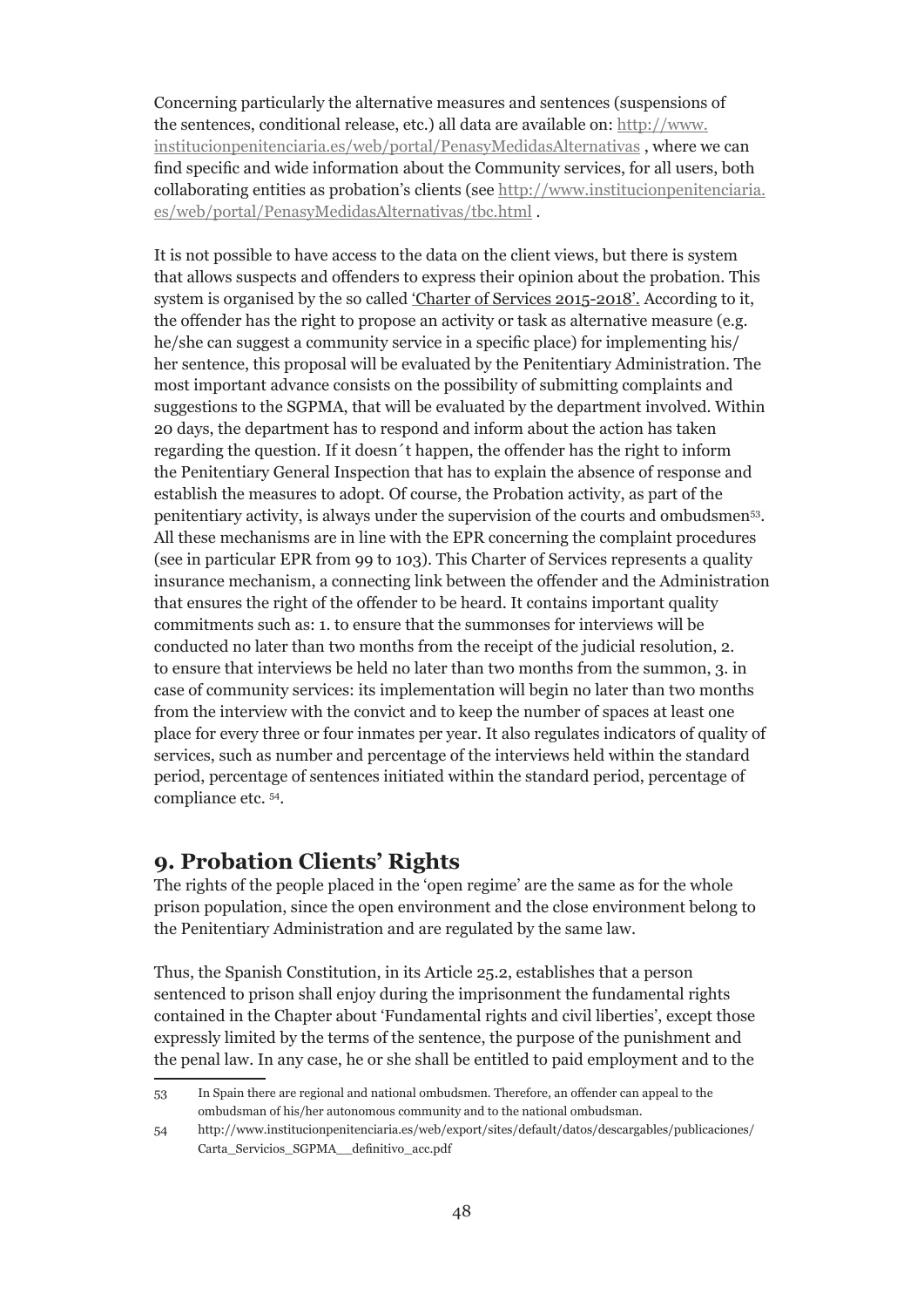appropriate social security benefits, as well as to access to cultural opportunities and the overall development of his or her personality."

According with the Penitentiary Law (art. 1), the Penitentiary Administration is responsible for providing assistance and care to prisoners and conditionally released persons. Art. 3 of the Penitentiary Law establishes the rights of the convicts: "The penitentiary activity shall be exercised respecting, in any case, the human personality of inmates and their rights and legal interests that are not affected by the sentence, without distinction whatsoever on grounds of race, political opinions, religious beliefs, social status or any other circumstance of a similar nature". Therefore:

1. Inmates shall be able to exercise their civil, political, social, economic and cultural rights, including the right to vote, unless they are incompatible with the object of their detention or the execution of the sentence.

2. Measures shall be taken to ensure that inmates and their families retain their entitlement to social security benefits, acquired before entering prison.

3. Under no circumstances shall inmates be prevented from continuing the procedures that were pending at the time of their imprisonment and from initiating new lawsuits.

- 4. The Prison Administration shall safeguard inmates' life, integrity and health.
- 5. Inmates have the right to be called by their own name."

In addition art. 6 of the Penitentiary Law states that "no inmate shall be subjected to ill treatment by word or deed".

This rights are described also by the Prison Rules, which establishes the following rights (art.  $4$ )<sup>55</sup>:

- The right for their life, integrity and health to be safeguarded by the Penitentiary Administration, without being, under any circumstances, subject to torture, ill-treatment by word or deed, or to unnecessary severity in the implementation of rules.
- The right to dignity and privacy to be preserved, without prejudice to the measures that have to be taken for an ordered life within prison. In this sense, they are entitled to be designated by their name and to have their circumstances kept from third parties.
- The right to exercise civil, political, social, economic and cultural rights, except when they were incompatible with their arrest and the execution of the sentence.
- The freedom of religion and worship is ensured by agreements signed with the main religions.

<sup>55</sup> Concerning the foreigner, as seen (section 4.3), there are specific provisions about them in the Spanish legislation in order to meet the special needs for the foreigners: the right of the foreign inmates to be communicated to the appropriate diplomatic or consular authorities his entering to prison, to organize the communications and visits in order to meet the special needs of the foreigner inmates, providing them of a translator or interpreter when necessary, to inform the foreign convicts about their rights and duties, the penitentiary center internal rules, disciplinary rules, prison regulations, the means to make petitions, to make request, complaint and appeals etc. in his tongue language, to plan and program the activities in the penitentiary administrations taking into account the special needs of the foreign inmates etc.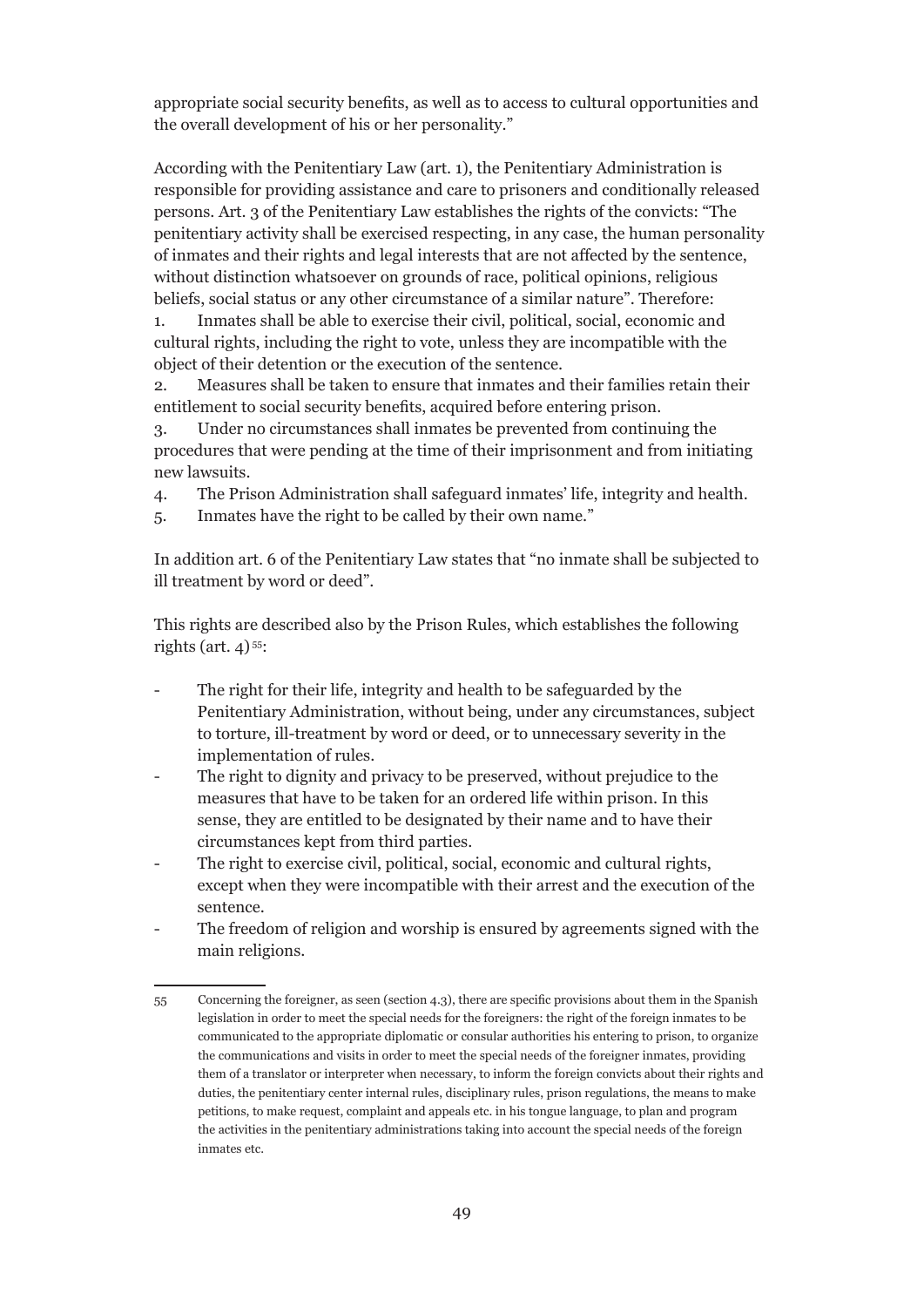- The right to a penitentiary treatment and to the adequate programmed measures to ensure its success.
- The right to keep the communications with the exterior that the law contemplates<sup>56</sup>.
- The right to paid employment, within the existing availability of the Penitentiary Administration.
- The right to access and enjoy the public subsidies that may apply, including the unemployment benefit derived from prison labor contributions.
- The right to the penitentiary benefits provided by the law (as the advancement of the conditional release or individual pardon).
- The right to participate in prison activities.
- The right to make requests and submit complaints to the prison authorities, judicial organs, Ombudsman and Public Prosecutor, as well as to contact relevant authorities and to use the necessary means for defending their rights and interests.
- The right to receive updated personal information about their procedural and penitentiary situation".

All inmates in open and close regime can make an appeal to the Penitentiary Surveillance Judge, who has to deal with complaints from inmates. This judge attends all kind of suggestions, complaints and appeals of the inmates. The Penitentiary Law reinforces thus the control of the prison activity by the Judge, establishing the Penitentiary Surveillance Judge as the competent authority for the resolution of any issues that may emerge in the field of criminal execution, this is, the control of the execution of sentences and the protection of the rights of the people placed in a Penitentiary Institution. There is also a Public Prosecutor assigned to the 'Penitentiary Surveillance', who is responsible for the defense of legality in criminal execution and the protection of the rights of citizens and the public interest.

Also the Ombudsman ensures and guarantees the fundamental rights of people entrusted to the Penitentiary Institution, being also the High Commissioner of Parliament for the protection of fundamental rights and civil liberties in the Administration. The Ombudsman exercises control of the prison activity, ex officio or upon request, when some person affected by the penitentiary activity makes a complaint. The Ombudsman has access to the prisons, can conduct interviews, request reports and documents, and the Penitentiary Administration is legally obliged to cooperate and assist him or her.

<sup>56</sup> These may take the form of:

<sup>-</sup> Oral, telephone or video-conference communications, complying in any case with the required conditions.

<sup>-</sup> Personal communications, with the partner or family.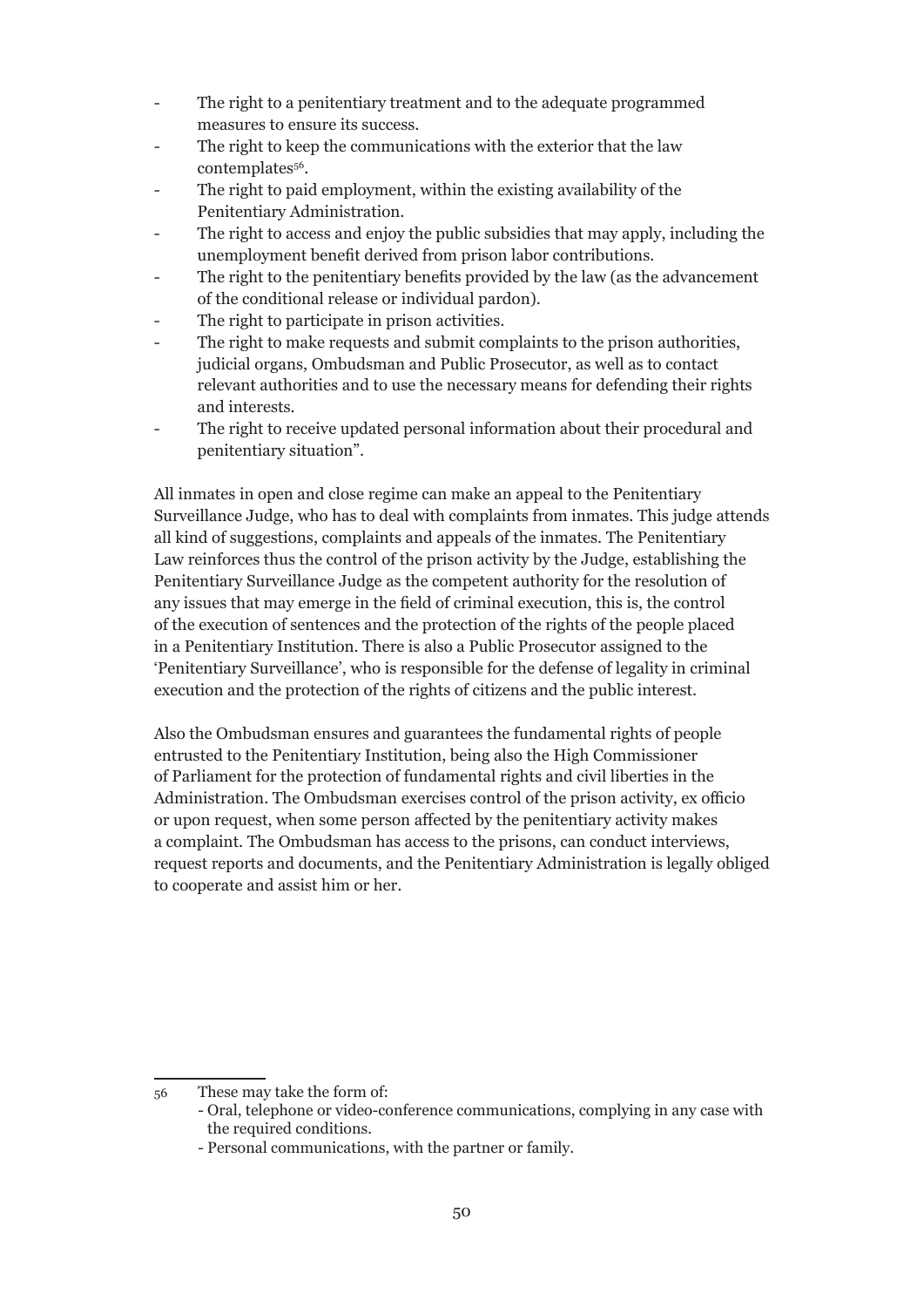According to the Charter of Services described by paragraph 8, the clients of probation system, and in the context of the community service measures, will have the following rights<sup>57</sup>:

- The assigned public utility task may not affect the human dignity.
- He/she may propose an activity / concrete task (to be implemented as community service job) to be valued by the Penitentiary Administration (by the SGPMA).
- The task (to be implemented as the community service) will be facilitated by the (national, regional or local) government.
- The sentenced person shall enjoy the protection provided by the penitentiary legislation on social security.
- The assignment will not make an economic profit.

## **10. Developments to be expected**

## **10.1 Developments in coming years**

In recent years the 'open environment' has had a high-growth, especially in the area of alternative sentences and measures. As seen above (section 2) the last years all legal reforms pointed to a proliferation of the open environment and alternative measures to the close prison. The new legal reform modifying the Penal Code operated by the Organic Law 1/2015 (above mentioned) extends the cases of suspension of the sentences and develops new possibilities of conditional release. Analyzing the last General Annual Report of the Penitentiary Administration of 201458, one can observe an increase from December 2008 from 6.513 offenders in open environment to 7.572 offenders in December 2014. That is an increase of 1059 persons.

The actual objective of the SGTGP is to promote and develop the community sanctions and measures sector, to increase the number of people in third degree, especially, the third degree with telematics control. Currently, nearly 30% of people in third degree are under telematics control.

Concerning the collaboration of the NGOs and other collaborating entities in open regime, the last years has shown an increase of the number of collaborations of these entities, of the number of program developed by them in the open environment, of the number of activities and interventions, and also, an growth of the number of intervention in the health area with the drug-addicted. Following the trend, it suggests that in the next years there will be also a proliferation of this kind of collaborations.

57 http://www.institucionpenitenciaria.es/web/export/sites/default/datos/descargables/publicaciones/ Carta\_Servicios\_SGPMA\_\_definitivo\_acc.pdf

<sup>58</sup> The last report available. See on: http://www.institucionpenitenciaria.es/web/export/sites/default/ datos/descargables/publicaciones/Informe\_General\_2014\_def\_acc.pdf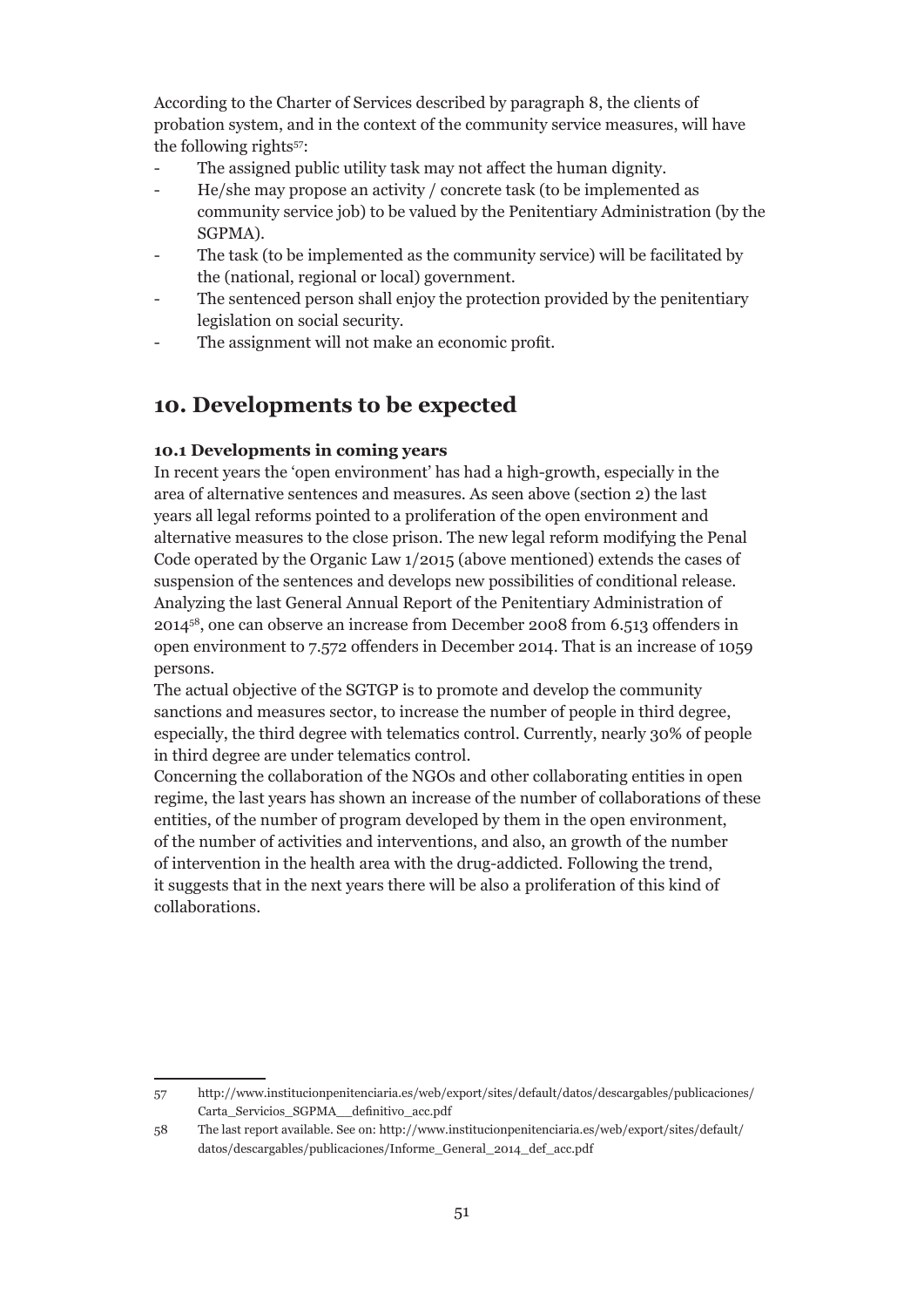According with the Centres Amortization and Creation Plan59 (sp. Plan de Amortización y Creación de Centros) in the recent years new Social Integration Centres has been opened, having today in total in Spain 32 Social Integration Centres. The tendency to promote the open environment can suggest that in the following years new establishments of this type and new management units of alternatives sentences and measures will be opened.

Concerning the alternative measures, the data provided by the SGIIPP shows a huge development of this kind of measures (Table 3).

*Table 3. Evolution of the alternative measures since 2000*

Stock de Mandamientos de Medidas Alternativas desde 2000 (a 31 de diciembre)

| 2000              | 812     |
|-------------------|---------|
| 2001              | 1.027   |
| 2002              | 1.049   |
| 2003              | 1.068   |
| 2004              | 2.304   |
| $2005^1$          | 8.143   |
| 2006              | 16.929  |
| 2007              | 28.578  |
| 2008 <sup>2</sup> | 60.405  |
| 2009              | 185.476 |
| $2010\,{}^{3}$    | 234.935 |
| 2011              | 181.128 |
| 2012              | 148.284 |
| 2013              | 160.804 |
| 2014              | 144.479 |

## *Source: Information provided by the General Annual Report of 2014/Penitentiary Administration.*

- 59 The Penitentiary Centers Amortization and Creation Plan, launched in 1991, aims at closing and the reuse of old penitentiary centers, as well as the establishment of more modern facilities (new centers) adapted to the new penitentiary needs. One of its objectives was the establishment of Social Integration Centers for inmates classified in 3rd degree, close to the urban centers, in order to promote the social inclusion.
- *table 1* On 28 January 2005, entered into force of the organic law 1/2004 of 28 December on measures of Integral Protection against gender-based violence.
- *table 2* On December 2 entered into force law 15/2007 of 30 November, amending the organic law 10/1995 of 23 November, of the criminal code in the area of road safety.
- *table 3* Law 5/2010 of 22 June, amending the organic law 10/1995 of 23 November, of the criminal code. Among other innovations affecting penalties and alternative measures, and in particular to the punishment of offences relating to road safety, is regulated by its article 379.1 fine of six to twelve months as one of the three alternatives that the judicial authority can impose on the offender of this criminal type (speeding offences) and not as a penalty added to work in benefit of the community - as it was up to the reform-. This circumstance has meant a remarkable drop in the volume of judgments to manage from that date.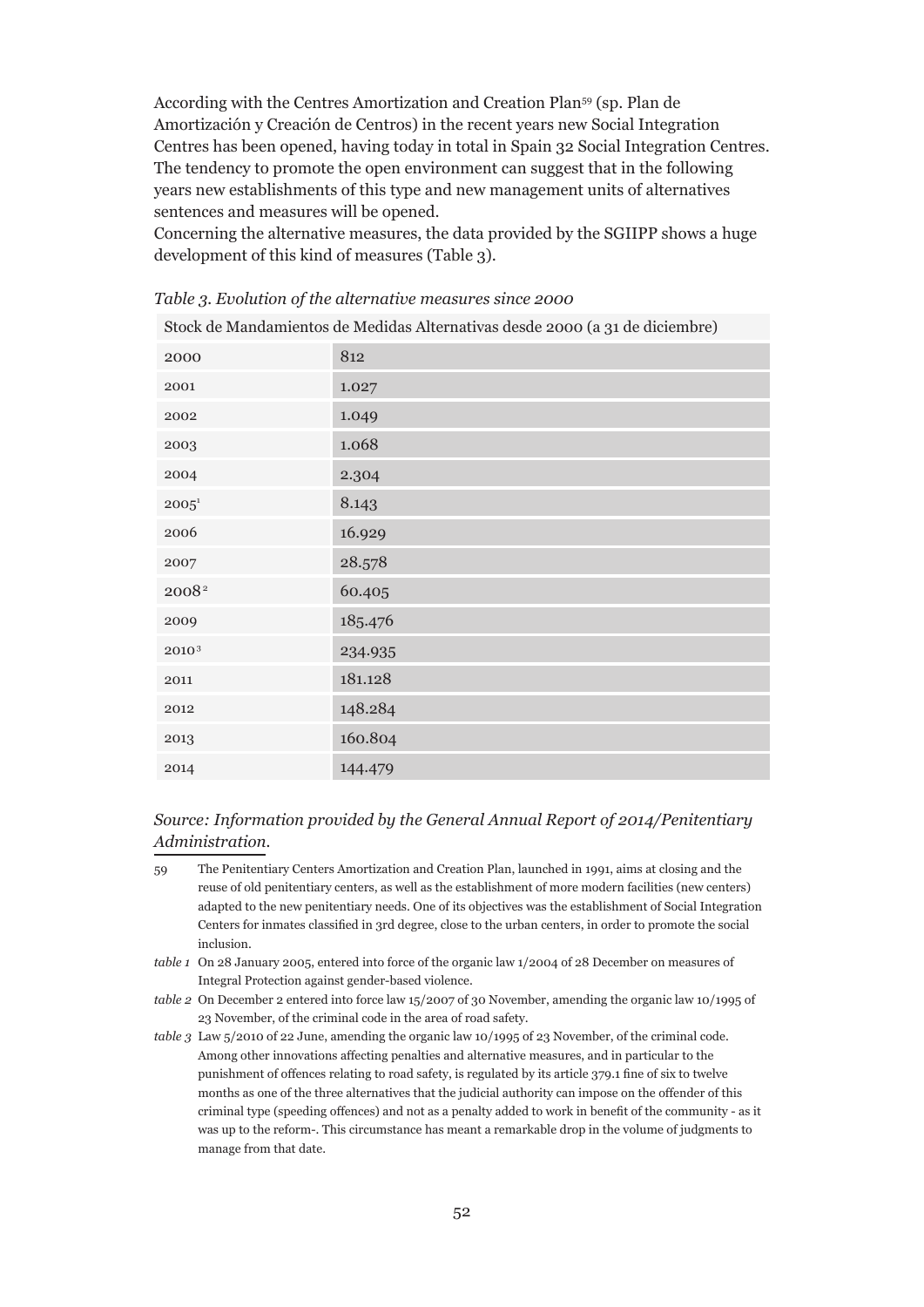Particularity, the community services sentences increased from 1 in 1996 to 124.18 in 2014, and the suspension and substitutions of the prison sentences increased from 114 in 2000 to 20.061 in 2014.

Concerning the treatment programs, an important development of new intervention programs by the SGPMA is foreseen. As seen, this Management Services is focused in the execution of alternative measures. While under the alternative sentence, the offender is expected to carry out some psycho-educational activities. The GBV and road safe offences are the ones which generate the highest number of these programs. The professionals belonging to SGPMA have specialized in working with these kinds of convicts in the last 10 years. However, progressively, the judges are imposing – as alternative measure to the prison or condition for the suspension of the sentence- the implementation of treatment programs about psycho-educational intervention in other kind of offences, such as sexual, related with child pornography, environmental, animal abuse and involving domestic violence. Therefore, it has been necessary to elaborate new intervention proposals for professional of SGPMA to have right guidelines in order to respond to these needs. SGPMA has organized 5 working groups in order to elaborate new intervention programs. The members of these groups are mainly psychologists of the Penitentiary Institution, members of collaborating entities and professionals belonging to the Deputy Directorate General (SGPMA). The programs in the process of being implemented are:

- **1. Domestic Violence**
- **2. Child pornography on internet**
- **3. Prosocial program / Crime prevention**: A prevention program focused in the most common criminal factors such as solving problem, social abilities, empathy, etc.
- **4. Sexual offenders and child molester**
- **5. Road Safety program, called PROSEVAL:** This is an awareness program in the field of road safety which is aimed for those convicts with community service sentence lower than 60 days.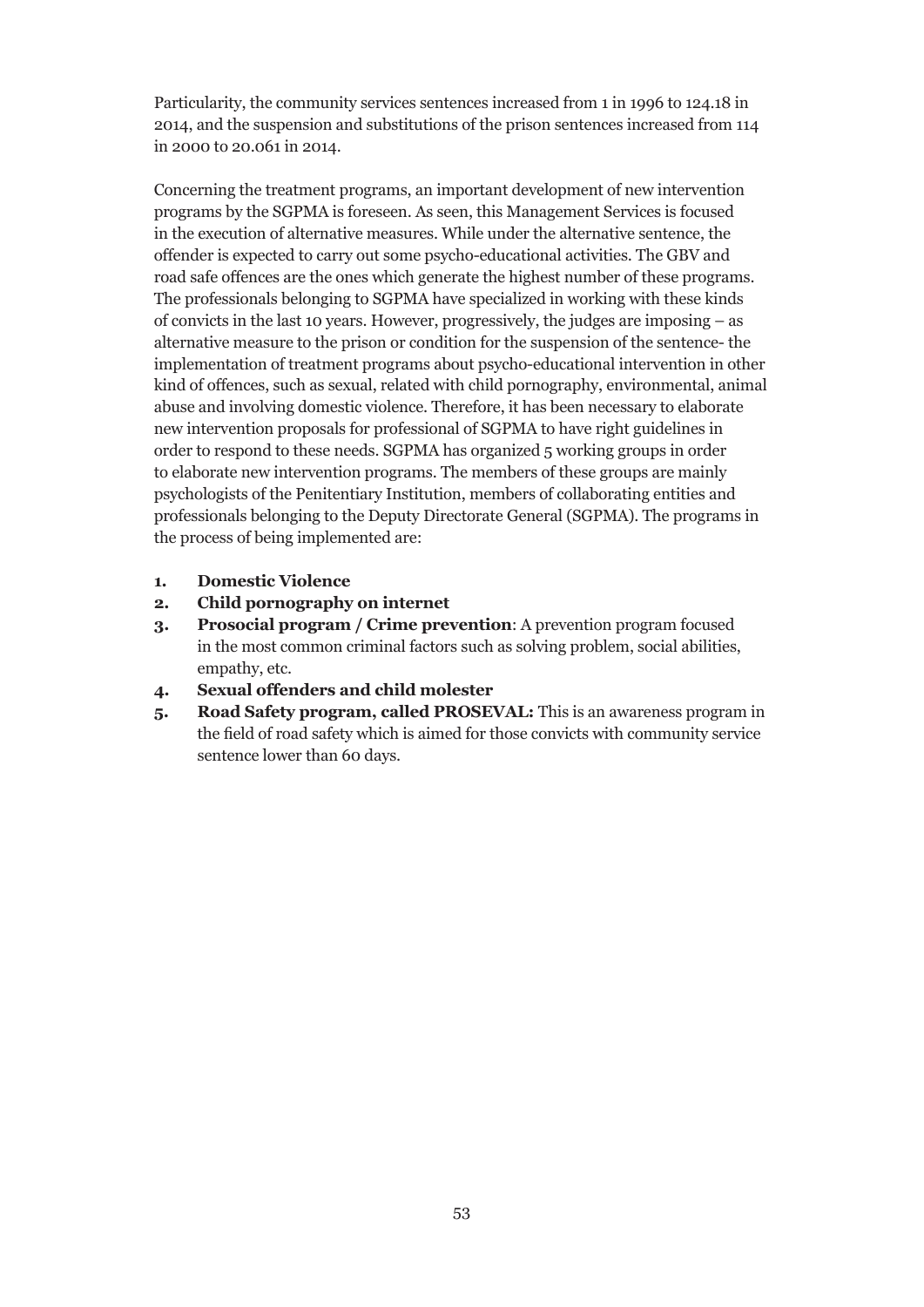In conclusion, the European Probation Rules are widely followed by the Spanish Penitentiary System, which tend to the enlargement of the alternative measures and community ways to serve the sentences, paying special attention in the safeguard of the convict's rights, individualised attention and individualised planning of the enforcement of the sentence, professionalization of the prison staff and implementation of new technologies and new treatment programs. The European legislation has a strong influence on the Spanish legislation, since the last legal reform of the Penal Code is based, among others reasons, on the need of implementing several European Directives and Framework Decisions<sup>60</sup>.

Finally, in December 2014, it was published in Spain the Law 23/2014, on mutual recognition of penal judgement in the European Union, which incorporate several Framework Decisions (and some European Directives) related with this subject to the Spanish legal System, among which we can highlight the Framework Decision 2008/909, on the application of the principle of mutual recognition to judgements in criminal matters imposing custodial sentences or measures involving deprivation of liberty for the purpose of their enforcement in the European Union, and the Framework Decision 2008/947 on the application of the principle of mutual recognition to judgments and probation decisions with a view to the supervision of probation measures and alternative sanctions.

#### **10.2 Implementation of EU Framework Decision 947**

Framework Decision 947 has been implemented in Spain by Law 23/2014, of 20 November, on Mutual Recognition of Criminal Judgments in the European Union (hereinafter, Mutual Recognition Law), from article 96 to 108 (Title IV). In general terms, its content fulfils the requirement established by the Commission in the Report from the Commission to the European Parliament and the Council on the implementation by the Member States of the Framework Decisions 2008/909/JHA, 2008/947/JHA and 2009/829/JHA on the mutual recognition of judicial decisions on custodial sentences or measures involving deprivation of liberty, on probation decisions and alternative sanctions and on supervision measures as an alternative to provisional detention:

<sup>60</sup> COUNCIL FRAMEWORK DECISION 2008/913/JHAof 28 November 2008 on combating certain forms and expressions of racism and xenophobia by means of criminal law ; DIRECTIVE 2009/52/EC OF THE EUROPEAN PARLIAMENT AND OF THE COUNCIL of 18 June 2009providing for minimum standards on sanctions and measures against employers of illegally staying third-country nationals DIRECTIVE 2011/92/ EU OF THE EUROPEAN PARLIAMENT AND OF THE COUNCIL of 13 December 2011 on combating the sexual abuse and sexual exploitation of children and child pornography, and replacing Council Framework Decision 2004/68/JHA, DIRECTIVE 2011/36/EU OF THE EUROPEAN PARLIAMENT AND OF THE COUNCIL of 5 April 2011 on preventing and combating trafficking in human beings and protecting its victims, and replacing Council Framework Decision 2002/629/JHA, DIRECTIVE 2013/40/EU OF THE EUROPEAN PARLIAMENT AND OF THE COUNCIL of 12 August 2013 on attacks against information systems and replacing Council Framework Decision 2005/222/JHA, DIRECTIVE 2014/42/EU OF THE EUROPEAN PARLIAMENT AND OF THE COUNCIL of 3 April 2014 on the freezing and confiscation of instrumentalities and proceeds of crime in the European Union; **Council Directive 2002/90/EC of 28 November 2002 defining the facilitation of unauthorised entry, transit and residence**  It also introduces the possibility of including profiles of convicted in the DNA database, to comply with the requirements of the Council of Europe Convention for the protection of children against exploitation and sexual, made abuse in Lanzarote on 25 October 2007 and are incorporated into our standard-setting criminal behaviours described in the Convention of the Council of Europe of 28 April 2014 on counterfeiting of medical products and other similar crimes that pose a threat to public health.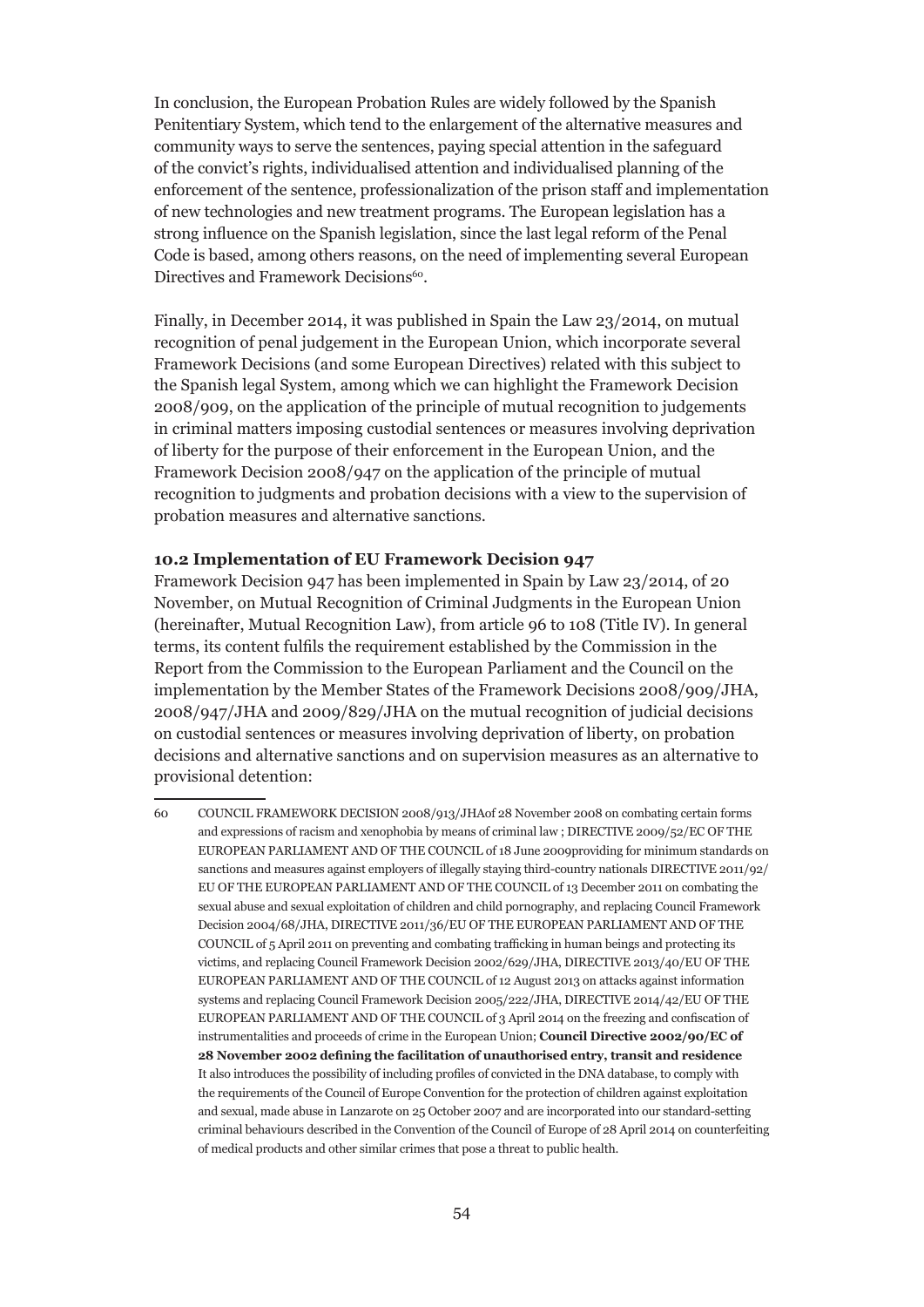i. Competent authorities: According to article 95, it is necessary to distinguish between:

 A. Spain as the issuing State; the judge or tribunal in charge of the enforcement of the sentence is competent: In the case of young offenders (under 18) the competent authority is the Juvenile Court (sp. Juez de Menores) or the Central Juvenile Court (sp. Juez Central de Menores: there is just one) for certain types of crimes (as terrorism or drug trafficking offences related to organized crime). In the case of adult offenders, the competent authority varies depending on the circumstances: the Penitentiary Surveillance Judge with jurisdiction on the prison centre, Criminal Courts (sp. Juzgados de lo Penal), Criminal Chamber of the Provincial Courts (sp. Secciones Penales de las Audiencias Provinciales: 90); Mixed Divisions of the Provincial Courts (sp. Secciones Mixtas de las Audiencias Provinciales: 44), among others.

 B. As the executing State, the competent courts for recognition of criminal judgments are the Central Juvenile Court or the Central Criminal Court depending on the age of the offender at the time of the crime.

- ii. Principle of mutual trust: according to article 104.1 in the case that the measure contained in the resolution of probation, for its duration or nature, is incompatible with the legal Spanish system the Central Criminal Court will adapt it. The adaptation may not aggravate or extend the measure imposed in the issuing State. As the Commission establishes in its Report: "It is important to find the right balance between respect of the sentence originally imposed and the legal traditions of Member States so that conflicts that could adversely affect the functioning of the Framework Decisions do not arise".
- iii. Spanish grounds for non-recognition and non-enforcement are broadly the same as those established by article 11 of the FD (articles 32, 33 and 105 of the Mutual Recognition Law). Despite this, as the Commission has emphasized in its report, the Spanish law seems to establish in certain cases a mandatory refusal for the Court and not just an option, depending on the case.
- iv. It´s important to mention that the Spanish law has not reproduced the article 6.6. of the FD. 947: "*If the competent authority of the executing State is not known to the competent authority of the issuing State, the latter shall make all necessary inquiries, including via the contact points of the European Judicial Network created by Council Joint Action 98/428/JHA (1), in order to obtain the information from the executing Stat"e.*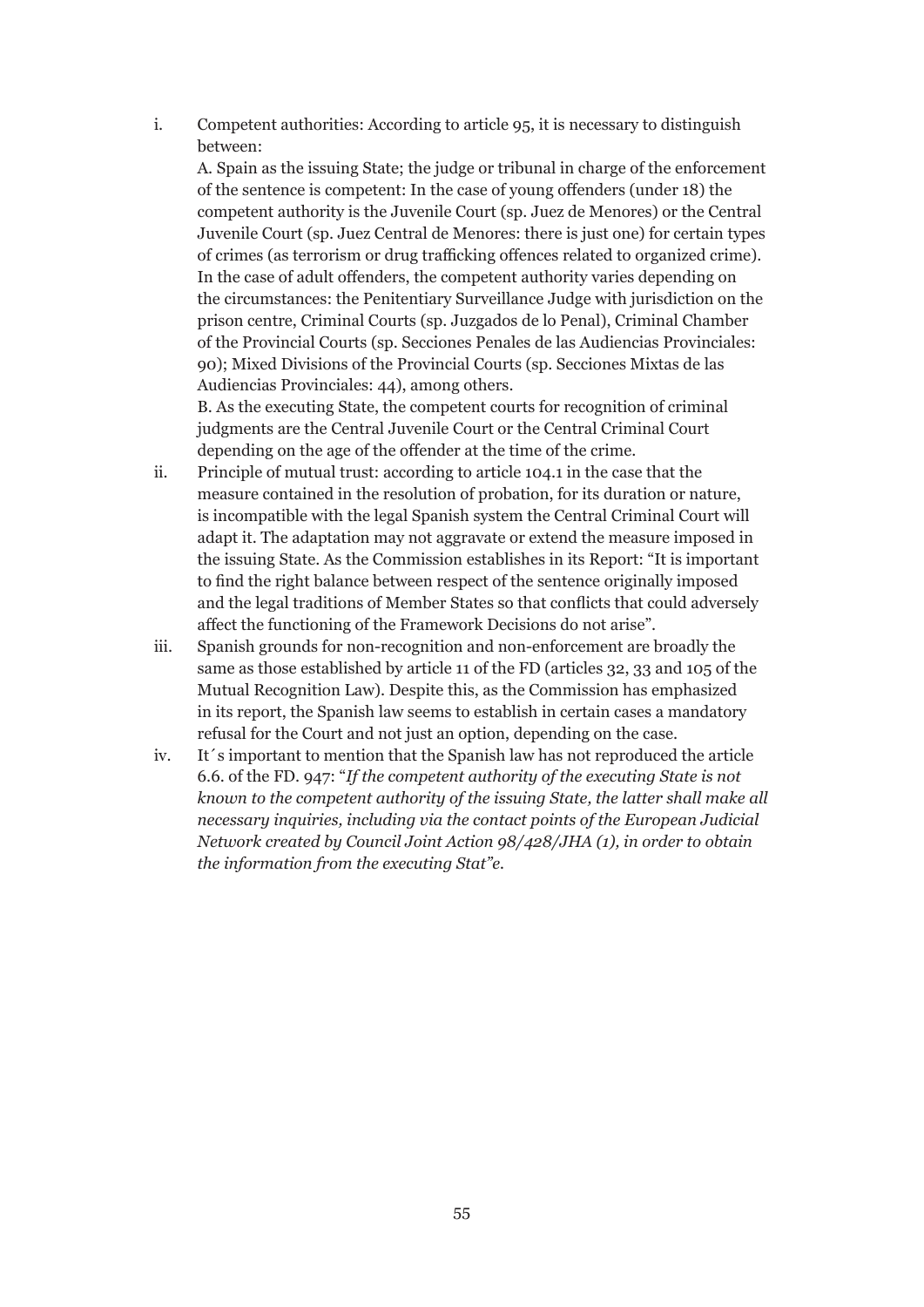## **11. Important Publications**

CID, J. (2010), *La política criminal europea en materia de sanciones alternativas a la prisión y la realidad española: una brecha que debe superarse (European criminal policy regarding Probation and the Spanish reality: a gap that must be overcome)*, Estudios Penales y Criminológicos, vol. XXX (2010), Santiago de Compostela.

*This paper discusses whether the Spanish penal system respects the principles of the European policy on alternatives to prison. The starting point is that harmonisation among European penal systems should be based on the principles of the European policy because this is a human rights matter. The paper presents the two main principles of the European policy: using prison as a last resort and having an effective system of alternative sanctions to deal with offenders. Then the paper proceeds showing the gap between those principles and the Spanish penal system and makes proposals to amend these failures.*

CANO PAÑOS, M. Á., (2014), *Las medidas alternativas a la pena de prisión en el ámbito del derecho comparado, Probation in comparative law*, Revista Internacional de Doctrina y Jurisprudencia.

*Given the ongoing criticism that since decades undergo imprisonment, especially concerning the short prison sentences, there are few proposals which mainly aim to provide punitive solutions outside the prison environment. In the context of comparative law, there are several mechanisms that even have a consolidated legal support in recent years. The aim of this paper is to present a number of alternatives to imprisonment contained in the German, Austrian and Swiss criminal law, paying particular attention to the suspension of prisons sentences, community service and diversion programs.*

GONZÁLEZ TASCÓN, M. M., (2013), *Estudio teórico y práctico de la pena de trabajos en beneficio de la Comunidad*, *(Theoretical and practical study of the Çommunity Service)*, Ministerio del Interior, Secretaría General de Instituciones Penitenciarias, Madrid.

*This research work makes a comparative analysis of the community service in Europe and studies its regulation in a wide number of countries. It also dedicates its second part to the study of the community service from a theoretical and practical point of view.*

CHAVES PEDRÓN, C., (2014), *La suspensión de la pena de prisión para drogodependientes, (The suspension of the prison sentence for drug addicts),* Revista española de drogodependencias, nº. 1, 2014.

*The alternative to prison for addicts included in our criminal legislation currently revolves around the concept of the suspension of prison sentences. This is subject to a series of requirements which have to be met to be able to allow suspension. A stay in prison is not the most appropriate way to overcome the problem of addiction, so avoiding prison terms must be ensured in all cases in which this is possible. Granting or refusing this legal concept must be based on a motivation that avoids the loss of a fundamental right such as freedom. The idea of dangerousness would*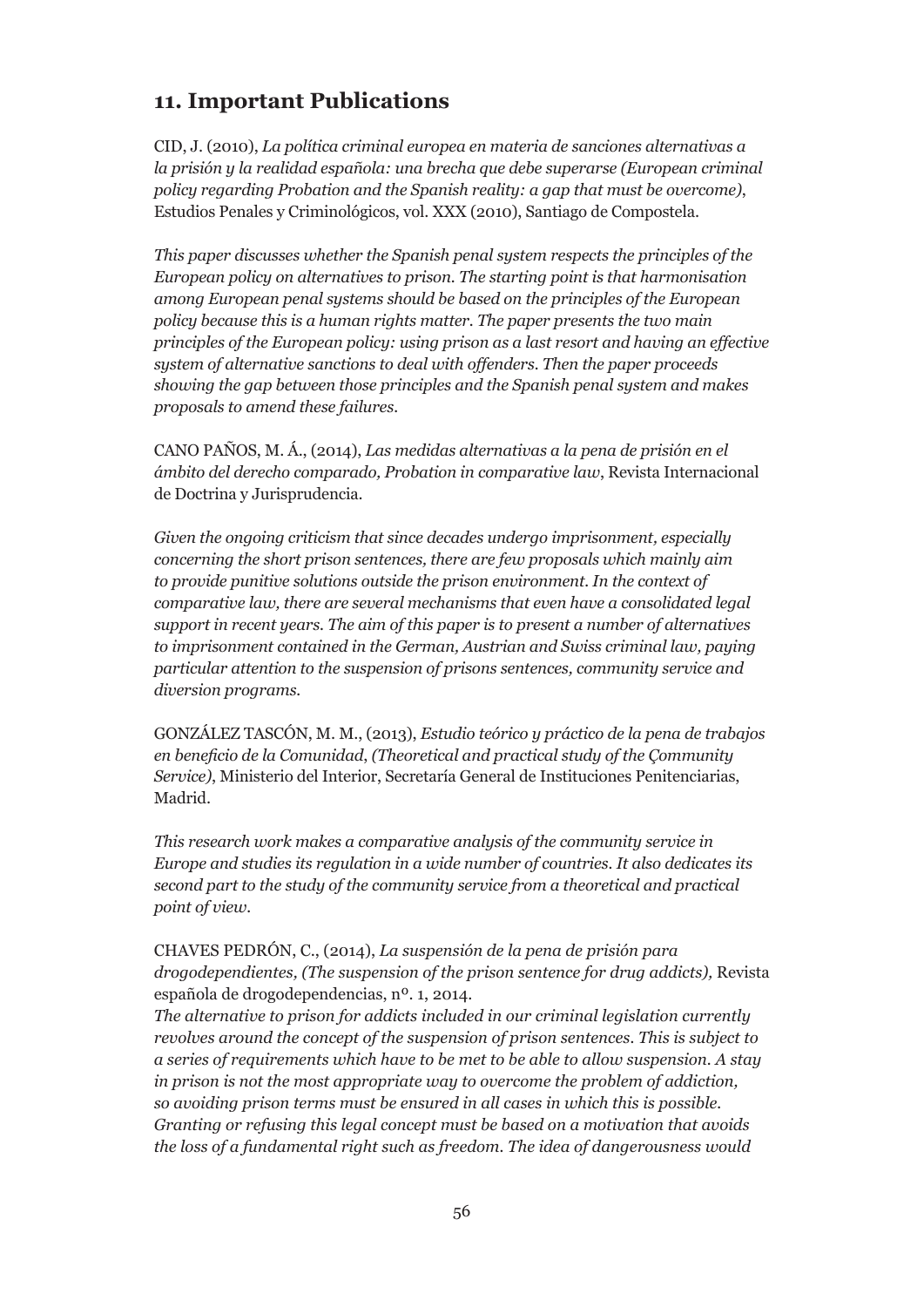*be the only obstacle to preventing admission to prison, and determining such dangerousness is precisely one of the issues to be addressed in this paper.*

MONTERO PÉREZ DE TUDELA, E., NISTAL BURÓN, J. (2015), *La evolución de la población penitenciaria en España entre 1996-2014. Algunas causas explicativas, The evolution of the prison population in Spain between 1996-2014. Some explanatory causes,* , Cuadernos de Política Criminal 116.

*Over recent years – since 2010 – there has been a significant decline of the prison population in Spain. This article studies the possible causes which may have influenced these fluctuations, among which we can mention some of the legislative reforms, the considerable increase of alternatives sentences, demographic factors etc.*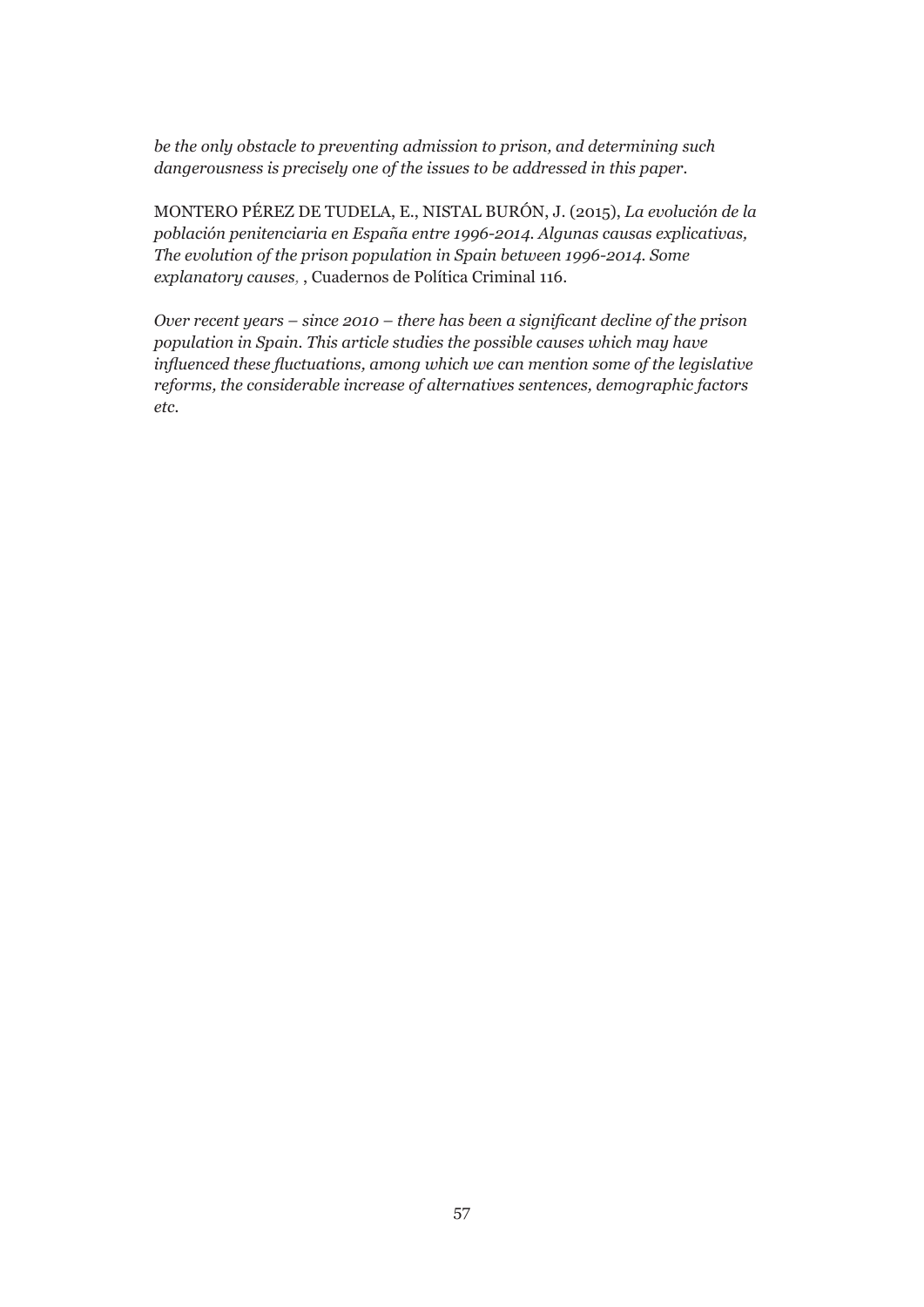## **12. Main Addresses, Phone & Fax Numbers, E-mail Addresses, Home Pages. (2 pages)**

| Secretaría General<br>de Instituciones Penitenciarias                               | Dirección: C/ Alcalá, 38-40, 28014, Madrid<br>(Madrid) |  |
|-------------------------------------------------------------------------------------|--------------------------------------------------------|--|
|                                                                                     | Teléfono: 913354700                                    |  |
|                                                                                     | Fax: 913354052                                         |  |
| Subdirección General<br>de Tratamiento y Gestión                                    | Dirección: C/ Alcalá, 38-40, 28014, Madrid<br>(Madrid) |  |
| Penitenciaria                                                                       | Teléfono: 913355070                                    |  |
|                                                                                     | Fax: 913355053                                         |  |
|                                                                                     | Email: sggp@dgip.mir.es                                |  |
| Subdirección General<br>de Recursos Humanos                                         | Dirección: C/ Alcalá, 38-40, 28014, Madrid<br>(Madrid) |  |
|                                                                                     | Teléfono: 913354821                                    |  |
|                                                                                     | Fax: 913354060                                         |  |
| Subdirección General<br>de Penas y Medidas Alternativas                             | Dirección: C/ Alcalá, 38-40, 28014, Madrid<br>(Madrid) |  |
|                                                                                     | Teléfono: 913354983                                    |  |
|                                                                                     | Fax: 913354063                                         |  |
|                                                                                     | Email: sgpma@dgip.mir.es                               |  |
| Subdirección General<br>de Inspección Penitenciaria                                 | Dirección: C/ Alcalá, 38-40, 28014, Madrid<br>(Madrid) |  |
|                                                                                     | Teléfono: 913354934                                    |  |
|                                                                                     | Fax: 913354067                                         |  |
|                                                                                     | Email: sgip@dgip.mir.es                                |  |
| Subdirección General<br>de Relaciones Institucionales y<br>Coordinación Territorial | Dirección: C/ Alcalá, 38-40, 28014, Madrid<br>(Madrid) |  |
|                                                                                     | Teléfono: 913354964                                    |  |
|                                                                                     | 913354985                                              |  |
|                                                                                     | 913355068                                              |  |
|                                                                                     | 913354794                                              |  |
|                                                                                     | Fax: 913354050                                         |  |
|                                                                                     | Email: sgrelacionesinstitucionales@dgip.mir.es         |  |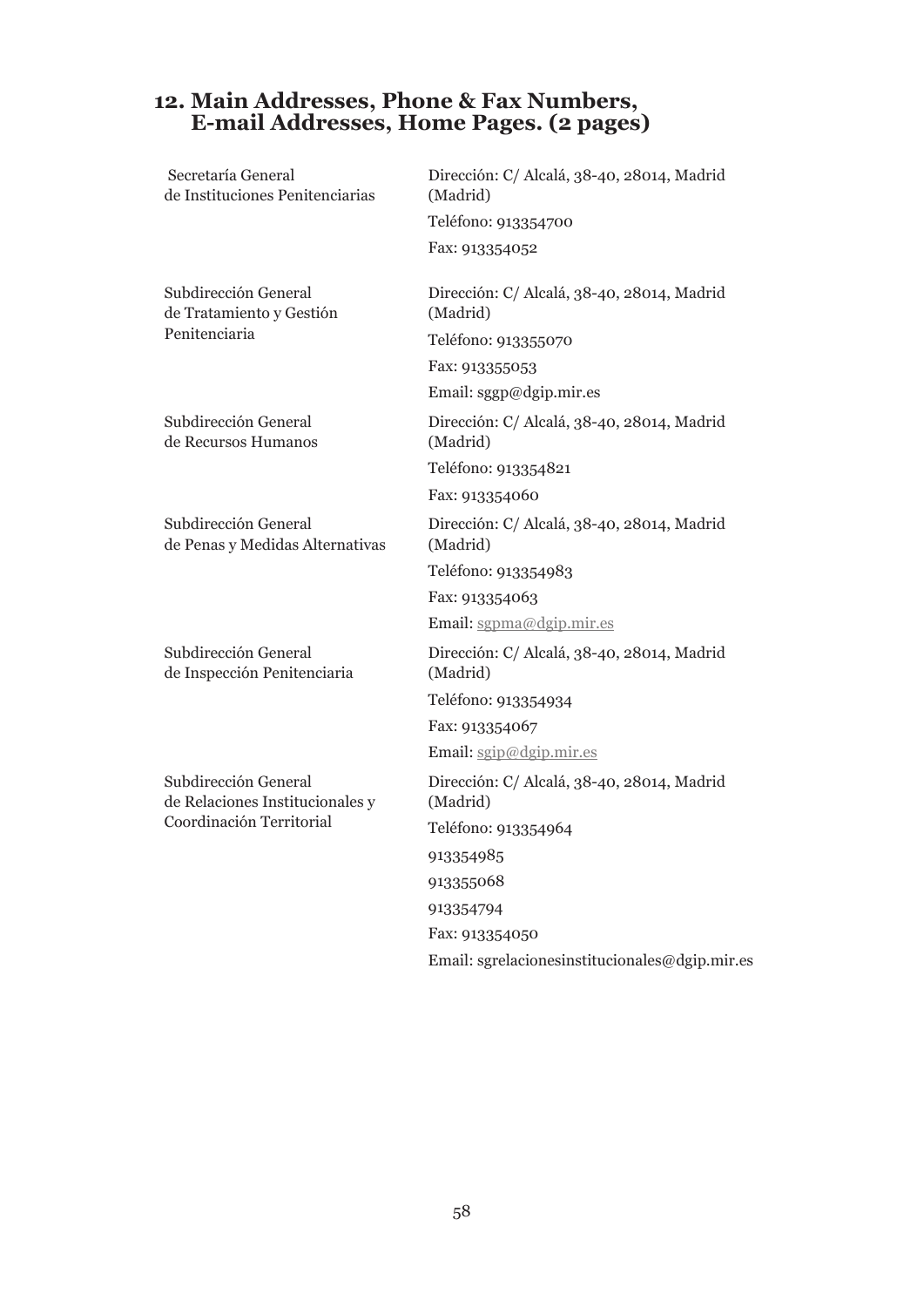| Subdirección General<br>de Servicios Penitenciarios                 | Dirección: C/ Alcalá, 38-40, 28014, Madrid<br>(Madrid)                                                         |  |
|---------------------------------------------------------------------|----------------------------------------------------------------------------------------------------------------|--|
|                                                                     | Teléfono: 913354777 / 75                                                                                       |  |
|                                                                     | Fax: 913354054                                                                                                 |  |
|                                                                     | Email: sgpsp@dgip.mir.es                                                                                       |  |
| Subdirección General<br>de Coordinación de Sanidad<br>Penitenciaria | Dirección: C/ Alcalá, 38-40, 28014, Madrid<br>(Madrid)                                                         |  |
|                                                                     | Teléfono: 913354845                                                                                            |  |
|                                                                     | Fax: 913354992                                                                                                 |  |
|                                                                     | Email: $sgsp@dgip.mir.es$                                                                                      |  |
| Location of the prisons                                             | http://www.institucionpenitenciaria.es/web/<br>portal/centrosPenitenciarios                                    |  |
|                                                                     | http://www.institucionpenitenciaria.es/web/<br>portal/centrosPenitenciarios/localizacion.html                  |  |
| Location of the CIS                                                 | http://www.institucionpenitenciaria.es/<br>web/portal/cumplimientoMedioAbierto/<br>centrosInsercionSocial.html |  |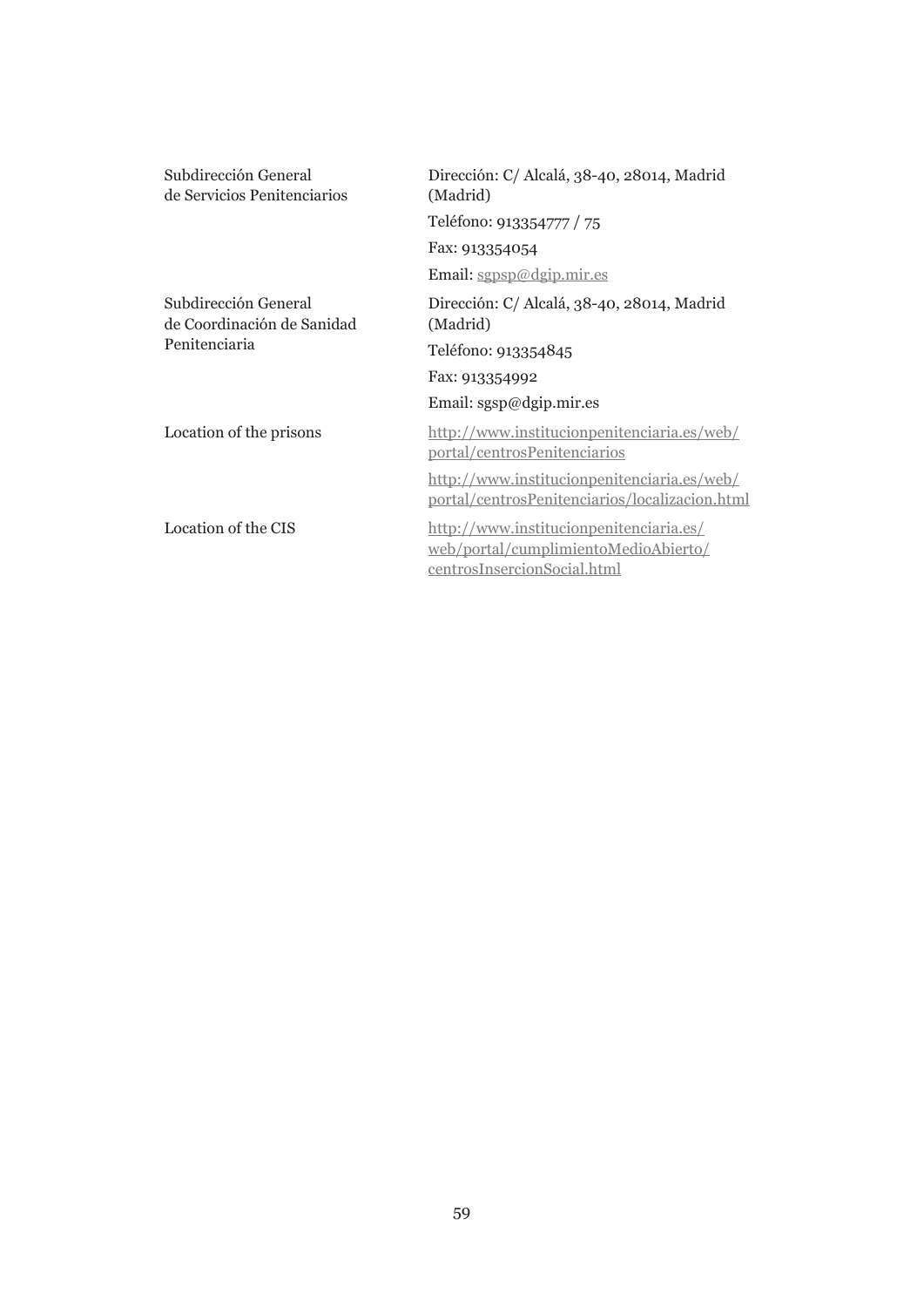

## **SUMMARY INFORMATION ON PROBATION IN SPAIN**



## **General Information**

- Number of inhabitants: 46.423.064 inhabitants (at 1st July 2015, data provided by Statistical National Institute, INE: http://www.ine.es)
- Prison population rate per 100,000 inhabitants: 133 (at January 2016)
- Link to Probation Service (link to Penitentiary Administration): http://www.institucionpenitenciaria.es
- Links to websites: http://www.institucionpenitenciaria.es
- Member of the CEP

## **Characteristics of the Probation Service**

It belongs to the Spanish Penitentiary System and comprises 'open regime', management service of alternative sentences and measures and conditional release. It is an individualized and scientific system, aiming at being flexible and adapted to the needs of each inmate.

## **Tasks**

Probation in Spain includes the open regime, for those inmates who are subject to the 'third degree' treatment and live in open centres, intended for the enforcement of the sentence; the management service of alternative sentences and measures, concerning not only the people sentenced to an alternative penalty or measure but also those who get the suspension of the sentence, either since the beginning before the enforcement of the sentence (total suspension), or during it (partial suspension), and require followup and the conditional release, once considered as the last phase of enforcement of the sentence, today it is a modality of suspension of the sentence.

Thus, the 'open regime' of the Spanish Penitentiary system –'Probation'- is in charge of:

- Implementation and enforcement of the sentences in open regime (open environment)
- Treatment programs and activities in open regime
- Following-up and monitoring of conditional released, inmates in third degree, with or without telematic control.
- Implementation and enforcement of alternative measures and sentences.
- Implementation of some rules of conduct in the case of suspension of the execution of the sentence (including conditional release), like treatment programs, educational workshops, etc.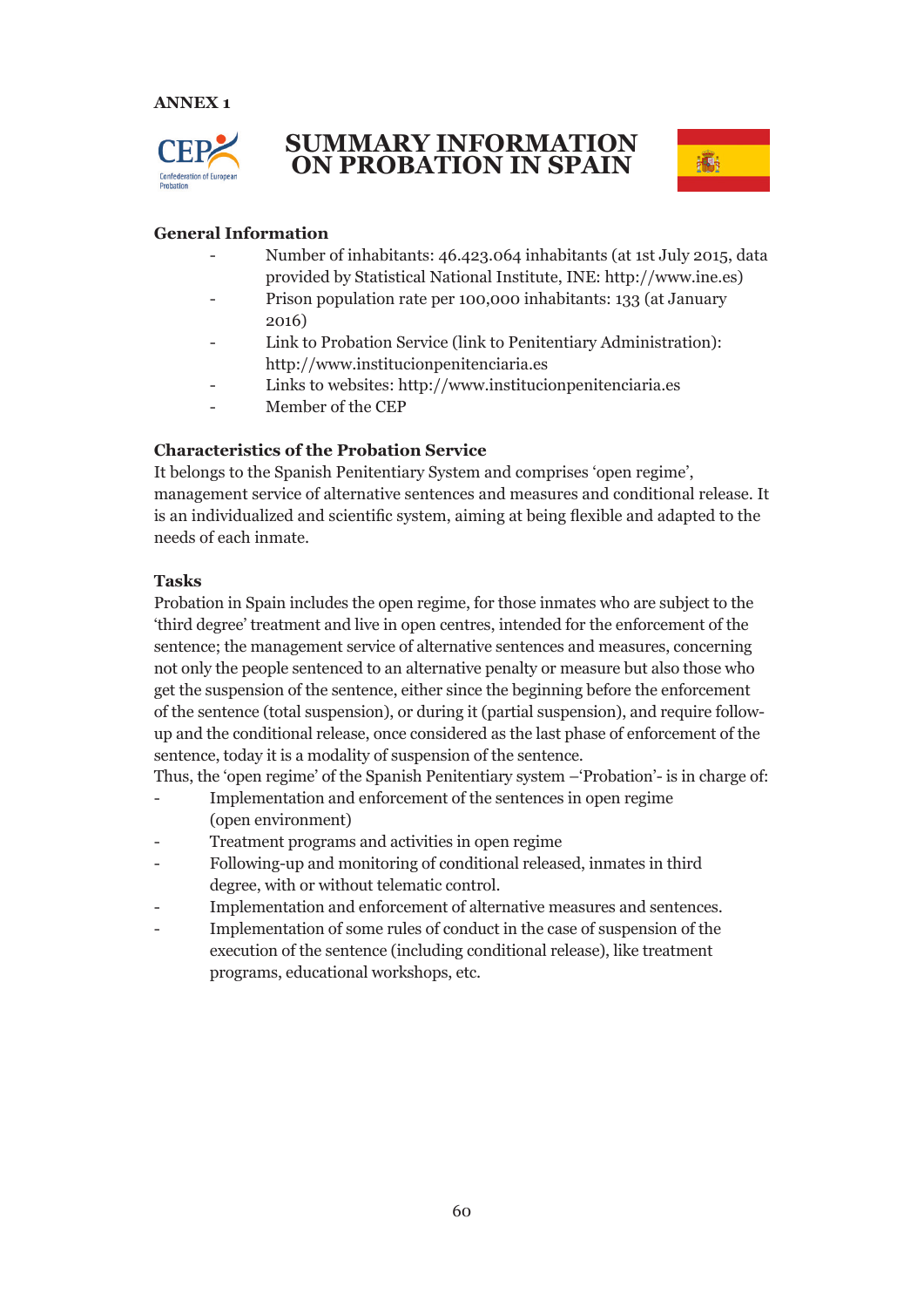## **Number of staff (average numbers at 31st December 2015)**

- Penitentiary Administration Officers: 21.817
- Penitentiary Administration Managers, all grades: 375
- Administrative support staff, all grades (administration 4.258 and surveillance 14.964): 19.222
	- Community Service Supervisors: -data not available

## **Total: 23.877 (adding contract staff: 2.060).**

- Daily average number of offenders dealt with:
	- 1. Total prison population at 31 December 2014: 65.017
	- 2. Total prison population at 31 December 2015: 61.614
	- 3. Total prison population in "open regime" in 2014: 12.014 resolutions (administrative and judicial resolutions) of 3rd degree were held in 2014, and at 31 December 2014 there were 7.572 persons in 3rd degree.
	- 4. Total client of SGPMA in 2014: 144.479 sentences of alternative measures and penalties managed during 2014 (of which 51.750 were already at 1st January 2014 and 92.729 orders to alternative sentences were received during 2014).

| Flow of Alternative measure sentences in 2014                                         |         |  |  |
|---------------------------------------------------------------------------------------|---------|--|--|
| Stock at 1 <sup>st</sup> January 2013                                                 | 51.750  |  |  |
| New commandments / Orders (sentences to alternative<br>measures) received during 2013 | 92.729  |  |  |
| Total Flow of orders                                                                  | 144.479 |  |  |

## **New developments**

The recent legal reforms in Spain aim at the implementation of the European Rules, Frameworks Decisions and Directives and the promotion of the open environment (probation). These reforms support the alternatives to the imprisonment, the implementation and use of the alternative sentences and the suspension of the enforcement of the custody sentences. For years now, the Management Services of alternative sentences and measures has undergone a considerable development. Nowadays, a wide range of treatment programs are being implemented. (in process).